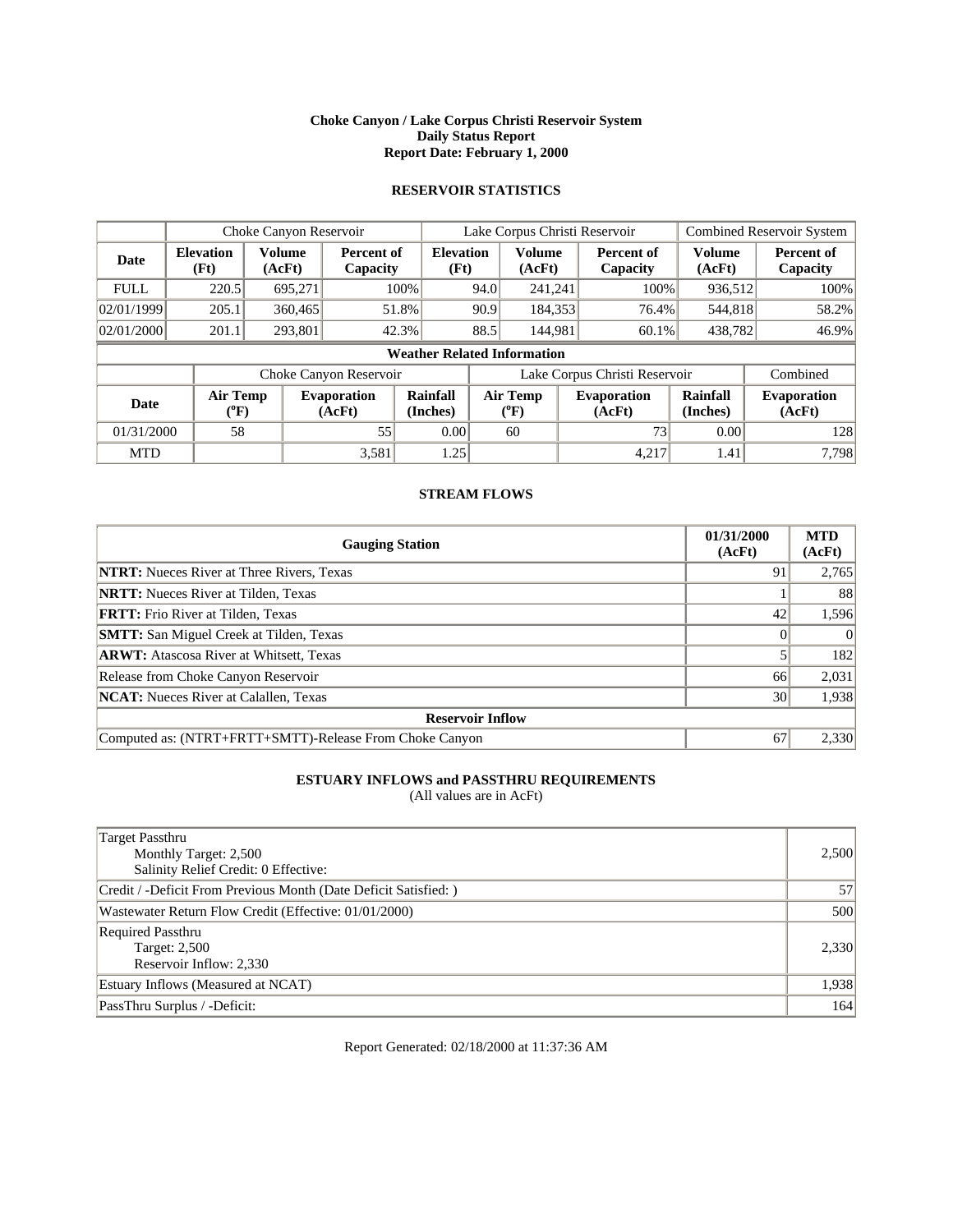### **Choke Canyon / Lake Corpus Christi Reservoir System Daily Status Report Report Date: February 2, 2000**

# **RESERVOIR STATISTICS**

|             | Choke Canyon Reservoir         |                         |                                                      |                                    | Lake Corpus Christi Reservoir |                            |  |                               |                         | <b>Combined Reservoir System</b> |  |
|-------------|--------------------------------|-------------------------|------------------------------------------------------|------------------------------------|-------------------------------|----------------------------|--|-------------------------------|-------------------------|----------------------------------|--|
| Date        | <b>Elevation</b><br>(Ft)       | <b>Volume</b><br>(AcFt) | Percent of<br>Capacity                               | <b>Elevation</b><br>(Ft)           |                               | <b>Volume</b><br>(AcFt)    |  | Percent of<br>Capacity        | <b>Volume</b><br>(AcFt) | Percent of<br>Capacity           |  |
| <b>FULL</b> | 220.5                          | 695.271                 |                                                      | 100%                               | 94.0                          | 241,241                    |  | 100%                          | 936,512                 | 100%                             |  |
| 02/02/1999  | 205.1                          | 360,290                 | 51.8%                                                |                                    | 90.9                          | 184.526                    |  | 76.5%                         | 544,816                 | 58.2%                            |  |
| 02/02/2000  | 201.1                          | 294,113                 | 42.3%                                                |                                    | 88.5                          | 144,824                    |  | 60.0%                         | 438,937                 | 46.9%                            |  |
|             |                                |                         |                                                      | <b>Weather Related Information</b> |                               |                            |  |                               |                         |                                  |  |
|             |                                |                         | Choke Canyon Reservoir                               |                                    |                               |                            |  | Lake Corpus Christi Reservoir |                         | Combined                         |  |
| <b>Date</b> | Air Temp<br>$({}^0\mathrm{F})$ |                         | Rainfall<br><b>Evaporation</b><br>(AcFt)<br>(Inches) |                                    |                               | <b>Air Temp</b><br>$(^0F)$ |  | <b>Evaporation</b><br>(AcFt)  | Rainfall<br>(Inches)    | <b>Evaporation</b><br>(AcFt)     |  |
| 02/01/2000  | 68                             |                         | 36                                                   | 0.38                               |                               | 66                         |  | 119                           | 0.16                    | 155                              |  |
| <b>MTD</b>  |                                |                         | 36                                                   | 0.38                               |                               |                            |  | 119                           | 0.16                    | 155                              |  |

### **STREAM FLOWS**

| <b>Gauging Station</b>                                  | 02/01/2000<br>(AcFt) | <b>MTD</b><br>(AcFt) |  |  |  |  |
|---------------------------------------------------------|----------------------|----------------------|--|--|--|--|
| <b>NTRT:</b> Nueces River at Three Rivers, Texas        | 91                   | 91                   |  |  |  |  |
| <b>NRTT:</b> Nueces River at Tilden, Texas              |                      |                      |  |  |  |  |
| <b>FRTT:</b> Frio River at Tilden, Texas                | 38                   | 38                   |  |  |  |  |
| <b>SMTT:</b> San Miguel Creek at Tilden, Texas          |                      | $\Omega$             |  |  |  |  |
| <b>ARWT:</b> Atascosa River at Whitsett, Texas          |                      |                      |  |  |  |  |
| Release from Choke Canyon Reservoir                     | 66                   | 66                   |  |  |  |  |
| <b>NCAT:</b> Nueces River at Calallen, Texas            |                      |                      |  |  |  |  |
| <b>Reservoir Inflow</b>                                 |                      |                      |  |  |  |  |
| Computed as: (NTRT+FRTT+SMTT)-Release From Choke Canyon | 64                   | 64                   |  |  |  |  |

### **ESTUARY INFLOWS and PASSTHRU REQUIREMENTS**

(All values are in AcFt)

| <b>Target Passthru</b><br>Monthly Target: 2,500<br>Salinity Relief Credit: 0 Effective: | 2,500 |
|-----------------------------------------------------------------------------------------|-------|
| Credit / -Deficit From Previous Month (Date Deficit Satisfied: )                        | 164   |
| Wastewater Return Flow Credit (Effective: 02/01/2000)                                   | 500   |
| Required Passthru<br><b>Target: 2,500</b><br>Reservoir Inflow: 64                       | 64    |
| Estuary Inflows (Measured at NCAT)                                                      |       |
| PassThru Surplus / -Deficit:                                                            | 0     |

Report Generated: 02/18/2000 at 11:44:15 AM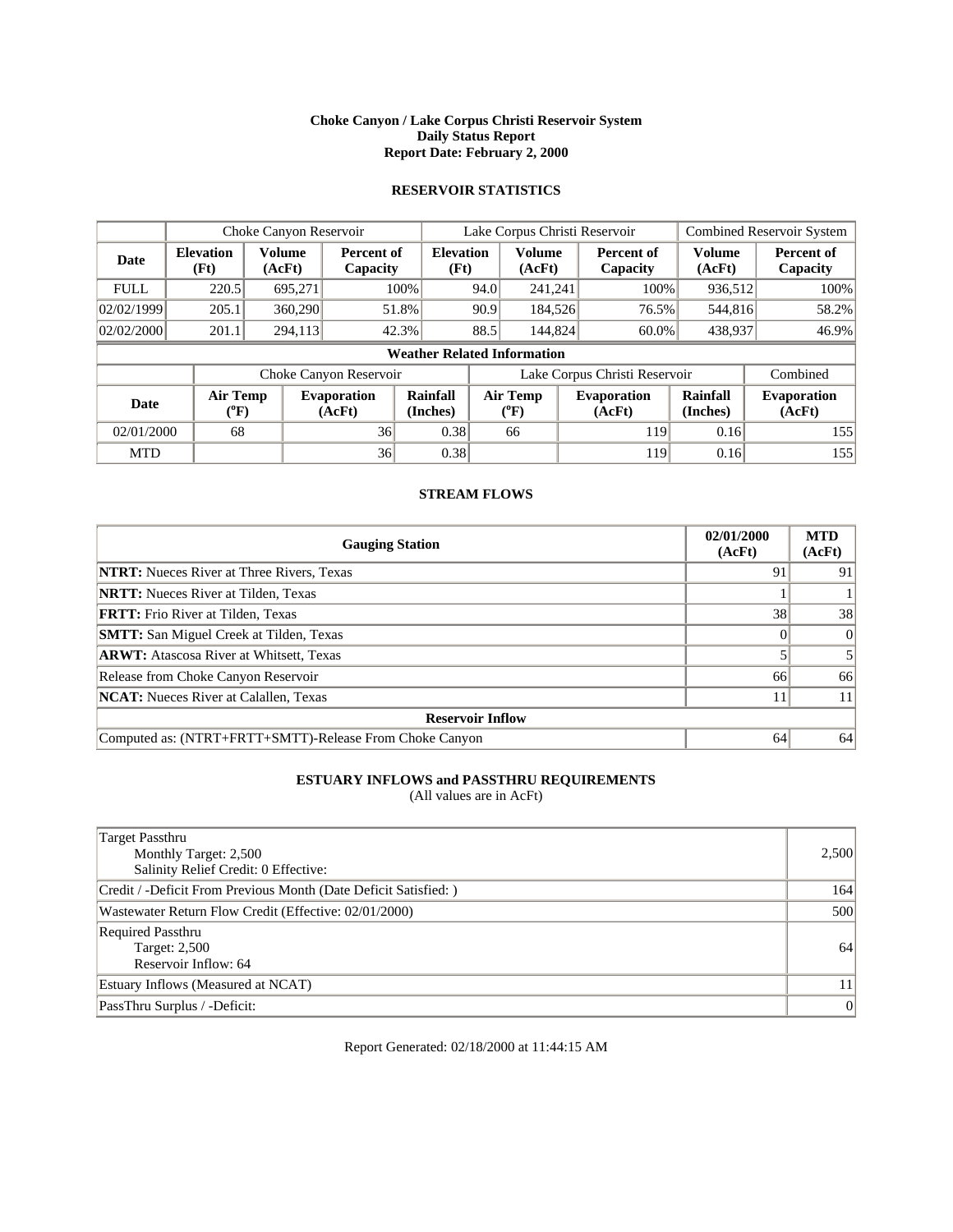### **Choke Canyon / Lake Corpus Christi Reservoir System Daily Status Report Report Date: February 3, 2000**

# **RESERVOIR STATISTICS**

|             | Choke Canyon Reservoir         |                         |                              |                                    | Lake Corpus Christi Reservoir         |                         |  |                               | Combined Reservoir System |                              |
|-------------|--------------------------------|-------------------------|------------------------------|------------------------------------|---------------------------------------|-------------------------|--|-------------------------------|---------------------------|------------------------------|
| Date        | <b>Elevation</b><br>(Ft)       | <b>Volume</b><br>(AcFt) | Percent of<br>Capacity       | <b>Elevation</b><br>(Ft)           |                                       | <b>Volume</b><br>(AcFt) |  | <b>Percent of</b><br>Capacity | <b>Volume</b><br>(AcFt)   | Percent of<br>Capacity       |
| <b>FULL</b> | 220.5                          | 695.271                 | 100%                         |                                    | 94.0                                  | 241,241                 |  | 100%                          | 936,512                   | 100%                         |
| 02/03/1999  | 205.1                          | 360,290                 | 51.8%                        |                                    | 90.9                                  | 184,526                 |  | 76.5%                         | 544,816                   | 58.2%                        |
| 02/03/2000  | 201.2                          | 295,053                 | 42.4%                        |                                    | 88.5                                  | 144,667                 |  | 60.0%                         | 439,720                   | 47.0%                        |
|             |                                |                         |                              | <b>Weather Related Information</b> |                                       |                         |  |                               |                           |                              |
|             |                                |                         | Choke Canyon Reservoir       |                                    |                                       |                         |  | Lake Corpus Christi Reservoir |                           | Combined                     |
| <b>Date</b> | Air Temp<br>$({}^o\mathrm{F})$ |                         | <b>Evaporation</b><br>(AcFt) | <b>Rainfall</b><br><b>Inches</b>   | <b>Air Temp</b><br>$({}^0\mathrm{F})$ |                         |  | <b>Evaporation</b><br>(AcFt)  | Rainfall<br><b>Inches</b> | <b>Evaporation</b><br>(AcFt) |
| 02/02/2000  | 48                             |                         | 46                           | 0.69                               |                                       | 54                      |  | 27                            | 0.19                      | 73                           |
| <b>MTD</b>  |                                |                         | 82                           | 1.07                               |                                       |                         |  | 146                           | 0.35                      | 228                          |

### **STREAM FLOWS**

| <b>Gauging Station</b>                                  | 02/02/2000<br>(AcFt) | <b>MTD</b><br>(AcFt) |  |  |  |  |
|---------------------------------------------------------|----------------------|----------------------|--|--|--|--|
| <b>NTRT:</b> Nueces River at Three Rivers, Texas        | 97                   | 189                  |  |  |  |  |
| <b>NRTT:</b> Nueces River at Tilden, Texas              |                      |                      |  |  |  |  |
| <b>FRTT:</b> Frio River at Tilden, Texas                | 40                   | 77                   |  |  |  |  |
| <b>SMTT:</b> San Miguel Creek at Tilden, Texas          |                      | $\Omega$             |  |  |  |  |
| <b>ARWT:</b> Atascosa River at Whitsett, Texas          |                      | 12                   |  |  |  |  |
| Release from Choke Canyon Reservoir                     | 66                   | 131                  |  |  |  |  |
| <b>NCAT:</b> Nueces River at Calallen, Texas            | 48                   | 59                   |  |  |  |  |
| <b>Reservoir Inflow</b>                                 |                      |                      |  |  |  |  |
| Computed as: (NTRT+FRTT+SMTT)-Release From Choke Canyon | 71                   | 135                  |  |  |  |  |

# **ESTUARY INFLOWS and PASSTHRU REQUIREMENTS**

(All values are in AcFt)

| Target Passthru<br>Monthly Target: 2,500<br>Salinity Relief Credit:0 Effective: |                         | 2,500 |
|---------------------------------------------------------------------------------|-------------------------|-------|
| Credit / -Deficit From Previous Month                                           | Date Deficit Satisfied: | 164   |
| Wastewater Return Flow Credit                                                   | Effective 02/01/2000    | 500   |
| Required Passthru<br>Target: 2,500<br>Reservoir Inflow:135                      |                         | 135   |
| Estuary Inflows (Measured at NCAT)                                              |                         | 59    |
| PassThru Surplus / -Deficit:                                                    |                         | 0     |

Report Generated: 02/03/2000 at 8:56:27 AM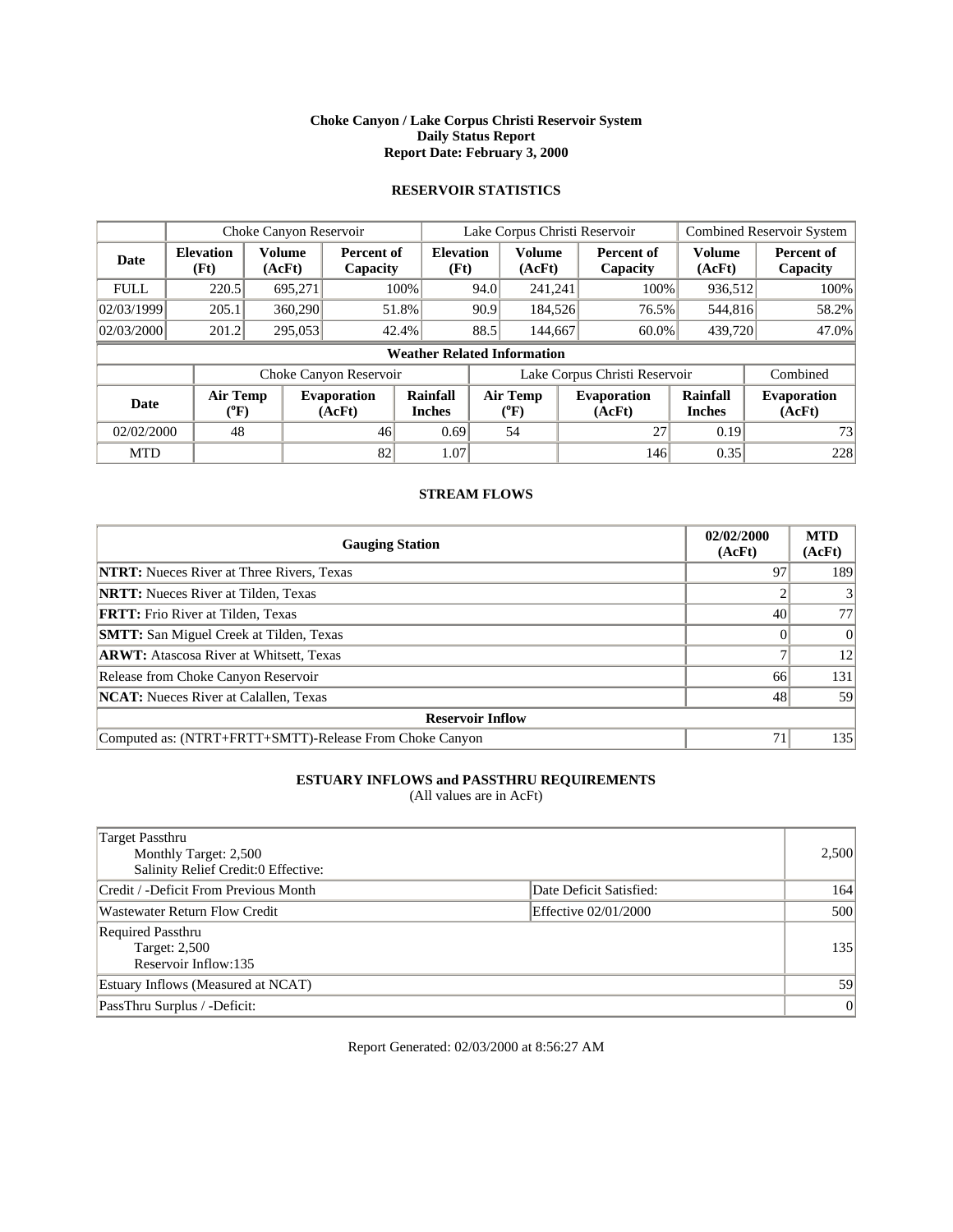### **Choke Canyon / Lake Corpus Christi Reservoir System Daily Status Report Report Date: February 4, 2000**

# **RESERVOIR STATISTICS**

|             | Choke Canyon Reservoir         |                         |                              |                                    | Lake Corpus Christi Reservoir |                                       |  |                               |                           | <b>Combined Reservoir System</b> |  |
|-------------|--------------------------------|-------------------------|------------------------------|------------------------------------|-------------------------------|---------------------------------------|--|-------------------------------|---------------------------|----------------------------------|--|
| Date        | <b>Elevation</b><br>(Ft)       | <b>Volume</b><br>(AcFt) | Percent of<br>Capacity       | <b>Elevation</b><br>(Ft)           |                               | <b>Volume</b><br>(AcFt)               |  | Percent of<br>Capacity        | Volume<br>(AcFt)          | Percent of<br>Capacity           |  |
| <b>FULL</b> | 220.5                          | 695.271                 |                              | $100\%$                            | 94.0                          | 241,241                               |  | 100%                          | 936,512                   | 100%                             |  |
| 02/04/1999  | 205.1                          | 359,938                 |                              | 51.8%                              | 90.9                          | 184.526                               |  | 76.5%                         | 544,464                   | 58.1%                            |  |
| 02/04/2000  | 201.2                          | 294,896                 |                              | 42.4%                              | 88.5                          | 144,667                               |  | 60.0%                         | 439,563                   | 46.9%                            |  |
|             |                                |                         |                              | <b>Weather Related Information</b> |                               |                                       |  |                               |                           |                                  |  |
|             |                                |                         | Choke Canyon Reservoir       |                                    |                               |                                       |  | Lake Corpus Christi Reservoir |                           | Combined                         |  |
| <b>Date</b> | Air Temp<br>$({}^0\mathrm{F})$ |                         | <b>Evaporation</b><br>(AcFt) | Rainfall<br><b>Inches</b>          |                               | <b>Air Temp</b><br>$({}^o\mathrm{F})$ |  | <b>Evaporation</b><br>(AcFt)  | Rainfall<br><b>Inches</b> | <b>Evaporation</b><br>(AcFt)     |  |
| 02/03/2000  | 72                             |                         | 64                           | 0.00                               |                               | 73                                    |  | 128                           | 0.00                      | 192                              |  |
| <b>MTD</b>  |                                |                         | 146                          | 1.07                               |                               |                                       |  | 274                           | 0.35                      | 420                              |  |

### **STREAM FLOWS**

| <b>Gauging Station</b>                                  | 02/03/2000<br>(AcFt) | <b>MTD</b><br>(AcFt) |  |  |  |  |
|---------------------------------------------------------|----------------------|----------------------|--|--|--|--|
| <b>NTRT:</b> Nueces River at Three Rivers, Texas        | 99                   | 288                  |  |  |  |  |
| <b>NRTT:</b> Nueces River at Tilden, Texas              |                      |                      |  |  |  |  |
| <b>FRTT:</b> Frio River at Tilden, Texas                | 42                   | 119                  |  |  |  |  |
| <b>SMTT:</b> San Miguel Creek at Tilden, Texas          |                      | $\Omega$             |  |  |  |  |
| <b>ARWT:</b> Atascosa River at Whitsett, Texas          |                      | 19                   |  |  |  |  |
| Release from Choke Canyon Reservoir                     | 66                   | 197                  |  |  |  |  |
| <b>NCAT:</b> Nueces River at Calallen, Texas            | 42                   | 101                  |  |  |  |  |
| <b>Reservoir Inflow</b>                                 |                      |                      |  |  |  |  |
| Computed as: (NTRT+FRTT+SMTT)-Release From Choke Canyon | 75                   | 210                  |  |  |  |  |

# **ESTUARY INFLOWS and PASSTHRU REQUIREMENTS**

(All values are in AcFt)

| Target Passthru<br>Monthly Target: 2,500<br>Salinity Relief Credit:0 Effective: |                         | 2,500          |
|---------------------------------------------------------------------------------|-------------------------|----------------|
| Credit / -Deficit From Previous Month                                           | Date Deficit Satisfied: | 164            |
| Wastewater Return Flow Credit                                                   | Effective 02/01/2000    | 500            |
| Required Passthru<br><b>Target: 2,500</b><br>Reservoir Inflow:210               |                         | 210            |
| Estuary Inflows (Measured at NCAT)                                              |                         | 101            |
| PassThru Surplus / -Deficit:                                                    |                         | $\overline{0}$ |

Report Generated: 02/04/2000 at 8:30:47 AM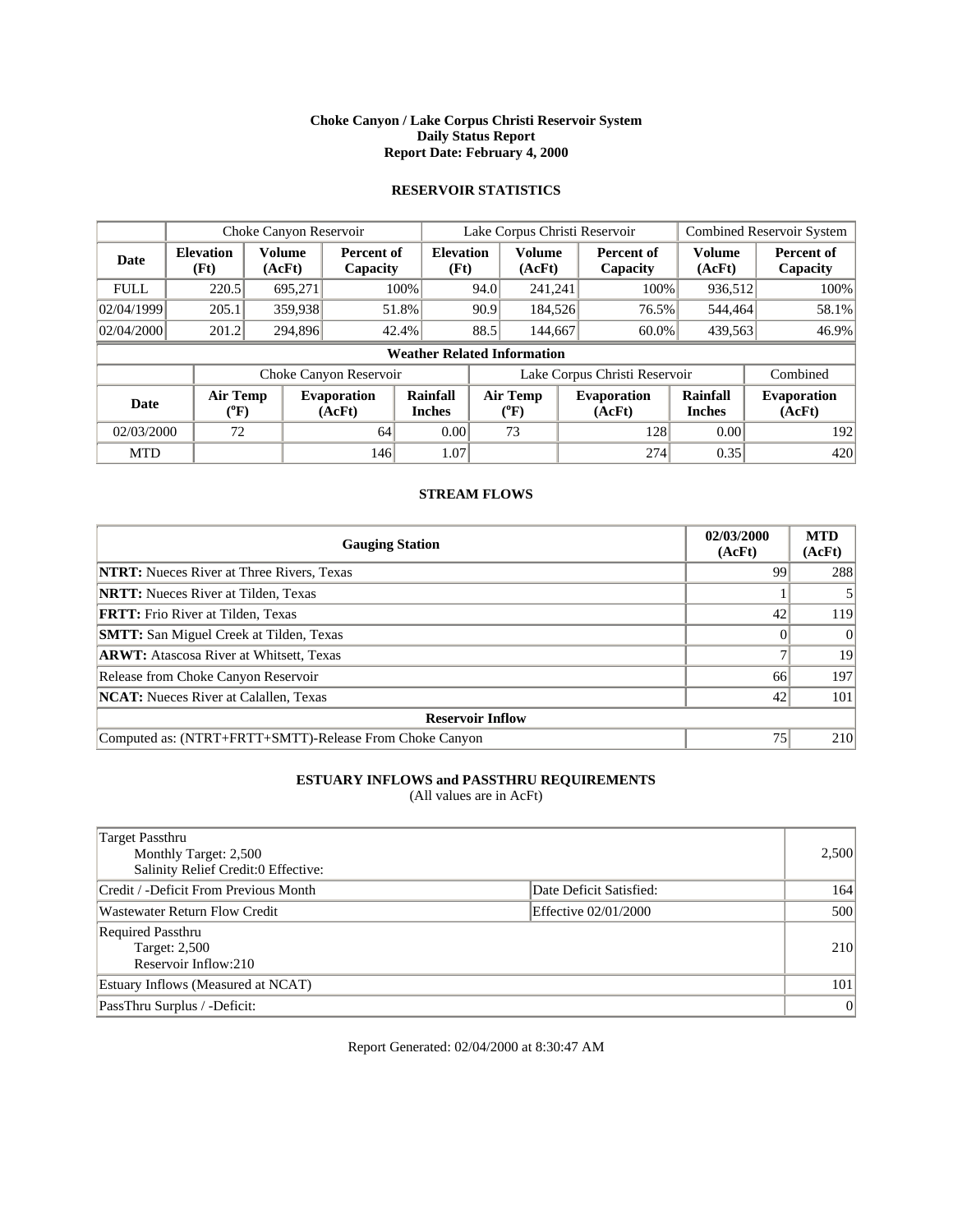### **Choke Canyon / Lake Corpus Christi Reservoir System Daily Status Report Report Date: February 5, 2000**

# **RESERVOIR STATISTICS**

|                                                      | Choke Canyon Reservoir   |                         |                              |                                    | Lake Corpus Christi Reservoir |                                       |  |                               |                           | <b>Combined Reservoir System</b> |  |
|------------------------------------------------------|--------------------------|-------------------------|------------------------------|------------------------------------|-------------------------------|---------------------------------------|--|-------------------------------|---------------------------|----------------------------------|--|
| Date                                                 | <b>Elevation</b><br>(Ft) | <b>Volume</b><br>(AcFt) | Percent of<br>Capacity       | <b>Elevation</b><br>(Ft)           |                               | <b>Volume</b><br>(AcFt)               |  | Percent of<br>Capacity        | <b>Volume</b><br>(AcFt)   | Percent of<br>Capacity           |  |
| <b>FULL</b>                                          | 220.5                    | 695.271                 |                              | $100\%$                            | 94.0                          | 241,241                               |  | 100%                          | 936,512                   | 100%                             |  |
| 02/05/1999                                           | 205.1                    | 359,938                 | 51.8%                        |                                    | 90.9                          | 184.526                               |  | 76.5%                         | 544,464                   | 58.1%                            |  |
| 02/05/2000                                           | 201.1                    | 294,583                 | 42.4%                        |                                    | 88.5                          | 144,824                               |  | 60.0%                         | 439,407                   | 46.9%                            |  |
|                                                      |                          |                         |                              | <b>Weather Related Information</b> |                               |                                       |  |                               |                           |                                  |  |
|                                                      |                          |                         | Choke Canyon Reservoir       |                                    |                               |                                       |  | Lake Corpus Christi Reservoir |                           | Combined                         |  |
| <b>Air Temp</b><br><b>Date</b><br>$({}^0\mathrm{F})$ |                          |                         | <b>Evaporation</b><br>(AcFt) | Rainfall<br><b>Inches</b>          |                               | <b>Air Temp</b><br>$({}^o\mathrm{F})$ |  | <b>Evaporation</b><br>(AcFt)  | Rainfall<br><b>Inches</b> | <b>Evaporation</b><br>(AcFt)     |  |
| 02/04/2000                                           | 68                       |                         | 182                          | 0.00                               |                               | 73                                    |  | 201                           | 0.00                      | 383                              |  |
| <b>MTD</b>                                           |                          |                         | 328                          | 1.07                               |                               |                                       |  | 475                           | 0.35                      | 803                              |  |

### **STREAM FLOWS**

| <b>Gauging Station</b>                                  | 02/04/2000<br>(AcFt) | <b>MTD</b><br>(AcFt) |  |  |  |
|---------------------------------------------------------|----------------------|----------------------|--|--|--|
| <b>NTRT:</b> Nueces River at Three Rivers, Texas        | 95                   | 383                  |  |  |  |
| <b>NRTT:</b> Nueces River at Tilden, Texas              |                      | 6                    |  |  |  |
| <b>FRTT:</b> Frio River at Tilden, Texas                | 40                   | 159                  |  |  |  |
| <b>SMTT:</b> San Miguel Creek at Tilden, Texas          |                      | $\vert$ 0            |  |  |  |
| <b>ARWT:</b> Atascosa River at Whitsett, Texas          |                      | 27                   |  |  |  |
| Release from Choke Canyon Reservoir                     | 66                   | 262                  |  |  |  |
| <b>NCAT:</b> Nueces River at Calallen, Texas            | 64                   | 164                  |  |  |  |
| <b>Reservoir Inflow</b>                                 |                      |                      |  |  |  |
| Computed as: (NTRT+FRTT+SMTT)-Release From Choke Canyon | 69                   | 280                  |  |  |  |

# **ESTUARY INFLOWS and PASSTHRU REQUIREMENTS**

(All values are in AcFt)

| Target Passthru<br>Monthly Target: 2,500<br>Salinity Relief Credit:0 Effective: |                         | 2,500          |
|---------------------------------------------------------------------------------|-------------------------|----------------|
| Credit / -Deficit From Previous Month                                           | Date Deficit Satisfied: | 164            |
| Wastewater Return Flow Credit                                                   | Effective 02/01/2000    | 500            |
| Required Passthru<br><b>Target: 2,500</b><br>Reservoir Inflow:280               |                         | 280            |
| Estuary Inflows (Measured at NCAT)                                              |                         | 164            |
| PassThru Surplus / -Deficit:                                                    |                         | $\overline{0}$ |

Report Generated: 02/05/2000 at 9:11:32 AM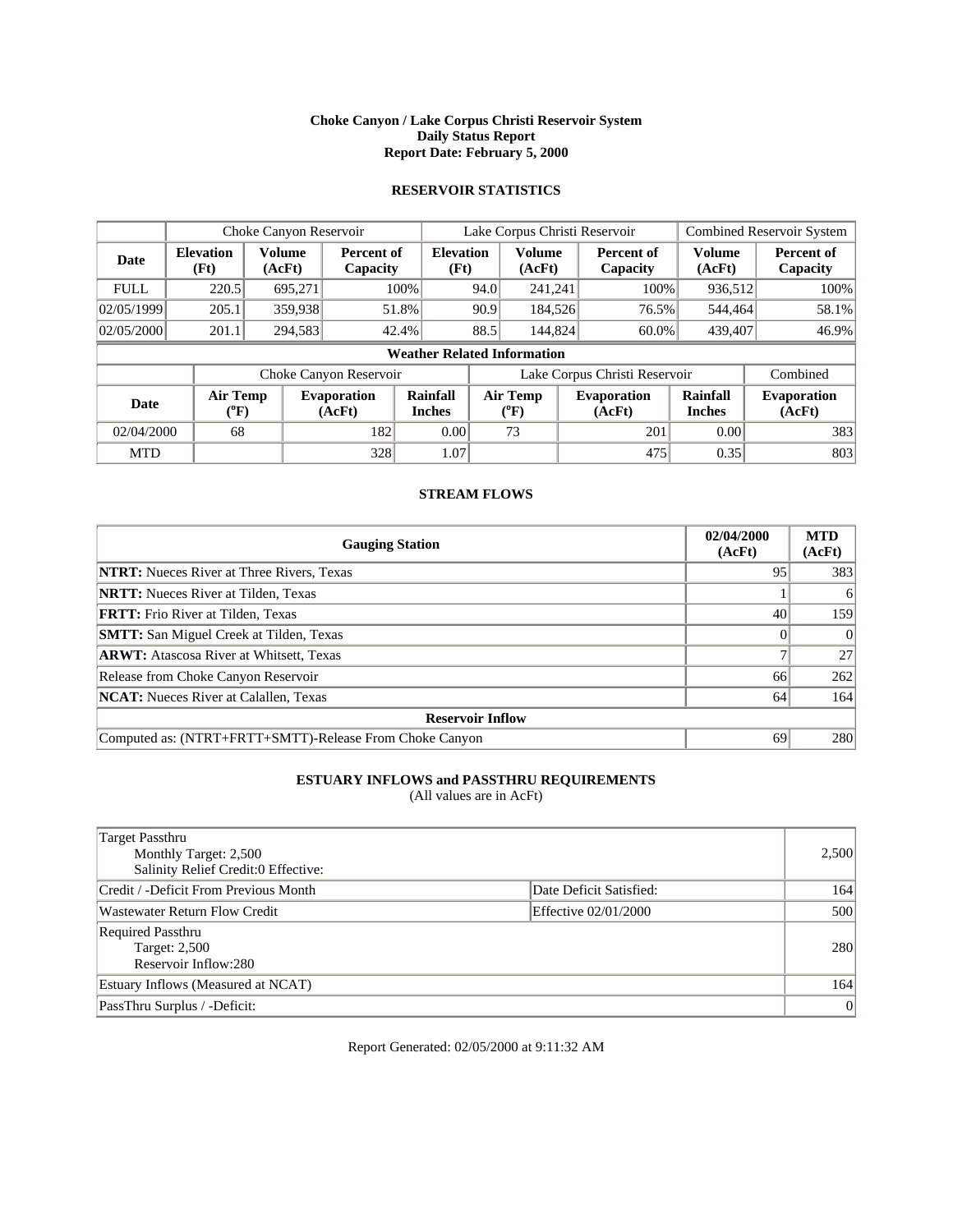### **Choke Canyon / Lake Corpus Christi Reservoir System Daily Status Report Report Date: February 6, 2000**

# **RESERVOIR STATISTICS**

|             | Choke Canyon Reservoir         |                         |                              |                                    | Lake Corpus Christi Reservoir |                            |  |                               |                           | Combined Reservoir System    |  |
|-------------|--------------------------------|-------------------------|------------------------------|------------------------------------|-------------------------------|----------------------------|--|-------------------------------|---------------------------|------------------------------|--|
| Date        | <b>Elevation</b><br>(Ft)       | <b>Volume</b><br>(AcFt) | Percent of<br>Capacity       | <b>Elevation</b><br>(Ft)           |                               | <b>Volume</b><br>(AcFt)    |  | Percent of<br>Capacity        | <b>Volume</b><br>(AcFt)   | Percent of<br>Capacity       |  |
| <b>FULL</b> | 220.5                          | 695.271                 |                              | 100%                               | 94.0                          | 241,241                    |  | 100%                          | 936,512                   | 100%                         |  |
| 02/06/1999  | 205.1                          | 359,938                 | 51.8%                        |                                    | 90.9                          | 184,526                    |  | 76.5%                         | 544,464                   | 58.1%                        |  |
| 02/06/2000  | 201.1                          | 294,270                 | 42.3%                        |                                    | 88.5                          | 144,667                    |  | $60.0\%$                      | 438,937                   | 46.9%                        |  |
|             |                                |                         |                              | <b>Weather Related Information</b> |                               |                            |  |                               |                           |                              |  |
|             |                                |                         | Choke Canyon Reservoir       |                                    |                               |                            |  | Lake Corpus Christi Reservoir |                           | Combined                     |  |
| <b>Date</b> | Air Temp<br>$({}^0\mathrm{F})$ |                         | <b>Evaporation</b><br>(AcFt) | Rainfall<br><b>Inches</b>          |                               | <b>Air Temp</b><br>$(^0F)$ |  | <b>Evaporation</b><br>(AcFt)  | Rainfall<br><b>Inches</b> | <b>Evaporation</b><br>(AcFt) |  |
| 02/05/2000  | 62                             |                         | 137                          | 0.00                               |                               | 61                         |  | 164                           | 0.00                      | 301                          |  |
| <b>MTD</b>  |                                |                         | 465                          | 1.07                               |                               |                            |  | 639                           | 0.35                      | 1,104                        |  |

### **STREAM FLOWS**

| <b>Gauging Station</b>                                  | 02/05/2000<br>(AcFt) | <b>MTD</b><br>(AcFt) |
|---------------------------------------------------------|----------------------|----------------------|
| <b>NTRT:</b> Nueces River at Three Rivers, Texas        | 93                   | 476                  |
| <b>NRTT:</b> Nueces River at Tilden, Texas              |                      | 6                    |
| <b>FRTT:</b> Frio River at Tilden, Texas                | 42                   | 200                  |
| <b>SMTT:</b> San Miguel Creek at Tilden, Texas          |                      | $\vert$ 0            |
| <b>ARWT:</b> Atascosa River at Whitsett, Texas          | <sub>0</sub>         | 32                   |
| Release from Choke Canyon Reservoir                     | 66                   | 328                  |
| <b>NCAT:</b> Nueces River at Calallen, Texas            | 15                   | 179                  |
| <b>Reservoir Inflow</b>                                 |                      |                      |
| Computed as: (NTRT+FRTT+SMTT)-Release From Choke Canyon | 69                   | 349                  |

# **ESTUARY INFLOWS and PASSTHRU REQUIREMENTS**

(All values are in AcFt)

| Target Passthru<br>Monthly Target: 2,500<br>Salinity Relief Credit:0 Effective: |                         | 2,500 |
|---------------------------------------------------------------------------------|-------------------------|-------|
| Credit / -Deficit From Previous Month                                           | Date Deficit Satisfied: | 164   |
| Wastewater Return Flow Credit                                                   | Effective 02/01/2000    | 500   |
| Required Passthru<br>Target: 2,500<br>Reservoir Inflow:349                      |                         | 349   |
| Estuary Inflows (Measured at NCAT)                                              |                         | 179   |
| PassThru Surplus / -Deficit:                                                    |                         | 0     |

Report Generated: 02/06/2000 at 8:54:14 AM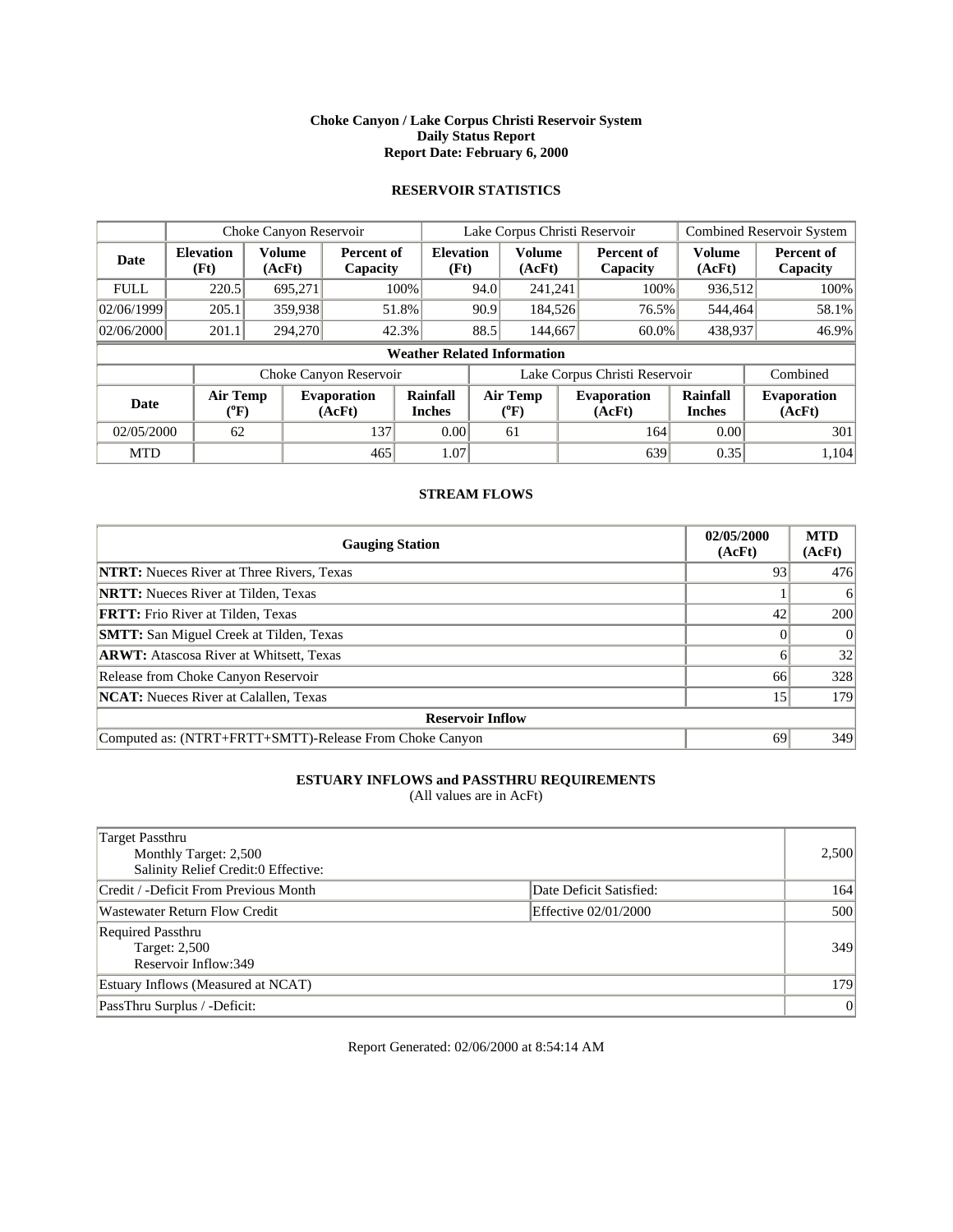### **Choke Canyon / Lake Corpus Christi Reservoir System Daily Status Report Report Date: February 7, 2000**

# **RESERVOIR STATISTICS**

|                                    | Choke Canyon Reservoir         |                  |                                                           |                          | Lake Corpus Christi Reservoir |                                       |  |                               |                           | Combined Reservoir System    |  |
|------------------------------------|--------------------------------|------------------|-----------------------------------------------------------|--------------------------|-------------------------------|---------------------------------------|--|-------------------------------|---------------------------|------------------------------|--|
| Date                               | <b>Elevation</b><br>(Ft)       | Volume<br>(AcFt) | Percent of<br>Capacity                                    | <b>Elevation</b><br>(Ft) |                               | <b>Volume</b><br>(AcFt)               |  | Percent of<br>Capacity        | <b>Volume</b><br>(AcFt)   | Percent of<br>Capacity       |  |
| <b>FULL</b>                        | 220.5                          | 695,271          | $100\%$                                                   |                          | 94.0                          | 241,241                               |  | 100%                          | 936,512                   | 100%                         |  |
| 02/07/1999                         | 205.1                          | 359,938          | 51.8%                                                     |                          | 90.9                          | 184,699                               |  | 76.6%                         | 544,637                   | 58.2%                        |  |
| 02/07/2000                         | 201.1                          | 294,426          | 42.3%                                                     |                          | 88.5                          | 144,354                               |  | 59.8%                         | 438,780                   | 46.9%                        |  |
| <b>Weather Related Information</b> |                                |                  |                                                           |                          |                               |                                       |  |                               |                           |                              |  |
|                                    |                                |                  | Choke Canyon Reservoir                                    |                          |                               |                                       |  | Lake Corpus Christi Reservoir |                           | Combined                     |  |
| <b>Date</b>                        | Air Temp<br>$({}^0\mathrm{F})$ |                  | Rainfall<br><b>Evaporation</b><br>(AcFt)<br><b>Inches</b> |                          |                               | <b>Air Temp</b><br>$({}^0\mathrm{F})$ |  | <b>Evaporation</b><br>(AcFt)  | Rainfall<br><b>Inches</b> | <b>Evaporation</b><br>(AcFt) |  |
| 02/06/2000                         | 71                             |                  | 73                                                        | 0.00                     |                               | 71                                    |  | 82                            | 0.00                      | 155                          |  |
| <b>MTD</b>                         |                                |                  | 538                                                       | 1.07                     |                               |                                       |  | 721                           | 0.35                      | 1,259                        |  |

### **STREAM FLOWS**

| <b>Gauging Station</b>                                  | 02/06/2000<br>(AcFt) | <b>MTD</b><br>(AcFt) |
|---------------------------------------------------------|----------------------|----------------------|
| <b>NTRT:</b> Nueces River at Three Rivers, Texas        | 93 <sub>1</sub>      | 570                  |
| <b>NRTT:</b> Nueces River at Tilden, Texas              |                      |                      |
| <b>FRTT:</b> Frio River at Tilden, Texas                | 46                   | 246                  |
| <b>SMTT:</b> San Miguel Creek at Tilden, Texas          |                      | $\vert$ 0            |
| <b>ARWT:</b> Atascosa River at Whitsett, Texas          |                      | 38                   |
| Release from Choke Canyon Reservoir                     | 66                   | 393                  |
| <b>NCAT:</b> Nueces River at Calallen, Texas            | 28                   | 207                  |
| <b>Reservoir Inflow</b>                                 |                      |                      |
| Computed as: (NTRT+FRTT+SMTT)-Release From Choke Canyon | 73                   | 423                  |

# **ESTUARY INFLOWS and PASSTHRU REQUIREMENTS**

(All values are in AcFt)

| Target Passthru<br>Monthly Target: 2,500<br>Salinity Relief Credit:0 Effective: |                         | 2,500          |
|---------------------------------------------------------------------------------|-------------------------|----------------|
| Credit / -Deficit From Previous Month                                           | Date Deficit Satisfied: | 164            |
| Wastewater Return Flow Credit                                                   | Effective 02/01/2000    | 500            |
| Required Passthru<br><b>Target: 2,500</b><br>Reservoir Inflow:423               |                         | 423            |
| Estuary Inflows (Measured at NCAT)                                              |                         | 207            |
| PassThru Surplus / -Deficit:                                                    |                         | $\overline{0}$ |

Report Generated: 02/07/2000 at 9:08:32 AM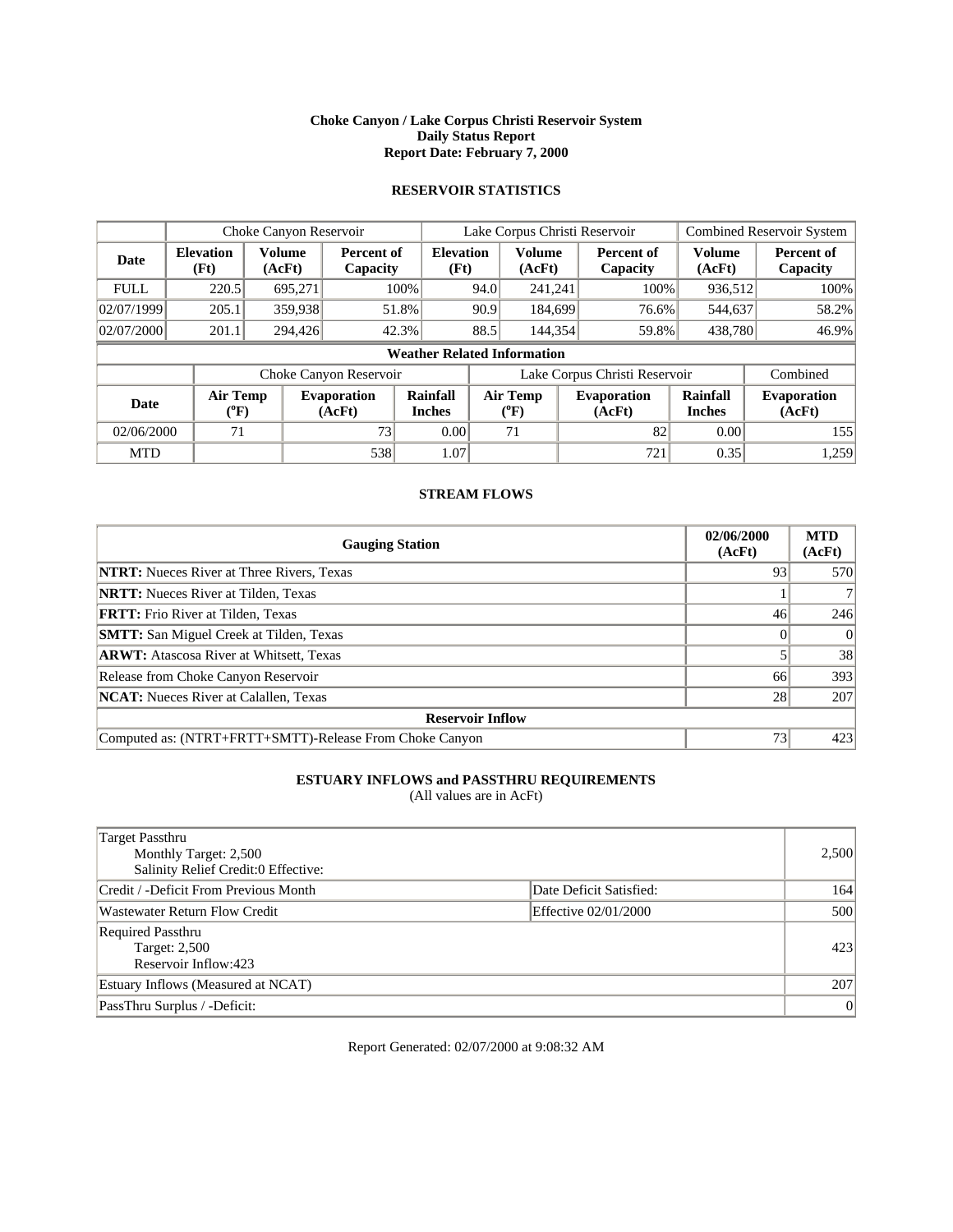### **Choke Canyon / Lake Corpus Christi Reservoir System Daily Status Report Report Date: February 8, 2000**

# **RESERVOIR STATISTICS**

|             | Choke Canyon Reservoir         |                         |                              |                                    | Lake Corpus Christi Reservoir |                                       |  |                               |                           | Combined Reservoir System    |  |
|-------------|--------------------------------|-------------------------|------------------------------|------------------------------------|-------------------------------|---------------------------------------|--|-------------------------------|---------------------------|------------------------------|--|
| Date        | <b>Elevation</b><br>(Ft)       | <b>Volume</b><br>(AcFt) | Percent of<br>Capacity       | <b>Elevation</b><br>(Ft)           |                               | <b>Volume</b><br>(AcFt)               |  | Percent of<br>Capacity        | <b>Volume</b><br>(AcFt)   | Percent of<br>Capacity       |  |
| <b>FULL</b> | 220.5                          | 695.271                 | 100%                         |                                    | 94.0                          | 241,241                               |  | 100%                          | 936,512                   | 100%                         |  |
| 02/08/1999  | 205.1                          | 359,938                 | 51.8%                        |                                    | 90.9                          | 184,873                               |  | 76.6%                         | 544,811                   | 58.2%                        |  |
| 02/08/2000  | 201.1                          | 294,270                 | 42.3%                        |                                    | 88.5                          | 144,511                               |  | 59.9%                         | 438,781                   | 46.9%                        |  |
|             |                                |                         |                              | <b>Weather Related Information</b> |                               |                                       |  |                               |                           |                              |  |
|             |                                |                         | Choke Canyon Reservoir       |                                    |                               |                                       |  | Lake Corpus Christi Reservoir |                           | Combined                     |  |
| <b>Date</b> | Air Temp<br>$({}^0\mathrm{F})$ |                         | <b>Evaporation</b><br>(AcFt) | Rainfall<br><b>Inches</b>          |                               | <b>Air Temp</b><br>$({}^0\mathrm{F})$ |  | <b>Evaporation</b><br>(AcFt)  | Rainfall<br><b>Inches</b> | <b>Evaporation</b><br>(AcFt) |  |
| 02/07/2000  | 77                             |                         | 119                          | 0.00                               |                               | 80                                    |  | 119                           | 0.00                      | 238                          |  |
| <b>MTD</b>  |                                |                         | 657                          | 1.07                               |                               |                                       |  | 840                           | 0.35                      | 1,497                        |  |

### **STREAM FLOWS**

| <b>Gauging Station</b>                                  | 02/07/2000<br>(AcFt) | <b>MTD</b><br>(AcFt) |
|---------------------------------------------------------|----------------------|----------------------|
| <b>NTRT:</b> Nueces River at Three Rivers, Texas        | 91                   | 661                  |
| <b>NRTT:</b> Nueces River at Tilden, Texas              |                      |                      |
| <b>FRTT:</b> Frio River at Tilden, Texas                | 46                   | 292                  |
| <b>SMTT:</b> San Miguel Creek at Tilden, Texas          |                      | $\vert$ 0            |
| <b>ARWT:</b> Atascosa River at Whitsett, Texas          |                      | 46                   |
| Release from Choke Canyon Reservoir                     | 66                   | 459                  |
| <b>NCAT:</b> Nueces River at Calallen, Texas            | 38                   | 245                  |
| <b>Reservoir Inflow</b>                                 |                      |                      |
| Computed as: (NTRT+FRTT+SMTT)-Release From Choke Canyon | 71                   | 494                  |

# **ESTUARY INFLOWS and PASSTHRU REQUIREMENTS**

(All values are in AcFt)

| Target Passthru<br>Monthly Target: 2,500<br>Salinity Relief Credit:0 Effective: |                         | 2,500     |
|---------------------------------------------------------------------------------|-------------------------|-----------|
| Credit / -Deficit From Previous Month                                           | Date Deficit Satisfied: | 164       |
| Wastewater Return Flow Credit                                                   | Effective 02/01/2000    | 500       |
| Required Passthru<br><b>Target: 2,500</b><br>Reservoir Inflow:494               |                         | 494       |
| Estuary Inflows (Measured at NCAT)                                              |                         | 245       |
| PassThru Surplus / -Deficit:                                                    |                         | $\vert$ 0 |

Report Generated: 02/08/2000 at 8:37:12 AM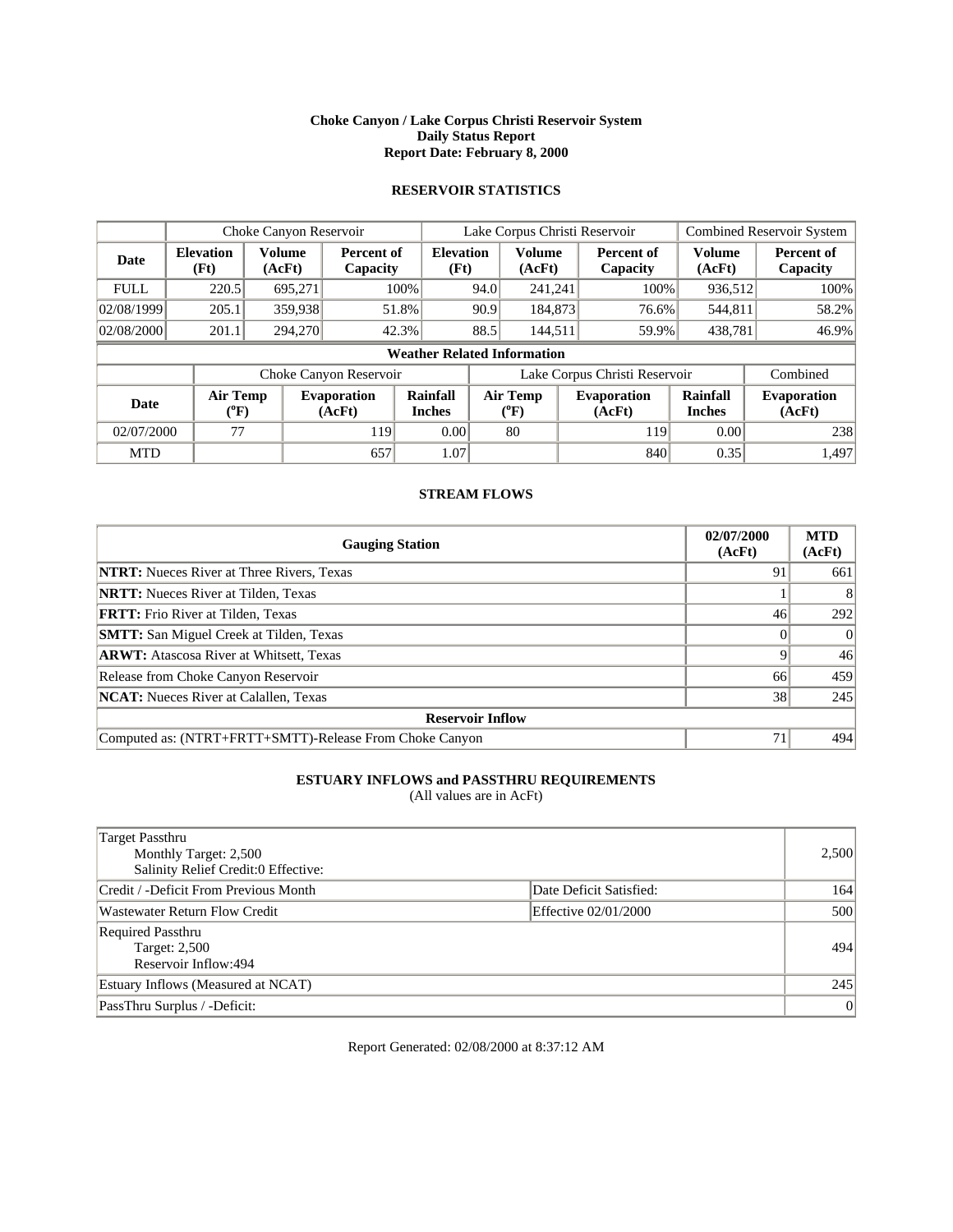### **Choke Canyon / Lake Corpus Christi Reservoir System Daily Status Report Report Date: February 9, 2000**

# **RESERVOIR STATISTICS**

|             | Choke Canyon Reservoir                |                         |                              |                                    | Lake Corpus Christi Reservoir |                                       |  |                               |                           | Combined Reservoir System    |  |
|-------------|---------------------------------------|-------------------------|------------------------------|------------------------------------|-------------------------------|---------------------------------------|--|-------------------------------|---------------------------|------------------------------|--|
| Date        | <b>Elevation</b><br>(Ft)              | <b>Volume</b><br>(AcFt) | Percent of<br>Capacity       | <b>Elevation</b><br>(Ft)           |                               | <b>Volume</b><br>(AcFt)               |  | Percent of<br>Capacity        | <b>Volume</b><br>(AcFt)   | Percent of<br>Capacity       |  |
| <b>FULL</b> | 220.5                                 | 695.271                 |                              | 100%                               | 94.0                          | 241,241                               |  | 100%                          | 936,512                   | 100%                         |  |
| 02/09/1999  | 205.1                                 | 359,938                 | 51.8%                        |                                    | 90.9                          | 184,873                               |  | 76.6%                         | 544,811                   | 58.2%                        |  |
| 02/09/2000  | 201.1                                 | 294,113                 | 42.3%                        |                                    | 88.5                          | 144,198                               |  | 59.8%                         | 438,311                   | 46.8%                        |  |
|             |                                       |                         |                              | <b>Weather Related Information</b> |                               |                                       |  |                               |                           |                              |  |
|             |                                       |                         | Choke Canyon Reservoir       |                                    |                               |                                       |  | Lake Corpus Christi Reservoir |                           | Combined                     |  |
| <b>Date</b> | <b>Air Temp</b><br>$({}^0\mathrm{F})$ |                         | <b>Evaporation</b><br>(AcFt) | <b>Rainfall</b><br><b>Inches</b>   |                               | <b>Air Temp</b><br>$({}^0\mathrm{F})$ |  | <b>Evaporation</b><br>(AcFt)  | Rainfall<br><b>Inches</b> | <b>Evaporation</b><br>(AcFt) |  |
| 02/08/2000  | 77                                    |                         | 100                          | 0.00                               |                               | 76                                    |  | 109                           | 0.00                      | 209                          |  |
| <b>MTD</b>  |                                       |                         | 757                          | 1.07                               |                               |                                       |  | 949                           | 0.35                      | 1,706                        |  |

### **STREAM FLOWS**

| <b>Gauging Station</b>                                  | 02/08/2000<br>(AcFt) | <b>MTD</b><br>(AcFt) |  |  |  |  |
|---------------------------------------------------------|----------------------|----------------------|--|--|--|--|
| <b>NTRT:</b> Nueces River at Three Rivers, Texas        | 91                   | 752                  |  |  |  |  |
| <b>NRTT:</b> Nueces River at Tilden, Texas              |                      |                      |  |  |  |  |
| <b>FRTT:</b> Frio River at Tilden, Texas                | 48                   | 339                  |  |  |  |  |
| <b>SMTT:</b> San Miguel Creek at Tilden, Texas          |                      | $\vert$ 0            |  |  |  |  |
| <b>ARWT:</b> Atascosa River at Whitsett, Texas          |                      | 53                   |  |  |  |  |
| Release from Choke Canyon Reservoir                     | 66                   | 524                  |  |  |  |  |
| <b>NCAT:</b> Nueces River at Calallen, Texas            |                      | 245                  |  |  |  |  |
| <b>Reservoir Inflow</b>                                 |                      |                      |  |  |  |  |
| Computed as: (NTRT+FRTT+SMTT)-Release From Choke Canyon | 73                   | 568                  |  |  |  |  |

# **ESTUARY INFLOWS and PASSTHRU REQUIREMENTS**

(All values are in AcFt)

| Target Passthru<br>Monthly Target: 2,500<br>Salinity Relief Credit:0 Effective: |                         | 2,500     |
|---------------------------------------------------------------------------------|-------------------------|-----------|
| Credit / -Deficit From Previous Month                                           | Date Deficit Satisfied: | 164       |
| Wastewater Return Flow Credit                                                   | Effective 02/01/2000    | 500       |
| Required Passthru<br><b>Target: 2,500</b><br>Reservoir Inflow:568               |                         | 568       |
| Estuary Inflows (Measured at NCAT)                                              |                         | 245       |
| PassThru Surplus / -Deficit:                                                    |                         | $\vert$ 0 |

Report Generated: 02/09/2000 at 8:41:39 AM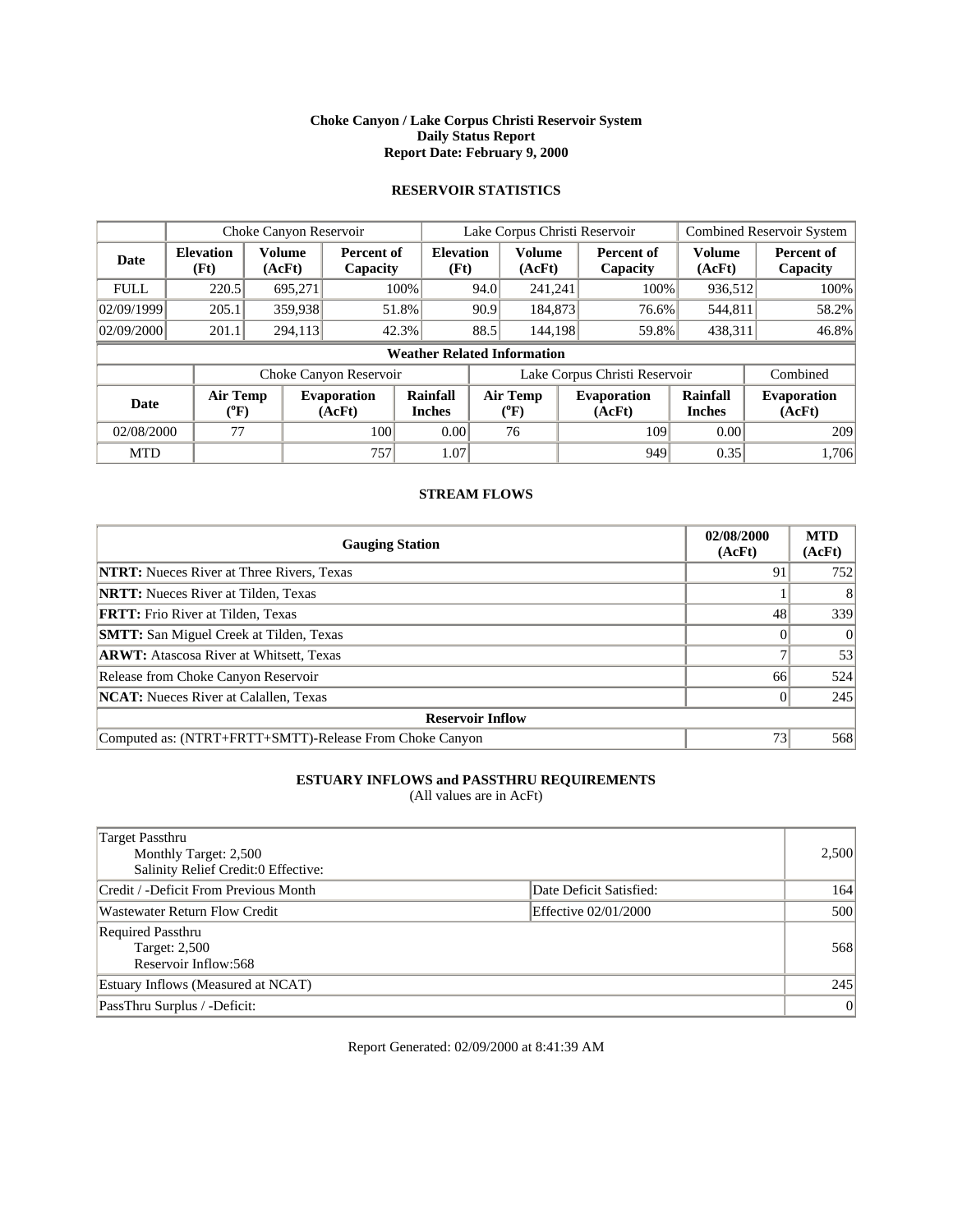### **Choke Canyon / Lake Corpus Christi Reservoir System Daily Status Report Report Date: February 10, 2000**

# **RESERVOIR STATISTICS**

|             | Choke Canyon Reservoir         |                         |                               |                                    | Lake Corpus Christi Reservoir |                              |  |                               |                         | Combined Reservoir System    |  |
|-------------|--------------------------------|-------------------------|-------------------------------|------------------------------------|-------------------------------|------------------------------|--|-------------------------------|-------------------------|------------------------------|--|
| Date        | <b>Elevation</b><br>(Ft)       | <b>Volume</b><br>(AcFt) | <b>Percent of</b><br>Capacity | <b>Elevation</b><br>(Ft)           |                               | Volume<br>(AcFt)             |  | Percent of<br>Capacity        | <b>Volume</b><br>(AcFt) | Percent of<br>Capacity       |  |
| <b>FULL</b> | 220.5                          | 695.271                 |                               | $100\%$                            | 94.0                          | 241.241                      |  | 100%                          | 936,512                 | 100%                         |  |
| 02/10/1999  | 205.1                          | 359,938                 |                               | 51.8%                              | 90.9                          | 184,873                      |  | 76.6%                         | 544,811                 | 58.2%                        |  |
| 02/10/2000  | 201.1                          | 293,801                 |                               | 42.3%                              | 88.4                          | 143,729                      |  | 59.6%                         | 437,530                 | 46.7%                        |  |
|             |                                |                         |                               | <b>Weather Related Information</b> |                               |                              |  |                               |                         |                              |  |
|             |                                |                         | Choke Canyon Reservoir        |                                    |                               |                              |  | Lake Corpus Christi Reservoir |                         | Combined                     |  |
| <b>Date</b> | Air Temp<br>$({}^0\mathrm{F})$ |                         | <b>Evaporation</b><br>(AcFt)  | Rainfall<br>(Inches)               |                               | <b>Air Temp</b><br>$(^{0}F)$ |  | <b>Evaporation</b><br>(AcFt)  | Rainfall<br>(Inches)    | <b>Evaporation</b><br>(AcFt) |  |
| 02/09/2000  | 80                             |                         | 137                           | 0.00                               |                               | 80                           |  | 173                           | 0.00                    | 310                          |  |
| <b>MTD</b>  |                                |                         | 894                           | 1.07                               |                               |                              |  | 1.122                         | 0.35                    | 2,016                        |  |

### **STREAM FLOWS**

| <b>Gauging Station</b>                                  | 02/09/2000<br>(AcFt) | <b>MTD</b><br>(AcFt) |  |  |  |  |
|---------------------------------------------------------|----------------------|----------------------|--|--|--|--|
| <b>NTRT:</b> Nueces River at Three Rivers, Texas        | 93                   | 846                  |  |  |  |  |
| <b>NRTT:</b> Nueces River at Tilden, Texas              |                      |                      |  |  |  |  |
| <b>FRTT:</b> Frio River at Tilden, Texas                | 48                   | 387                  |  |  |  |  |
| <b>SMTT:</b> San Miguel Creek at Tilden, Texas          |                      | $\theta$             |  |  |  |  |
| <b>ARWT:</b> Atascosa River at Whitsett, Texas          |                      | 59                   |  |  |  |  |
| Release from Choke Canyon Reservoir                     | 66                   | 590                  |  |  |  |  |
| <b>NCAT:</b> Nueces River at Calallen, Texas            |                      | 245                  |  |  |  |  |
| <b>Reservoir Inflow</b>                                 |                      |                      |  |  |  |  |
| Computed as: (NTRT+FRTT+SMTT)-Release From Choke Canyon | 75                   | 643                  |  |  |  |  |

# **ESTUARY INFLOWS and PASSTHRU REQUIREMENTS**

(All values are in AcFt)

| Target Passthru<br>Monthly Target: 2,500<br>Salinity Relief Credit: 0 Effective: | 2,500 |
|----------------------------------------------------------------------------------|-------|
| Credit / -Deficit From Previous Month (Date Deficit Satisfied: )                 | 164   |
| Wastewater Return Flow Credit (Effective: 02/01/2000)                            | 500   |
| Required Passthru<br>Target: 2,500<br>Reservoir Inflow: 643                      | 643   |
| Estuary Inflows (Measured at NCAT)                                               | 245   |
| PassThru Surplus / -Deficit:                                                     | 0     |

Report Generated: 02/18/2000 at 11:22:36 AM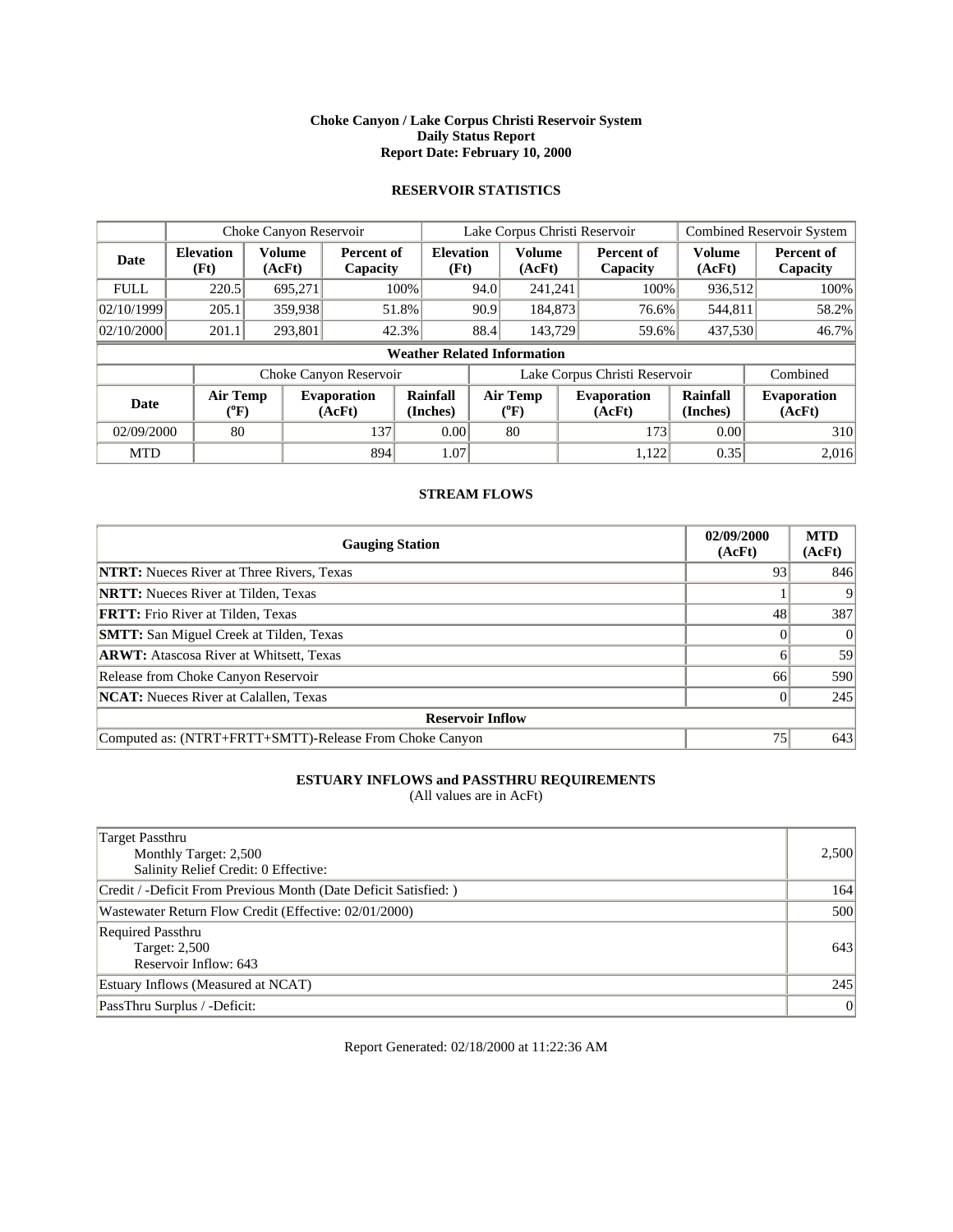### **Choke Canyon / Lake Corpus Christi Reservoir System Daily Status Report Report Date: February 11, 2000**

# **RESERVOIR STATISTICS**

|             | Choke Canyon Reservoir                |                         |                              |                                    | Lake Corpus Christi Reservoir |                                       |  |                               | <b>Combined Reservoir System</b> |                              |
|-------------|---------------------------------------|-------------------------|------------------------------|------------------------------------|-------------------------------|---------------------------------------|--|-------------------------------|----------------------------------|------------------------------|
| Date        | <b>Elevation</b><br>(Ft)              | <b>Volume</b><br>(AcFt) | Percent of<br>Capacity       | <b>Elevation</b><br>(Ft)           |                               | <b>Volume</b><br>(AcFt)               |  | Percent of<br>Capacity        | Volume<br>(AcFt)                 | Percent of<br>Capacity       |
| <b>FULL</b> | 220.5                                 | 695,271                 | $100\%$                      |                                    | 94.0                          | 241,241                               |  | 100%                          | 936,512                          | 100%                         |
| 02/11/1999  | 205.1                                 | 359,938                 | 51.8%                        |                                    | 90.9                          | 184,873                               |  | 76.6%                         | 544,811                          | 58.2%                        |
| 02/11/2000  | 201.1                                 | 293,644                 | 42.2%                        |                                    | 88.4                          | 143,572                               |  | 59.5%                         | 437,216                          | 46.7%                        |
|             |                                       |                         |                              | <b>Weather Related Information</b> |                               |                                       |  |                               |                                  |                              |
|             |                                       |                         | Choke Canyon Reservoir       |                                    |                               |                                       |  | Lake Corpus Christi Reservoir |                                  | Combined                     |
| <b>Date</b> | <b>Air Temp</b><br>$({}^0\mathrm{F})$ |                         | <b>Evaporation</b><br>(AcFt) | Rainfall<br>(Inches)               |                               | <b>Air Temp</b><br>$({}^o\mathrm{F})$ |  | <b>Evaporation</b><br>(AcFt)  | <b>Rainfall</b><br>(Inches)      | <b>Evaporation</b><br>(AcFt) |
| 02/10/2000  | 86                                    |                         | 137                          | 0.00                               |                               | 87                                    |  | 227                           | 0.00                             | 364                          |
| <b>MTD</b>  |                                       |                         | 1,031                        | 1.07                               |                               |                                       |  | 1,349                         | 0.35                             | 2,380                        |

### **STREAM FLOWS**

| <b>Gauging Station</b>                           | 02/10/2000<br>(AcFt) | <b>MTD</b><br>(AcFt) |  |  |  |  |  |
|--------------------------------------------------|----------------------|----------------------|--|--|--|--|--|
| <b>NTRT:</b> Nueces River at Three Rivers, Texas | 93                   | 939                  |  |  |  |  |  |
| <b>NRTT:</b> Nueces River at Tilden, Texas       |                      | 10                   |  |  |  |  |  |
| <b>FRTT:</b> Frio River at Tilden, Texas         | 50                   | 437                  |  |  |  |  |  |
| <b>SMTT:</b> San Miguel Creek at Tilden, Texas   |                      | $\Omega$             |  |  |  |  |  |
| <b>ARWT:</b> Atascosa River at Whitsett, Texas   |                      | 65                   |  |  |  |  |  |
| Release from Choke Canyon Reservoir              | 183                  | 772                  |  |  |  |  |  |
| <b>NCAT:</b> Nueces River at Calallen, Texas     |                      | 245                  |  |  |  |  |  |
| <b>Reservoir Inflow</b>                          |                      |                      |  |  |  |  |  |
| Computed as: NRTT+FRTT+SMTT+ARWT                 | 55                   | 698                  |  |  |  |  |  |

# **ESTUARY INFLOWS and PASSTHRU REQUIREMENTS**

(All values are in AcFt)

| Target Passthru<br>Monthly Target: 2,500<br>Salinity Relief Credit: 0 Effective: | 2,500 |
|----------------------------------------------------------------------------------|-------|
| Credit / -Deficit From Previous Month (Date Deficit Satisfied: )                 | 164   |
| Wastewater Return Flow Credit (Effective: 02/01/2000)                            | 500   |
| Required Passthru<br>Target: 2,500<br>Reservoir Inflow: 698                      | 698   |
| Estuary Inflows (Measured at NCAT)                                               | 245   |
| PassThru Surplus / -Deficit:                                                     | 210   |

Report Generated: 02/18/2000 at 11:30:13 AM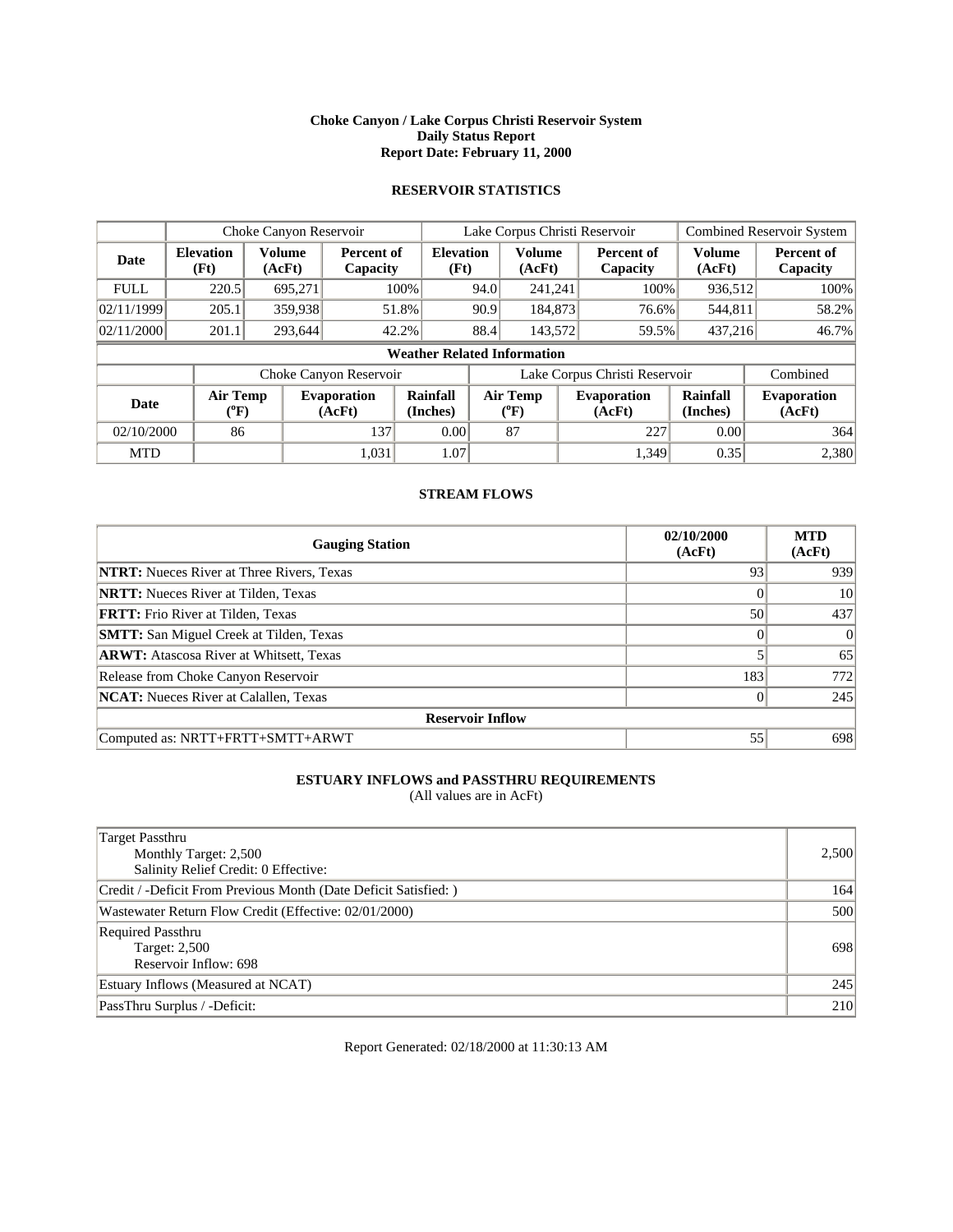### **Choke Canyon / Lake Corpus Christi Reservoir System Daily Status Report Report Date: February 12, 2000**

# **RESERVOIR STATISTICS**

|             | Choke Canyon Reservoir                |                         |                               |                                    | Lake Corpus Christi Reservoir |                                       |  |                               | <b>Combined Reservoir System</b> |                              |
|-------------|---------------------------------------|-------------------------|-------------------------------|------------------------------------|-------------------------------|---------------------------------------|--|-------------------------------|----------------------------------|------------------------------|
| Date        | <b>Elevation</b><br>(Ft)              | <b>Volume</b><br>(AcFt) | <b>Percent of</b><br>Capacity | <b>Elevation</b><br>(Ft)           |                               | Volume<br>(AcFt)                      |  | Percent of<br>Capacity        | <b>Volume</b><br>(AcFt)          | Percent of<br>Capacity       |
| <b>FULL</b> | 220.5                                 | 695.271                 |                               | $100\%$                            | 94.0                          | 241,241                               |  | 100%                          | 936,512                          | 100%                         |
| 02/12/1999  | 205.1                                 | 359,763                 | 51.7%                         |                                    | 90.9                          | 184,873                               |  | 76.6%                         | 544,636                          | 58.2%                        |
| 02/12/2000  | 201.0                                 | 293,020                 | 42.1%                         |                                    | 88.4                          | 143,729                               |  | 59.6%                         | 436,749                          | $46.6\%$                     |
|             |                                       |                         |                               | <b>Weather Related Information</b> |                               |                                       |  |                               |                                  |                              |
|             |                                       |                         | Choke Canyon Reservoir        |                                    |                               |                                       |  | Lake Corpus Christi Reservoir |                                  | Combined                     |
| <b>Date</b> | <b>Air Temp</b><br>$({}^0\mathrm{F})$ |                         | <b>Evaporation</b><br>(AcFt)  | Rainfall<br><b>Inches</b>          |                               | <b>Air Temp</b><br>$({}^o\mathrm{F})$ |  | <b>Evaporation</b><br>(AcFt)  | <b>Rainfall</b><br><b>Inches</b> | <b>Evaporation</b><br>(AcFt) |
| 02/11/2000  | 86                                    |                         | 155                           | 0.00                               |                               | 85                                    |  | 127                           | 0.00                             | 282                          |
| <b>MTD</b>  |                                       |                         | 1,186                         | 1.07                               |                               |                                       |  | 1,476                         | 0.35                             | 2,662                        |

### **STREAM FLOWS**

| <b>Gauging Station</b>                           | 02/11/2000<br>(AcFt) | <b>MTD</b><br>(AcFt) |  |  |  |  |  |
|--------------------------------------------------|----------------------|----------------------|--|--|--|--|--|
| <b>NTRT:</b> Nueces River at Three Rivers, Texas | 385                  | 1,324                |  |  |  |  |  |
| <b>NRTT:</b> Nueces River at Tilden, Texas       |                      | 10                   |  |  |  |  |  |
| <b>FRTT:</b> Frio River at Tilden, Texas         | 48                   | 484                  |  |  |  |  |  |
| <b>SMTT:</b> San Miguel Creek at Tilden, Texas   |                      | $\Omega$             |  |  |  |  |  |
| <b>ARWT:</b> Atascosa River at Whitsett, Texas   |                      | 69                   |  |  |  |  |  |
| Release from Choke Canyon Reservoir              | 496                  | 1,268                |  |  |  |  |  |
| <b>NCAT:</b> Nueces River at Calallen, Texas     |                      | 245                  |  |  |  |  |  |
| <b>Reservoir Inflow</b>                          |                      |                      |  |  |  |  |  |
| Computed as: NRTT+FRTT+SMTT+ARWT                 | 53                   | 751                  |  |  |  |  |  |

# **ESTUARY INFLOWS and PASSTHRU REQUIREMENTS**

(All values are in AcFt)

| <b>Target Passthru</b><br>Monthly Target: 2,500<br>Salinity Relief Credit:0 Effective: |                         | 2,500 |
|----------------------------------------------------------------------------------------|-------------------------|-------|
| Credit / -Deficit From Previous Month                                                  | Date Deficit Satisfied: | 164   |
| <b>Wastewater Return Flow Credit</b>                                                   | Effective 02/01/2000    | 500   |
| Required Passthru<br>Target: 2,500<br>Reservoir Inflow:751                             |                         | 751   |
| Estuary Inflows (Measured at NCAT)                                                     |                         | 245   |
| PassThru Surplus / -Deficit:                                                           |                         | 158   |

Report Generated: 02/12/2000 at 8:38:23 AM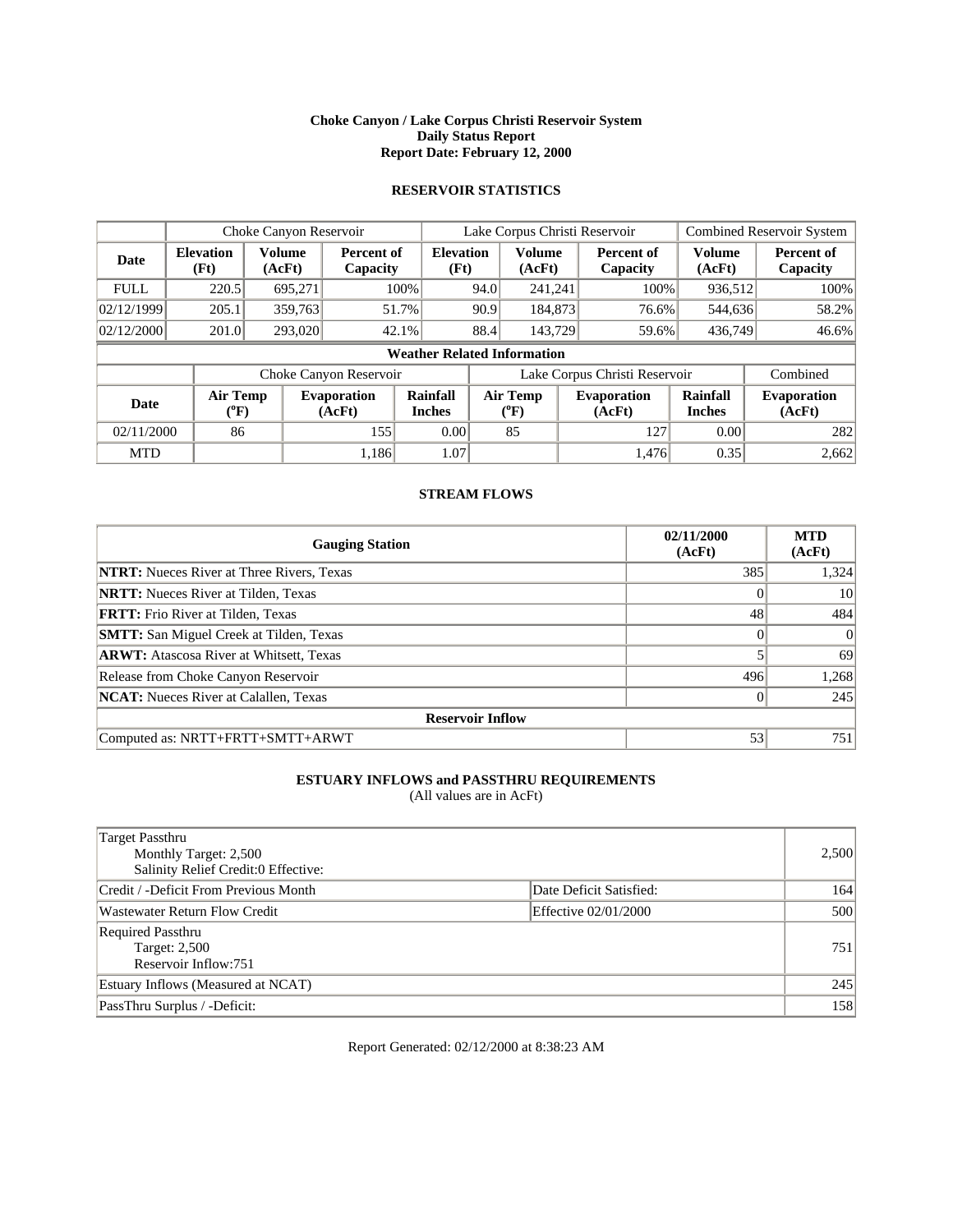### **Choke Canyon / Lake Corpus Christi Reservoir System Daily Status Report Report Date: February 13, 2000**

# **RESERVOIR STATISTICS**

|             | Choke Canyon Reservoir         |                  |                              |                                    | Lake Corpus Christi Reservoir |                                |  |                               |                           | <b>Combined Reservoir System</b> |  |
|-------------|--------------------------------|------------------|------------------------------|------------------------------------|-------------------------------|--------------------------------|--|-------------------------------|---------------------------|----------------------------------|--|
| Date        | <b>Elevation</b><br>(Ft)       | Volume<br>(AcFt) | Percent of<br>Capacity       | <b>Elevation</b><br>(Ft)           |                               | <b>Volume</b><br>(AcFt)        |  | <b>Percent of</b><br>Capacity | <b>Volume</b><br>(AcFt)   | Percent of<br>Capacity           |  |
| <b>FULL</b> | 220.5                          | 695,271          | $100\%$                      |                                    | 94.0                          | 241.241                        |  | 100%                          | 936,512                   | 100%                             |  |
| 02/13/1999  | 205.1                          | 359,587          | 51.7%                        |                                    | 90.9                          | 184,699                        |  | 76.6%                         | 755,286                   | 58.1%                            |  |
| 02/13/2000  | 201.0                          | 292,707          | $42.1\%$                     |                                    | 88.5                          | 144,041                        |  | 59.7%                         | 436,748                   | 46.6%                            |  |
|             |                                |                  |                              | <b>Weather Related Information</b> |                               |                                |  |                               |                           |                                  |  |
|             |                                |                  | Choke Canyon Reservoir       |                                    |                               |                                |  | Lake Corpus Christi Reservoir |                           | Combined                         |  |
| <b>Date</b> | Air Temp<br>$({}^0\mathrm{F})$ |                  | <b>Evaporation</b><br>(AcFt) | <b>Rainfall</b><br><b>Inches</b>   |                               | Air Temp<br>$({}^0\mathrm{F})$ |  | <b>Evaporation</b><br>(AcFt)  | Rainfall<br><b>Inches</b> | <b>Evaporation</b><br>(AcFt)     |  |
| 02/12/2000  | 76                             |                  | 136                          | 0.00                               |                               | 76                             |  | 155                           | 0.00                      | 291                              |  |
| <b>MTD</b>  |                                |                  | 1,322                        | 1.07                               |                               |                                |  | 1,631                         | 0.35                      | 2,953                            |  |

### **STREAM FLOWS**

| <b>Gauging Station</b>                                  | 02/12/2000<br>(AcFt) | <b>MTD</b><br>(AcFt) |
|---------------------------------------------------------|----------------------|----------------------|
| <b>NTRT:</b> Nueces River at Three Rivers, Texas        | 453                  | 1,777                |
| <b>NRTT:</b> Nueces River at Tilden, Texas              |                      | 10                   |
| <b>FRTT:</b> Frio River at Tilden, Texas                | 48                   | 532                  |
| <b>SMTT:</b> San Miguel Creek at Tilden, Texas          |                      | -01                  |
| <b>ARWT:</b> Atascosa River at Whitsett, Texas          |                      | 73                   |
| Release from Choke Canyon Reservoir                     | 496                  | 1,765                |
| <b>NCAT:</b> Nueces River at Calallen, Texas            | 40                   | 284                  |
| <b>Reservoir Inflow</b>                                 |                      |                      |
| Computed as: (NTRT+FRTT+SMTT)-Release From Choke Canyon |                      | 755                  |

# **ESTUARY INFLOWS and PASSTHRU REQUIREMENTS**

(All values are in AcFt)

| <b>Target Passthru</b><br>Monthly Target: 2,500<br>Salinity Relief Credit:0 Effective: |                         | 2,500 |
|----------------------------------------------------------------------------------------|-------------------------|-------|
| Credit / -Deficit From Previous Month                                                  | Date Deficit Satisfied: | 164   |
| Wastewater Return Flow Credit                                                          | Effective 02/01/2000    | 500   |
| Required Passthru<br><b>Target: 2,500</b><br>Reservoir Inflow:755                      |                         | 755   |
| Estuary Inflows (Measured at NCAT)                                                     |                         | 284   |
| PassThru Surplus / -Deficit:                                                           |                         | 193   |

Report Generated: 02/13/2000 at 8:46:13 AM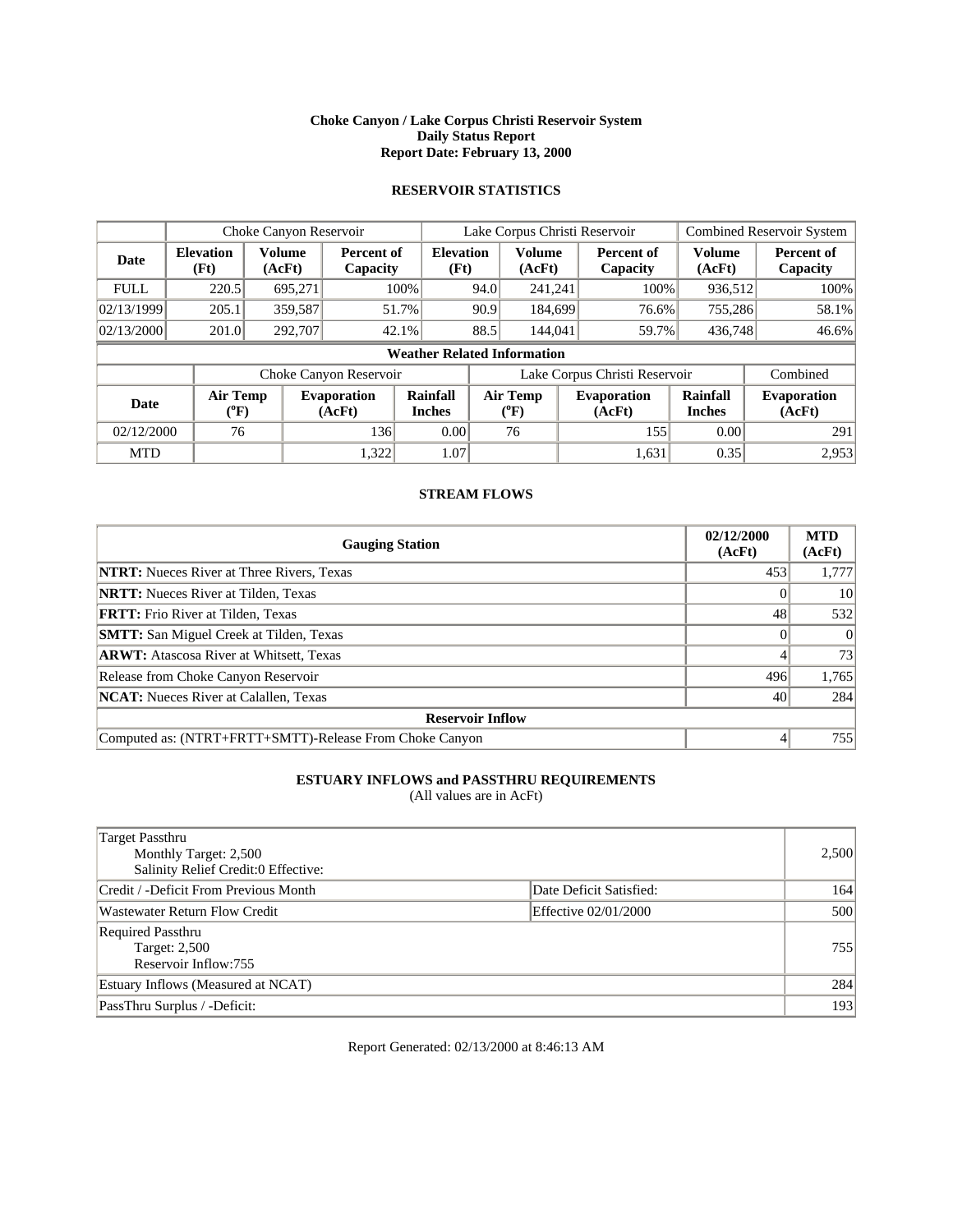### **Choke Canyon / Lake Corpus Christi Reservoir System Daily Status Report Report Date: February 14, 2000**

# **RESERVOIR STATISTICS**

|             | Choke Canyon Reservoir                |                         |                              |                                    | Lake Corpus Christi Reservoir |                                       |  |                               |                                  | <b>Combined Reservoir System</b> |  |
|-------------|---------------------------------------|-------------------------|------------------------------|------------------------------------|-------------------------------|---------------------------------------|--|-------------------------------|----------------------------------|----------------------------------|--|
| Date        | <b>Elevation</b><br>(Ft)              | <b>Volume</b><br>(AcFt) | Percent of<br>Capacity       | <b>Elevation</b><br>(Ft)           |                               | Volume<br>(AcFt)                      |  | <b>Percent of</b><br>Capacity | Volume<br>(AcFt)                 | Percent of<br>Capacity           |  |
| <b>FULL</b> | 220.5                                 | 695.271                 |                              | $100\%$                            | 94.0                          | 241,241                               |  | 100%                          | 936,512                          | 100%                             |  |
| 02/14/1999  | 205.0                                 | 359,236                 |                              | 51.7%                              | 90.9                          | 184,353                               |  | 76.4%                         | 543,589                          | 58.0%                            |  |
| 02/14/2000  | 201.0                                 | 292,240                 |                              | 42.0%                              | 88.5                          | 144,041                               |  | 59.7%                         | 436,281                          | 46.6%                            |  |
|             |                                       |                         |                              | <b>Weather Related Information</b> |                               |                                       |  |                               |                                  |                                  |  |
|             |                                       |                         | Choke Canyon Reservoir       |                                    |                               |                                       |  | Lake Corpus Christi Reservoir |                                  | Combined                         |  |
| <b>Date</b> | <b>Air Temp</b><br>$({}^0\mathrm{F})$ |                         | <b>Evaporation</b><br>(AcFt) | Rainfall<br><b>Inches</b>          |                               | <b>Air Temp</b><br>$({}^o\mathrm{F})$ |  | <b>Evaporation</b><br>(AcFt)  | <b>Rainfall</b><br><b>Inches</b> | <b>Evaporation</b><br>(AcFt)     |  |
| 02/13/2000  | 85                                    |                         | 182                          | 0.00                               |                               | 83                                    |  | 155                           | 0.00                             | 337                              |  |
| <b>MTD</b>  |                                       |                         | 1.504                        | 1.07                               |                               |                                       |  | 1,786                         | 0.35                             | 3,290                            |  |

### **STREAM FLOWS**

| <b>Gauging Station</b>                                  | 02/13/2000<br>(AcFt) | <b>MTD</b><br>(AcFt) |
|---------------------------------------------------------|----------------------|----------------------|
| <b>NTRT:</b> Nueces River at Three Rivers, Texas        | 453                  | 2,229                |
| <b>NRTT:</b> Nueces River at Tilden, Texas              |                      |                      |
| <b>FRTT:</b> Frio River at Tilden, Texas                | 46                   | 578                  |
| <b>SMTT:</b> San Miguel Creek at Tilden, Texas          |                      | $\Omega$             |
| <b>ARWT:</b> Atascosa River at Whitsett, Texas          |                      | 76                   |
| Release from Choke Canyon Reservoir                     | 496                  | 2,261                |
| <b>NCAT:</b> Nueces River at Calallen, Texas            | 34                   | 318                  |
| <b>Reservoir Inflow</b>                                 |                      |                      |
| Computed as: (NTRT+FRTT+SMTT)-Release From Choke Canyon | ◠                    | 757                  |

# **ESTUARY INFLOWS and PASSTHRU REQUIREMENTS**

(All values are in AcFt)

| Target Passthru<br>Monthly Target: 2,500<br>Salinity Relief Credit:0 Effective: |                         | 2,500 |
|---------------------------------------------------------------------------------|-------------------------|-------|
| Credit / -Deficit From Previous Month                                           | Date Deficit Satisfied: | 164   |
| Wastewater Return Flow Credit                                                   | Effective 02/01/2000    | 500   |
| Required Passthru<br><b>Target: 2,500</b><br>Reservoir Inflow:757               |                         | 757   |
| Estuary Inflows (Measured at NCAT)                                              |                         | 318   |
| PassThru Surplus / -Deficit:                                                    |                         | 225   |

Report Generated: 02/14/2000 at 8:37:18 AM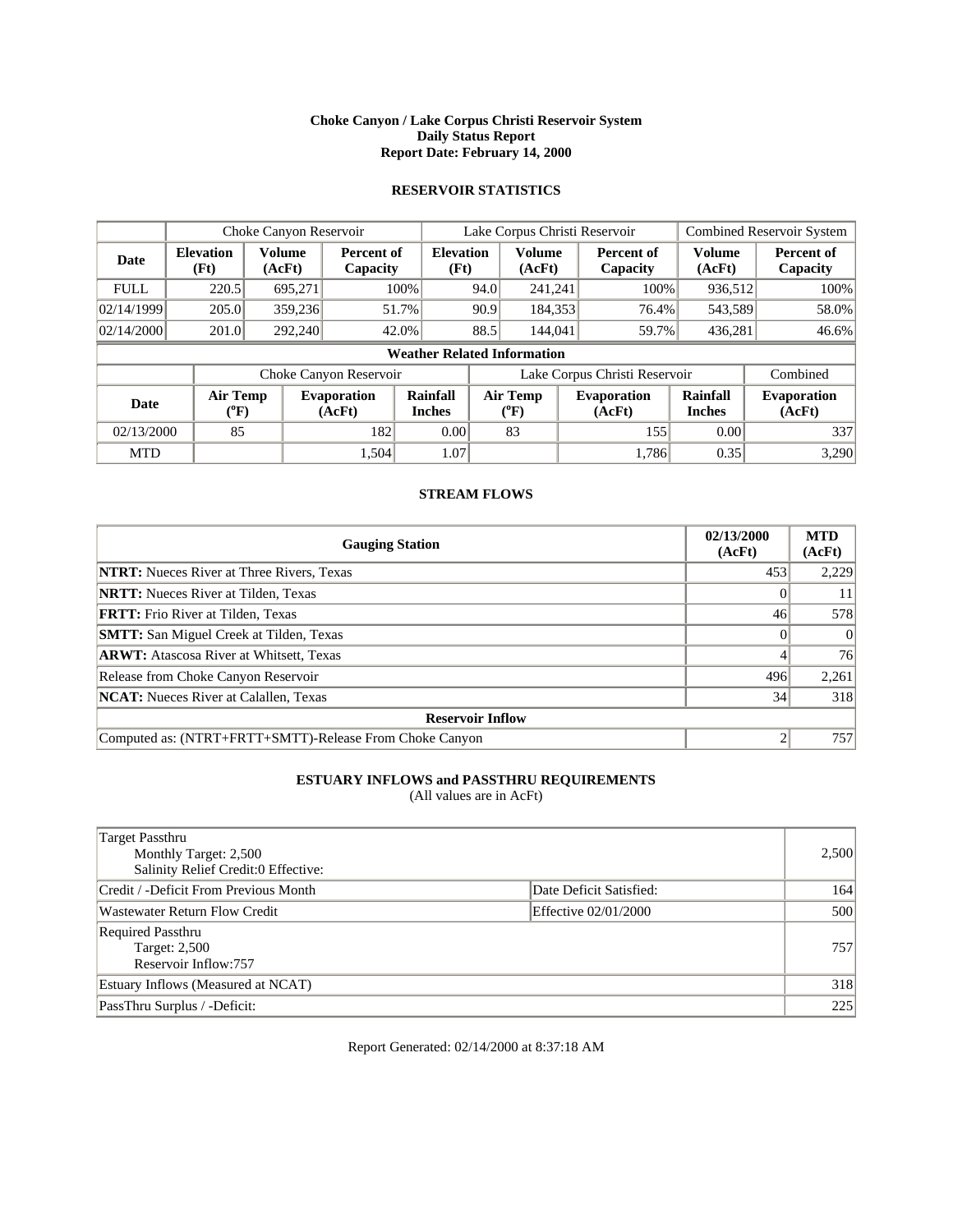### **Choke Canyon / Lake Corpus Christi Reservoir System Daily Status Report Report Date: February 15, 2000**

# **RESERVOIR STATISTICS**

|                                                      | Choke Canyon Reservoir   |                         |                              |                                    | Lake Corpus Christi Reservoir |                                       |  |                               |                                  | <b>Combined Reservoir System</b> |  |
|------------------------------------------------------|--------------------------|-------------------------|------------------------------|------------------------------------|-------------------------------|---------------------------------------|--|-------------------------------|----------------------------------|----------------------------------|--|
| Date                                                 | <b>Elevation</b><br>(Ft) | <b>Volume</b><br>(AcFt) | Percent of<br>Capacity       | <b>Elevation</b><br>(Ft)           |                               | <b>Volume</b><br>(AcFt)               |  | Percent of<br>Capacity        | Volume<br>(AcFt)                 | Percent of<br>Capacity           |  |
| <b>FULL</b>                                          | 220.5                    | 695,271                 | $100\%$                      |                                    | 94.0                          | 241,241                               |  | 100%                          | 936,512                          | 100%                             |  |
| 02/15/1999                                           | 205.0                    | 359,236                 | 51.7%                        |                                    | 90.9                          | 184,179                               |  | 76.3%                         | 543,415                          | 58.0%                            |  |
| 02/15/2000                                           | 201.0                    | 291,772                 | $42.0\%$                     |                                    | 88.4                          | 143,729                               |  | 59.6%                         | 435,501                          | 46.5%                            |  |
|                                                      |                          |                         |                              | <b>Weather Related Information</b> |                               |                                       |  |                               |                                  |                                  |  |
|                                                      |                          |                         | Choke Canyon Reservoir       |                                    |                               |                                       |  | Lake Corpus Christi Reservoir |                                  | Combined                         |  |
| <b>Air Temp</b><br><b>Date</b><br>$({}^o\mathrm{F})$ |                          |                         | <b>Evaporation</b><br>(AcFt) | Rainfall<br><b>Inches</b>          |                               | <b>Air Temp</b><br>$({}^o\mathrm{F})$ |  | <b>Evaporation</b><br>(AcFt)  | <b>Rainfall</b><br><b>Inches</b> | <b>Evaporation</b><br>(AcFt)     |  |
| 02/14/2000                                           | 85                       |                         | 172                          | 0.00                               |                               | 87                                    |  | 209                           | 0.00                             | 381                              |  |
| <b>MTD</b>                                           |                          |                         | 1,676                        | 1.07                               |                               |                                       |  | 1,995                         | 0.35                             | 3,671                            |  |

### **STREAM FLOWS**

| <b>Gauging Station</b>                           | 02/14/2000<br>(AcFt) | <b>MTD</b><br>(AcFt) |  |  |  |  |  |
|--------------------------------------------------|----------------------|----------------------|--|--|--|--|--|
| <b>NTRT:</b> Nueces River at Three Rivers, Texas | 451                  | 2,680                |  |  |  |  |  |
| <b>NRTT:</b> Nueces River at Tilden, Texas       |                      |                      |  |  |  |  |  |
| <b>FRTT:</b> Frio River at Tilden, Texas         | 44                   | 621                  |  |  |  |  |  |
| <b>SMTT:</b> San Miguel Creek at Tilden, Texas   |                      | $\Omega$             |  |  |  |  |  |
| <b>ARWT:</b> Atascosa River at Whitsett, Texas   |                      | 80                   |  |  |  |  |  |
| Release from Choke Canyon Reservoir              | 496                  | 2,757                |  |  |  |  |  |
| <b>NCAT:</b> Nueces River at Calallen, Texas     | 73                   | 391                  |  |  |  |  |  |
| <b>Reservoir Inflow</b>                          |                      |                      |  |  |  |  |  |
| Computed as: NRTT+FRTT+SMTT+ARWT                 | 47                   | 804                  |  |  |  |  |  |

# **ESTUARY INFLOWS and PASSTHRU REQUIREMENTS**

(All values are in AcFt)

| <b>Target Passthru</b><br>Monthly Target: 2,500<br>Salinity Relief Credit:0 Effective: |                         | 2,500 |
|----------------------------------------------------------------------------------------|-------------------------|-------|
| Credit / -Deficit From Previous Month                                                  | Date Deficit Satisfied: | 164   |
| Wastewater Return Flow Credit                                                          | Effective 02/01/2000    | 500   |
| Required Passthru<br>Target: 2,500<br>Reservoir Inflow:804                             |                         | 804   |
| Estuary Inflows (Measured at NCAT)                                                     |                         | 391   |
| PassThru Surplus / -Deficit:                                                           |                         | 251   |

Report Generated: 02/15/2000 at 8:25:28 AM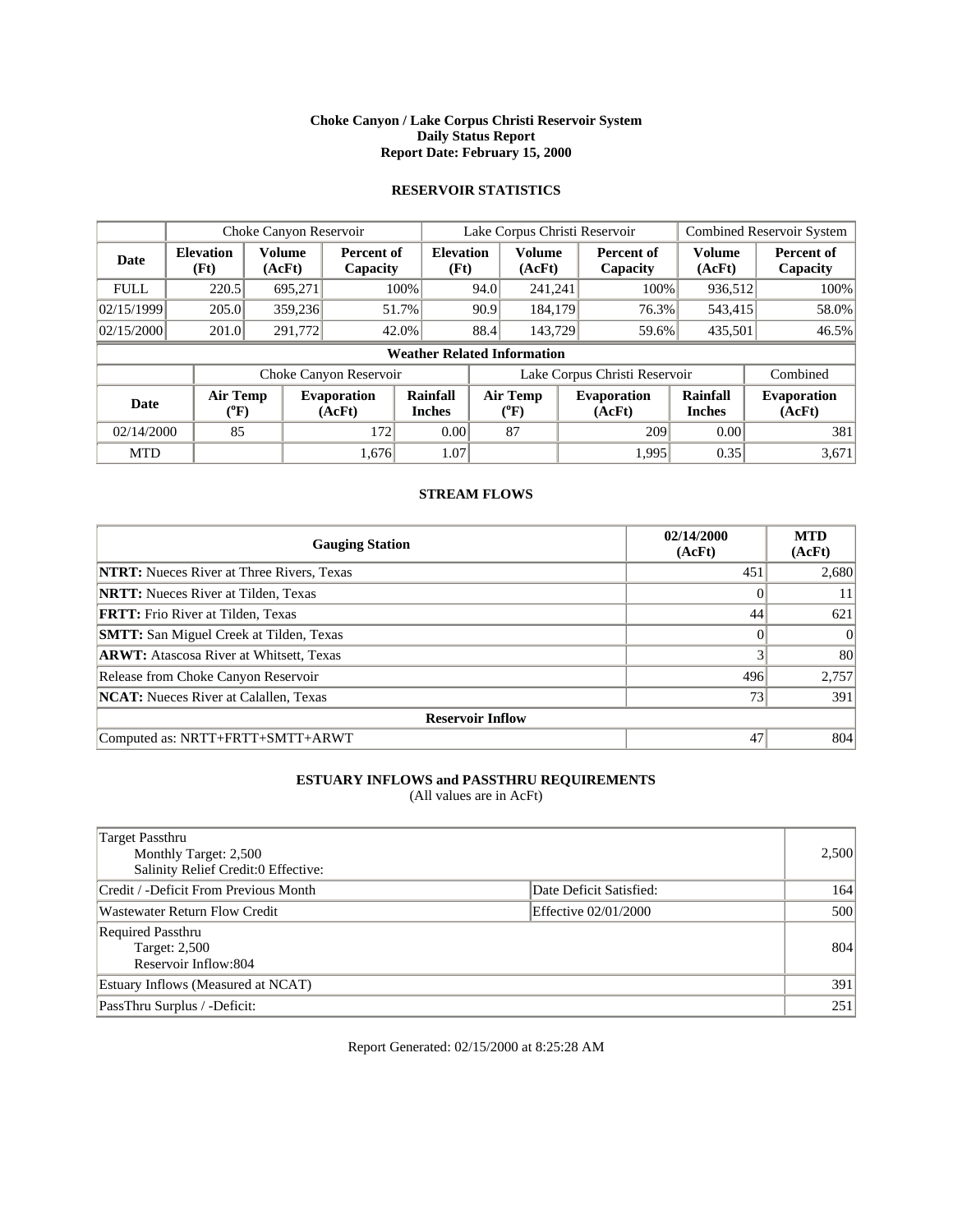### **Choke Canyon / Lake Corpus Christi Reservoir System Daily Status Report Report Date: February 16, 2000**

# **RESERVOIR STATISTICS**

|                                                      | Choke Canyon Reservoir   |                         |                                                           |                          | Lake Corpus Christi Reservoir |                                       |  |                               |                                  | <b>Combined Reservoir System</b> |  |
|------------------------------------------------------|--------------------------|-------------------------|-----------------------------------------------------------|--------------------------|-------------------------------|---------------------------------------|--|-------------------------------|----------------------------------|----------------------------------|--|
| Date                                                 | <b>Elevation</b><br>(Ft) | <b>Volume</b><br>(AcFt) | Percent of<br>Capacity                                    | <b>Elevation</b><br>(Ft) |                               | <b>Volume</b><br>(AcFt)               |  | Percent of<br>Capacity        | <b>Volume</b><br>(AcFt)          | Percent of<br>Capacity           |  |
| <b>FULL</b>                                          | 220.5                    | 695.271                 | $100\%$                                                   |                          | 94.0                          | 241,241                               |  | 100%                          | 936,512                          | 100%                             |  |
| 02/16/1999                                           | 205.0                    | 358,885                 | 51.6%                                                     |                          | 90.9                          | 183,833                               |  | 76.2%                         | 542.718                          | 58.0%                            |  |
| 02/16/2000                                           | 200.9                    | 291,461                 | 41.9%                                                     |                          | 88.4                          | 143,572                               |  | 59.5%                         | 435,033                          | 46.5%                            |  |
| <b>Weather Related Information</b>                   |                          |                         |                                                           |                          |                               |                                       |  |                               |                                  |                                  |  |
|                                                      |                          |                         | Choke Canyon Reservoir                                    |                          |                               |                                       |  | Lake Corpus Christi Reservoir |                                  | Combined                         |  |
| <b>Air Temp</b><br><b>Date</b><br>$({}^0\mathrm{F})$ |                          |                         | Rainfall<br><b>Evaporation</b><br><b>Inches</b><br>(AcFt) |                          |                               | <b>Air Temp</b><br>$({}^o\mathrm{F})$ |  | <b>Evaporation</b><br>(AcFt)  | <b>Rainfall</b><br><b>Inches</b> | <b>Evaporation</b><br>(AcFt)     |  |
| 02/15/2000                                           | 86                       |                         | 172                                                       | 0.00                     |                               | 83                                    |  | 200                           | 0.00                             | 372                              |  |
| <b>MTD</b>                                           |                          |                         | 1,848                                                     | 1.07                     |                               |                                       |  | 2,195                         | 0.35                             | 4,043                            |  |

### **STREAM FLOWS**

| <b>Gauging Station</b>                           | 02/15/2000<br>(AcFt) | <b>MTD</b><br>(AcFt) |  |  |  |  |  |
|--------------------------------------------------|----------------------|----------------------|--|--|--|--|--|
| <b>NTRT:</b> Nueces River at Three Rivers, Texas | 435                  | 3,114                |  |  |  |  |  |
| <b>NRTT:</b> Nueces River at Tilden, Texas       |                      | 11                   |  |  |  |  |  |
| <b>FRTT:</b> Frio River at Tilden, Texas         | 44                   | 665                  |  |  |  |  |  |
| <b>SMTT:</b> San Miguel Creek at Tilden, Texas   |                      | $\Omega$             |  |  |  |  |  |
| <b>ARWT:</b> Atascosa River at Whitsett, Texas   |                      | 83                   |  |  |  |  |  |
| Release from Choke Canyon Reservoir              | 463                  | 3,220                |  |  |  |  |  |
| <b>NCAT:</b> Nueces River at Calallen, Texas     | 91                   | 483                  |  |  |  |  |  |
| <b>Reservoir Inflow</b>                          |                      |                      |  |  |  |  |  |
| Computed as: NRTT+FRTT+SMTT+ARWT                 | 47                   | 851                  |  |  |  |  |  |

# **ESTUARY INFLOWS and PASSTHRU REQUIREMENTS**

(All values are in AcFt)

| Target Passthru<br>Monthly Target: 2,500<br>Salinity Relief Credit:0 Effective: |                         | 2,500 |
|---------------------------------------------------------------------------------|-------------------------|-------|
| Credit / -Deficit From Previous Month                                           | Date Deficit Satisfied: | 164   |
| Wastewater Return Flow Credit                                                   | Effective 02/01/2000    | 500   |
| Required Passthru<br>Target: 2,500<br>Reservoir Inflow:851                      |                         | 851   |
| Estuary Inflows (Measured at NCAT)                                              |                         | 483   |
| PassThru Surplus / -Deficit:                                                    |                         | 295   |

Report Generated: 02/16/2000 at 9:20:56 AM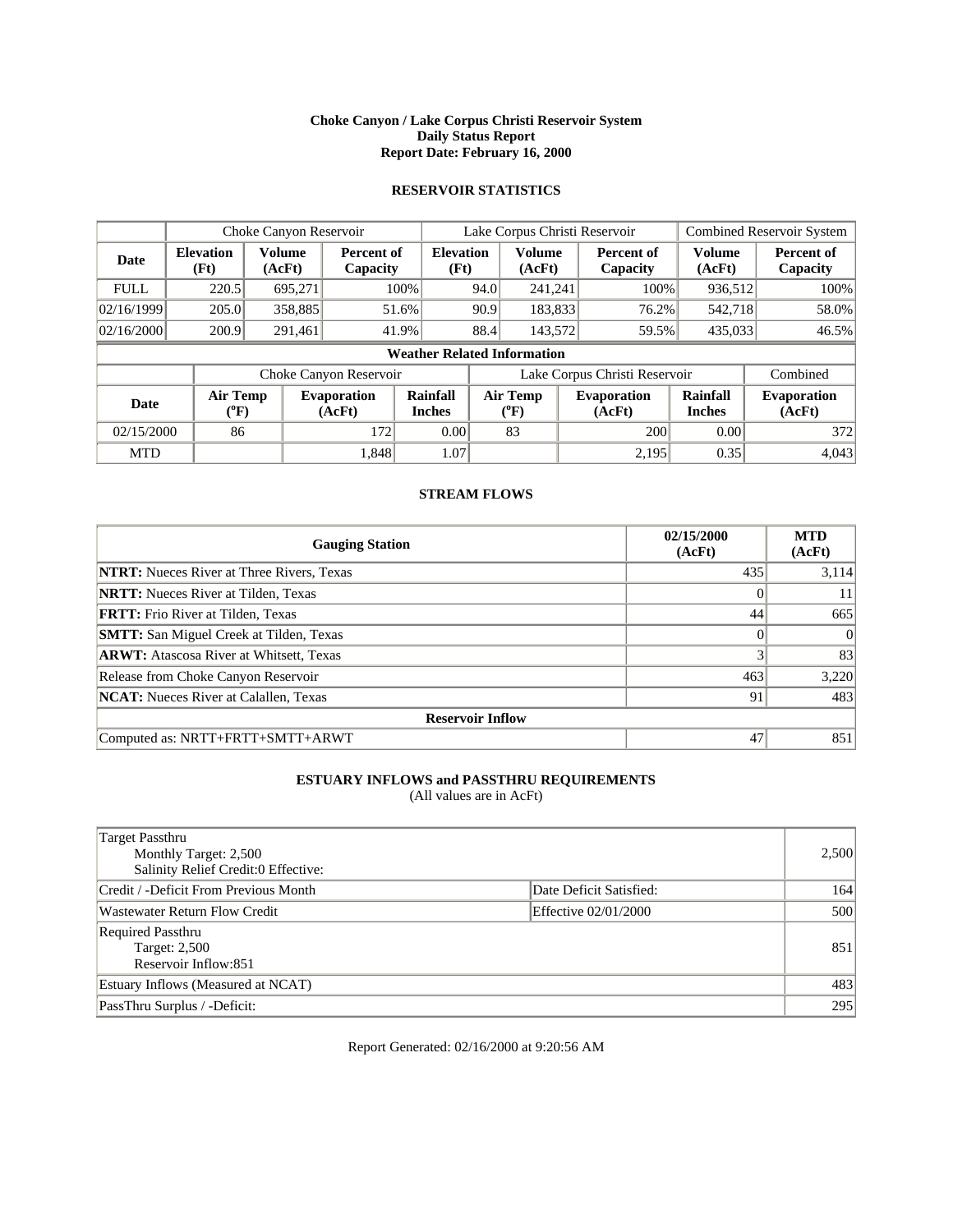### **Choke Canyon / Lake Corpus Christi Reservoir System Daily Status Report Report Date: February 17, 2000**

# **RESERVOIR STATISTICS**

|             |                                       | Choke Canyon Reservoir  |                              |                                    |      | Lake Corpus Christi Reservoir         |                               | <b>Combined Reservoir System</b> |                              |
|-------------|---------------------------------------|-------------------------|------------------------------|------------------------------------|------|---------------------------------------|-------------------------------|----------------------------------|------------------------------|
| Date        | <b>Elevation</b><br>(Ft)              | <b>Volume</b><br>(AcFt) | Percent of<br>Capacity       | <b>Elevation</b><br>(Ft)           |      | <b>Volume</b><br>(AcFt)               | Percent of<br>Capacity        | Volume<br>(AcFt)                 | Percent of<br>Capacity       |
| <b>FULL</b> | 220.5                                 | 695,271                 |                              | $100\%$                            | 94.0 | 241,241                               | 100%                          | 936,512                          | 100%                         |
| 02/17/1999  | 205.0                                 | 358,710                 | 51.6%                        |                                    | 90.9 | 183,660                               | 76.1%                         | 542,370                          | 57.9%                        |
| 02/17/2000  | 200.9                                 | 290,373                 | 41.8%                        |                                    | 88.4 | 143,729                               | 59.6%                         | 434,102                          | $46.4\%$                     |
|             |                                       |                         |                              | <b>Weather Related Information</b> |      |                                       |                               |                                  |                              |
|             |                                       |                         | Choke Canyon Reservoir       |                                    |      |                                       | Lake Corpus Christi Reservoir |                                  | Combined                     |
| <b>Date</b> | <b>Air Temp</b><br>$({}^o\mathrm{F})$ |                         | <b>Evaporation</b><br>(AcFt) | <b>Rainfall</b><br><b>Inches</b>   |      | <b>Air Temp</b><br>$({}^o\mathrm{F})$ | <b>Evaporation</b><br>(AcFt)  | <b>Rainfall</b><br><b>Inches</b> | <b>Evaporation</b><br>(AcFt) |
| 02/16/2000  | 87                                    |                         | 199                          | 0.00                               |      | 84                                    | 191                           | 0.00                             | 390                          |
| <b>MTD</b>  |                                       |                         | 2,047                        | 1.07                               |      |                                       | 2,386                         | 0.35                             | 4,433                        |

### **STREAM FLOWS**

| <b>Gauging Station</b>                           | 02/16/2000<br>(AcFt) | <b>MTD</b><br>(AcFt) |  |  |  |  |  |
|--------------------------------------------------|----------------------|----------------------|--|--|--|--|--|
| <b>NTRT:</b> Nueces River at Three Rivers, Texas | 564                  | 3,678                |  |  |  |  |  |
| <b>NRTT:</b> Nueces River at Tilden, Texas       |                      | 11                   |  |  |  |  |  |
| <b>FRTT:</b> Frio River at Tilden, Texas         | 42                   | 707                  |  |  |  |  |  |
| <b>SMTT:</b> San Miguel Creek at Tilden, Texas   |                      | $\Omega$             |  |  |  |  |  |
| <b>ARWT:</b> Atascosa River at Whitsett, Texas   |                      | 86                   |  |  |  |  |  |
| Release from Choke Canyon Reservoir              | 738                  | 3,959                |  |  |  |  |  |
| <b>NCAT:</b> Nueces River at Calallen, Texas     | 30                   | 513                  |  |  |  |  |  |
| <b>Reservoir Inflow</b>                          |                      |                      |  |  |  |  |  |
| Computed as: NRTT+FRTT+SMTT+ARWT                 | 45                   | 896                  |  |  |  |  |  |

# **ESTUARY INFLOWS and PASSTHRU REQUIREMENTS**

(All values are in AcFt)

| Target Passthru<br>Monthly Target: 2,500<br>Salinity Relief Credit:0 Effective: |                         | 2.500 |
|---------------------------------------------------------------------------------|-------------------------|-------|
| Credit / -Deficit From Previous Month                                           | Date Deficit Satisfied: | 1641  |
| Wastewater Return Flow Credit                                                   | Effective 02/01/2000    | 500   |
| Required Passthru<br><b>Target: 2,500</b><br>Reservoir Inflow:896               |                         | 896   |
| Estuary Inflows (Measured at NCAT)                                              |                         | 513   |
| PassThru Surplus / -Deficit:                                                    |                         | 281   |

Report Generated: 02/17/2000 at 8:51:33 AM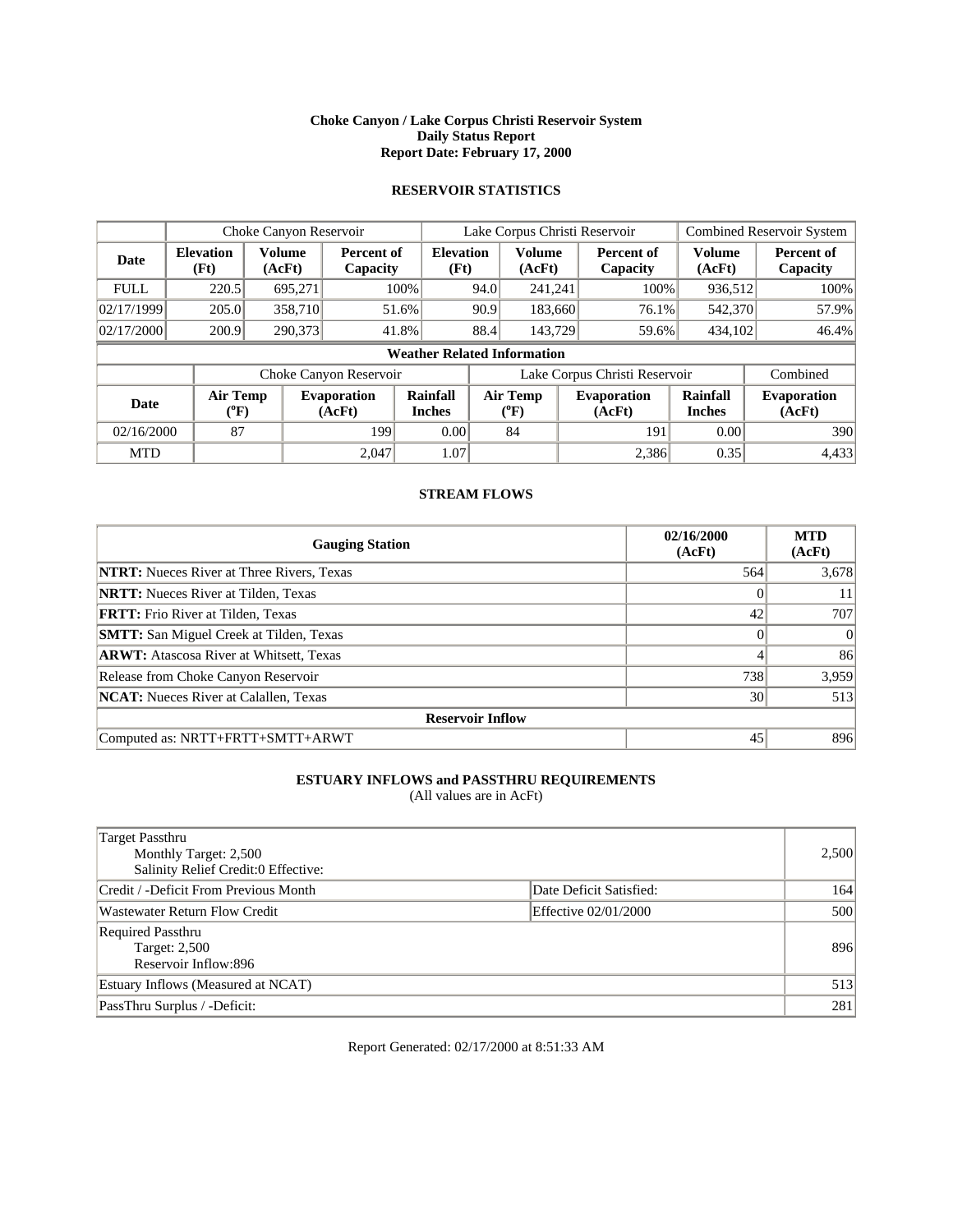### **Choke Canyon / Lake Corpus Christi Reservoir System Daily Status Report Report Date: February 18, 2000**

# **RESERVOIR STATISTICS**

|             |                                       | Choke Canyon Reservoir  |                              |                                    |      | Lake Corpus Christi Reservoir         |                               |                             | <b>Combined Reservoir System</b> |
|-------------|---------------------------------------|-------------------------|------------------------------|------------------------------------|------|---------------------------------------|-------------------------------|-----------------------------|----------------------------------|
| Date        | <b>Elevation</b><br>(Ft)              | <b>Volume</b><br>(AcFt) | Percent of<br>Capacity       | <b>Elevation</b><br>(Ft)           |      | <b>Volume</b><br>(AcFt)               | Percent of<br>Capacity        | Volume<br>(AcFt)            | Percent of<br>Capacity           |
| <b>FULL</b> | 220.5                                 | 695,271                 | $100\%$                      |                                    | 94.0 | 241,241                               | 100%                          | 936,512                     | 100%                             |
| 02/18/1999  | 205.0                                 | 358,710                 | 51.6%                        |                                    | 90.8 | 183,487                               | 76.1%                         | 542,197                     | 57.9%                            |
| 02/18/2000  | 200.8                                 | 289,753                 | 41.7%                        |                                    | 88.4 | 143,729                               | 59.6%                         | 433,482                     | 46.3%                            |
|             |                                       |                         |                              | <b>Weather Related Information</b> |      |                                       |                               |                             |                                  |
|             |                                       |                         | Choke Canyon Reservoir       |                                    |      |                                       | Lake Corpus Christi Reservoir |                             | Combined                         |
| <b>Date</b> | <b>Air Temp</b><br>$({}^0\mathrm{F})$ |                         | <b>Evaporation</b><br>(AcFt) | Rainfall<br>(Inches)               |      | <b>Air Temp</b><br>$({}^o\mathrm{F})$ | <b>Evaporation</b><br>(AcFt)  | <b>Rainfall</b><br>(Inches) | <b>Evaporation</b><br>(AcFt)     |
| 02/17/2000  | 84                                    |                         | 190                          | 0.00                               |      | 83                                    | 200                           | 0.00                        | 390                              |
| <b>MTD</b>  |                                       |                         | 2,237                        | 1.07                               |      |                                       | 2,586                         | 0.35                        | 4,823                            |

### **STREAM FLOWS**

| <b>Gauging Station</b>                                  | 02/17/2000<br>(AcFt) | <b>MTD</b><br>(AcFt) |  |  |  |  |
|---------------------------------------------------------|----------------------|----------------------|--|--|--|--|
| <b>NTRT:</b> Nueces River at Three Rivers, Texas        | 808                  | 4,486                |  |  |  |  |
| <b>NRTT:</b> Nueces River at Tilden, Texas              |                      |                      |  |  |  |  |
| <b>FRTT:</b> Frio River at Tilden, Texas                | 42                   | 748                  |  |  |  |  |
| <b>SMTT:</b> San Miguel Creek at Tilden, Texas          |                      | $\Omega$             |  |  |  |  |
| <b>ARWT:</b> Atascosa River at Whitsett, Texas          |                      | 90                   |  |  |  |  |
| Release from Choke Canyon Reservoir                     | 496                  | 4,455                |  |  |  |  |
| <b>NCAT:</b> Nueces River at Calallen, Texas            |                      | 513                  |  |  |  |  |
| <b>Reservoir Inflow</b>                                 |                      |                      |  |  |  |  |
| Computed as: (NTRT+FRTT+SMTT)-Release From Choke Canyon | 353                  | 1,345                |  |  |  |  |

# **ESTUARY INFLOWS and PASSTHRU REQUIREMENTS**

(All values are in AcFt)

| <b>Target Passthru</b><br>Monthly Target: 2,500<br>Salinity Relief Credit: 0 Effective: | 2,500  |
|-----------------------------------------------------------------------------------------|--------|
| Credit / -Deficit From Previous Month (Date Deficit Satisfied:)                         | 164    |
| Wastewater Return Flow Credit (Effective: 02/01/2000)                                   | 500    |
| Required Passthru<br>Target: 2,500<br>Reservoir Inflow: 1,345                           | 1,345  |
| Estuary Inflows (Measured at NCAT)                                                      | 513    |
| PassThru Surplus / -Deficit:                                                            | $-168$ |

Report Generated: 02/20/2000 at 10:36:31 AM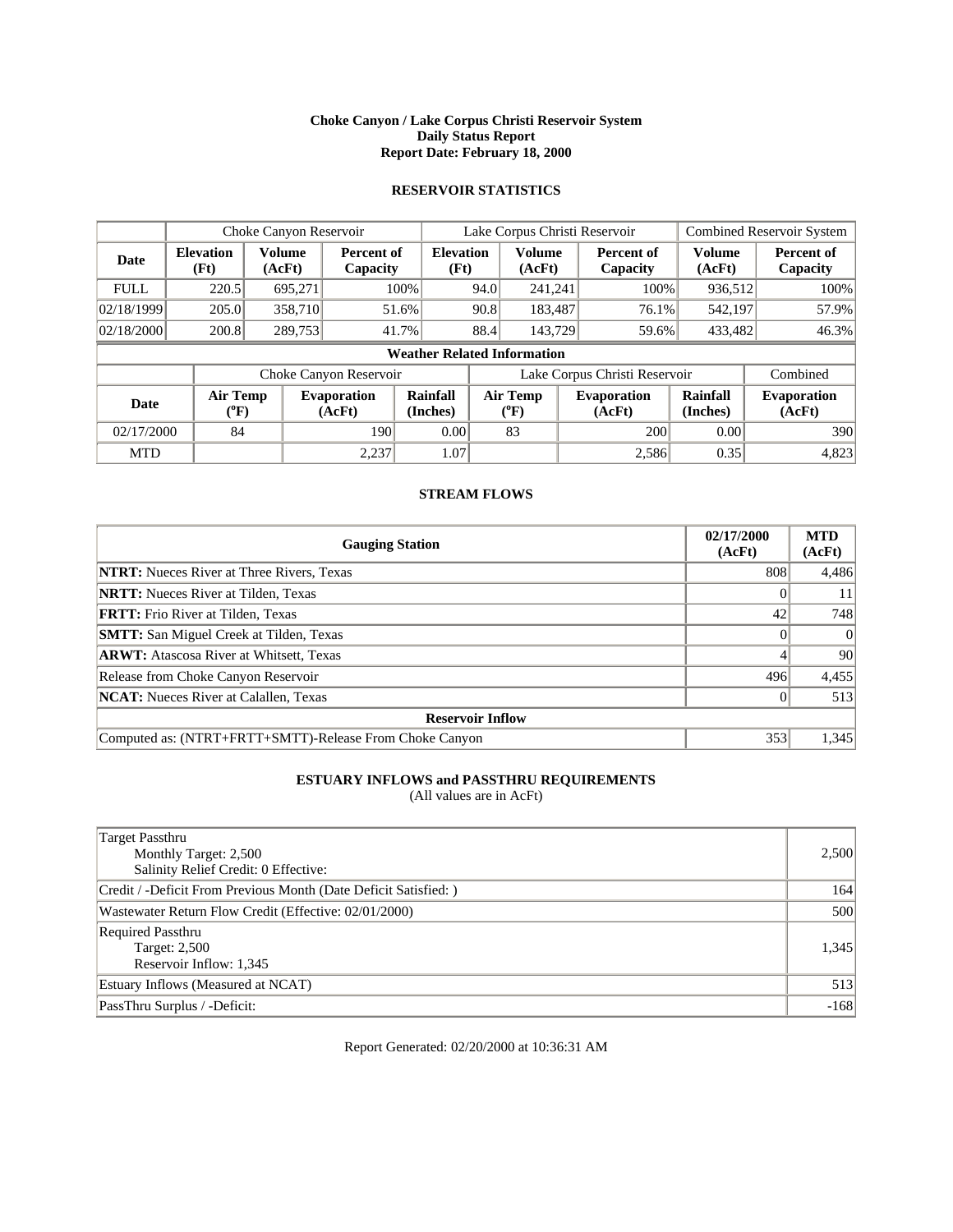### **Choke Canyon / Lake Corpus Christi Reservoir System Daily Status Report Report Date: February 19, 2000**

# **RESERVOIR STATISTICS**

|             |                                |                  | Lake Corpus Christi Reservoir<br>Choke Canyon Reservoir |                                    |      |                                       |  |                               | Combined Reservoir System |                              |
|-------------|--------------------------------|------------------|---------------------------------------------------------|------------------------------------|------|---------------------------------------|--|-------------------------------|---------------------------|------------------------------|
| Date        | <b>Elevation</b><br>(Ft)       | Volume<br>(AcFt) | Percent of<br>Capacity                                  | <b>Elevation</b><br>(Ft)           |      | <b>Volume</b><br>(AcFt)               |  | Percent of<br>Capacity        | <b>Volume</b><br>(AcFt)   | Percent of<br>Capacity       |
| <b>FULL</b> | 220.5                          | 695,271          |                                                         | $100\%$                            | 94.0 | 241,241                               |  | 100%                          | 936,512                   | 100%                         |
| 02/19/1999  | 205.0                          | 358,359          | 51.5%                                                   |                                    | 90.8 | 183,314                               |  | 76.0%                         | 541,673                   | 57.8%                        |
| 02/19/2000  | 200.8                          | 289,443          | 41.6%                                                   |                                    | 88.5 | 144,041                               |  | 59.7%                         | 433,484                   | 46.3%                        |
|             |                                |                  |                                                         | <b>Weather Related Information</b> |      |                                       |  |                               |                           |                              |
|             |                                |                  | Choke Canyon Reservoir                                  |                                    |      |                                       |  | Lake Corpus Christi Reservoir |                           | Combined                     |
| <b>Date</b> | Air Temp<br>$({}^0\mathrm{F})$ |                  | <b>Evaporation</b><br>(AcFt)                            | Rainfall<br>(Inches)               |      | <b>Air Temp</b><br>$({}^0\mathrm{F})$ |  | <b>Evaporation</b><br>(AcFt)  | Rainfall<br>(Inches)      | <b>Evaporation</b><br>(AcFt) |
| 02/18/2000  | 85                             |                  | 253                                                     | 0.00                               |      | 87                                    |  | 273                           | 0.02                      | 526                          |
| <b>MTD</b>  |                                |                  | 2,490                                                   | 1.07                               |      |                                       |  | 2,859                         | 0.37                      | 5,349                        |

### **STREAM FLOWS**

| <b>Gauging Station</b>                                  | 02/18/2000<br>(AcFt) | <b>MTD</b><br>(AcFt) |  |  |  |  |
|---------------------------------------------------------|----------------------|----------------------|--|--|--|--|
| <b>NTRT:</b> Nueces River at Three Rivers, Texas        | 510                  | 4,996                |  |  |  |  |
| <b>NRTT:</b> Nueces River at Tilden, Texas              |                      | 23                   |  |  |  |  |
| <b>FRTT:</b> Frio River at Tilden, Texas                | 40                   | 788                  |  |  |  |  |
| <b>SMTT:</b> San Miguel Creek at Tilden, Texas          |                      | $\Omega$             |  |  |  |  |
| <b>ARWT:</b> Atascosa River at Whitsett, Texas          |                      | 94                   |  |  |  |  |
| Release from Choke Canyon Reservoir                     | 496                  | 4,951                |  |  |  |  |
| <b>NCAT:</b> Nueces River at Calallen, Texas            |                      | 513                  |  |  |  |  |
| <b>Reservoir Inflow</b>                                 |                      |                      |  |  |  |  |
| Computed as: (NTRT+FRTT+SMTT)-Release From Choke Canyon | 54                   | 1,399                |  |  |  |  |

### **ESTUARY INFLOWS and PASSTHRU REQUIREMENTS**

(All values are in AcFt)

| <b>Target Passthru</b><br>Monthly Target: 2,500<br>Salinity Relief Credit: 0 Effective: | 2,500  |
|-----------------------------------------------------------------------------------------|--------|
| Credit / -Deficit From Previous Month (Date Deficit Satisfied:)                         | 164    |
| Wastewater Return Flow Credit (Effective: 02/01/2000)                                   | 500    |
| Required Passthru<br>Target: 2,500<br>Reservoir Inflow: 1,399                           | 1,399  |
| Estuary Inflows (Measured at NCAT)                                                      | 513    |
| PassThru Surplus / -Deficit:                                                            | $-222$ |

Report Generated: 02/19/2000 at 10:43:55 AM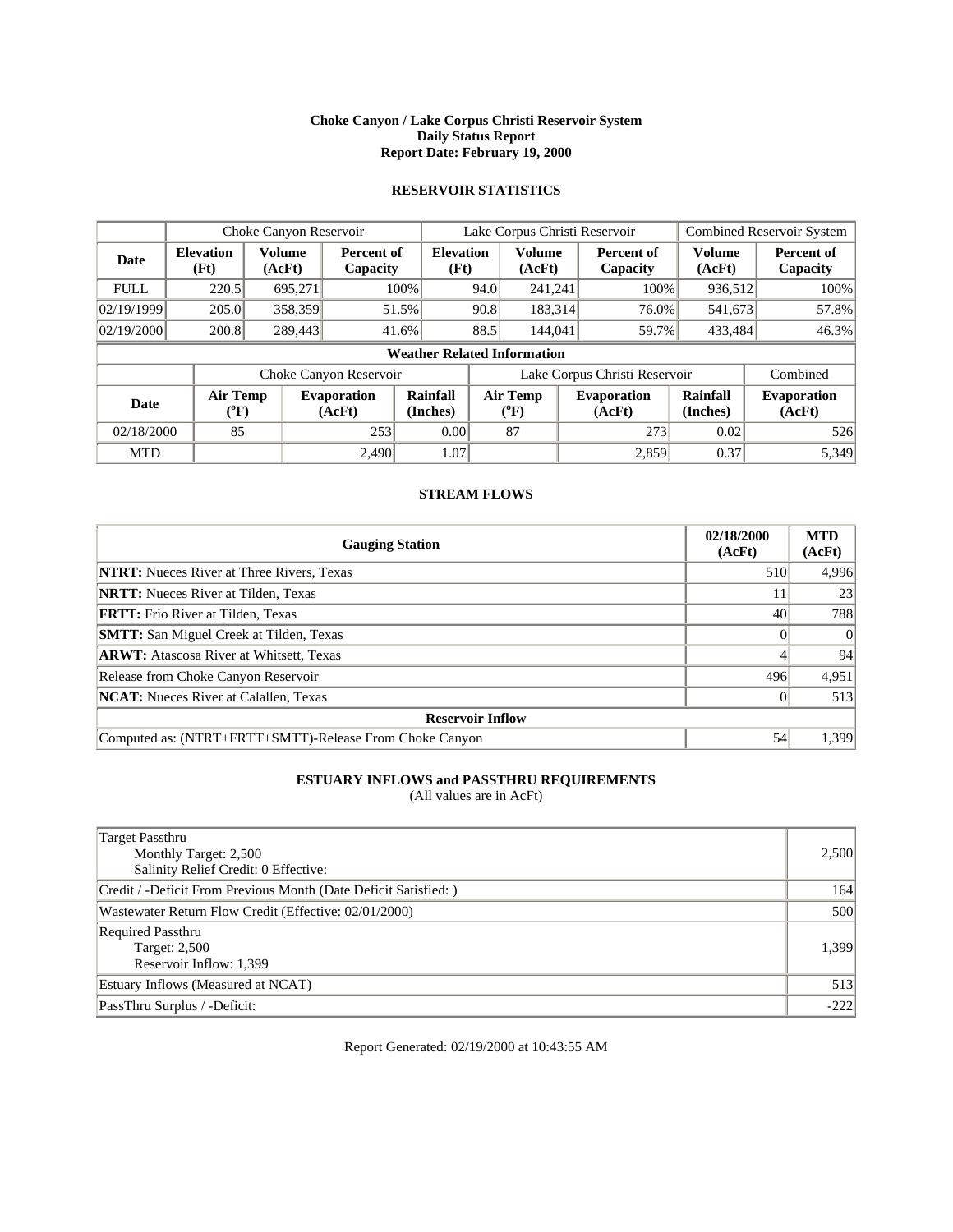### **Choke Canyon / Lake Corpus Christi Reservoir System Daily Status Report Report Date: February 20, 2000**

# **RESERVOIR STATISTICS**

|             | Lake Corpus Christi Reservoir<br>Choke Canyon Reservoir |                  |                              |                                    |      |                                | <b>Combined Reservoir System</b> |                         |                              |
|-------------|---------------------------------------------------------|------------------|------------------------------|------------------------------------|------|--------------------------------|----------------------------------|-------------------------|------------------------------|
| Date        | <b>Elevation</b><br>(Ft)                                | Volume<br>(AcFt) | Percent of<br>Capacity       | <b>Elevation</b><br>(Ft)           |      | <b>Volume</b><br>(AcFt)        | Percent of<br>Capacity           | <b>Volume</b><br>(AcFt) | Percent of<br>Capacity       |
| <b>FULL</b> | 220.5                                                   | 695,271          |                              | $100\%$                            | 94.0 | 241.241                        | 100%                             | 936,512                 | 100%                         |
| 02/20/1999  | 205.0                                                   | 358,359          | 51.5%                        |                                    | 90.8 | 183,141                        | 75.9%                            | 541,500                 | 57.8%                        |
| 02/20/2000  | 200.8                                                   | 288,668          | 41.5%                        |                                    | 88.5 | 144,198                        | 59.8%                            | 432,866                 | 46.2%                        |
|             |                                                         |                  |                              | <b>Weather Related Information</b> |      |                                |                                  |                         |                              |
|             |                                                         |                  | Choke Canyon Reservoir       |                                    |      |                                | Lake Corpus Christi Reservoir    |                         | Combined                     |
| <b>Date</b> | Air Temp<br>$({}^0\mathrm{F})$                          |                  | <b>Evaporation</b><br>(AcFt) | Rainfall<br>(Inches)               |      | Air Temp<br>$({}^0\mathrm{F})$ | <b>Evaporation</b><br>(AcFt)     | Rainfall<br>(Inches)    | <b>Evaporation</b><br>(AcFt) |
| 02/19/2000  | 85                                                      |                  | 207                          | 0.00                               |      | 68                             | 246                              | 0.00                    | 453                          |
| <b>MTD</b>  |                                                         |                  | 2,697                        | 1.07                               |      |                                | 3,105                            | 0.37                    | 5,802                        |

### **STREAM FLOWS**

| <b>Gauging Station</b>                           | 02/19/2000<br>(AcFt) | <b>MTD</b><br>(AcFt) |  |  |  |  |  |
|--------------------------------------------------|----------------------|----------------------|--|--|--|--|--|
| <b>NTRT:</b> Nueces River at Three Rivers, Texas | 441                  | 5,437                |  |  |  |  |  |
| <b>NRTT:</b> Nueces River at Tilden, Texas       | 13                   | 36                   |  |  |  |  |  |
| <b>FRTT:</b> Frio River at Tilden, Texas         | 38                   | 826                  |  |  |  |  |  |
| <b>SMTT:</b> San Miguel Creek at Tilden, Texas   |                      | $\Omega$             |  |  |  |  |  |
| <b>ARWT:</b> Atascosa River at Whitsett, Texas   |                      | 98                   |  |  |  |  |  |
| Release from Choke Canyon Reservoir              | 496                  | 5,447                |  |  |  |  |  |
| <b>NCAT:</b> Nueces River at Calallen, Texas     | 10                   | 522                  |  |  |  |  |  |
| <b>Reservoir Inflow</b>                          |                      |                      |  |  |  |  |  |
| Computed as: NRTT+FRTT+SMTT+ARWT                 | 55                   | 1,454                |  |  |  |  |  |

# **ESTUARY INFLOWS and PASSTHRU REQUIREMENTS**

(All values are in AcFt)

| <b>Target Passthru</b><br>Monthly Target: 2,500<br>Salinity Relief Credit: 0 Effective: | 2,500  |
|-----------------------------------------------------------------------------------------|--------|
| Credit / -Deficit From Previous Month (Date Deficit Satisfied: )                        | 164    |
| Wastewater Return Flow Credit (Effective: 02/01/2000)                                   | 500    |
| Required Passthru<br>Target: 2,500<br>Reservoir Inflow: 1,454                           | 1,454  |
| Estuary Inflows (Measured at NCAT)                                                      | 522    |
| PassThru Surplus / -Deficit:                                                            | $-267$ |

Report Generated: 02/20/2000 at 10:43:28 AM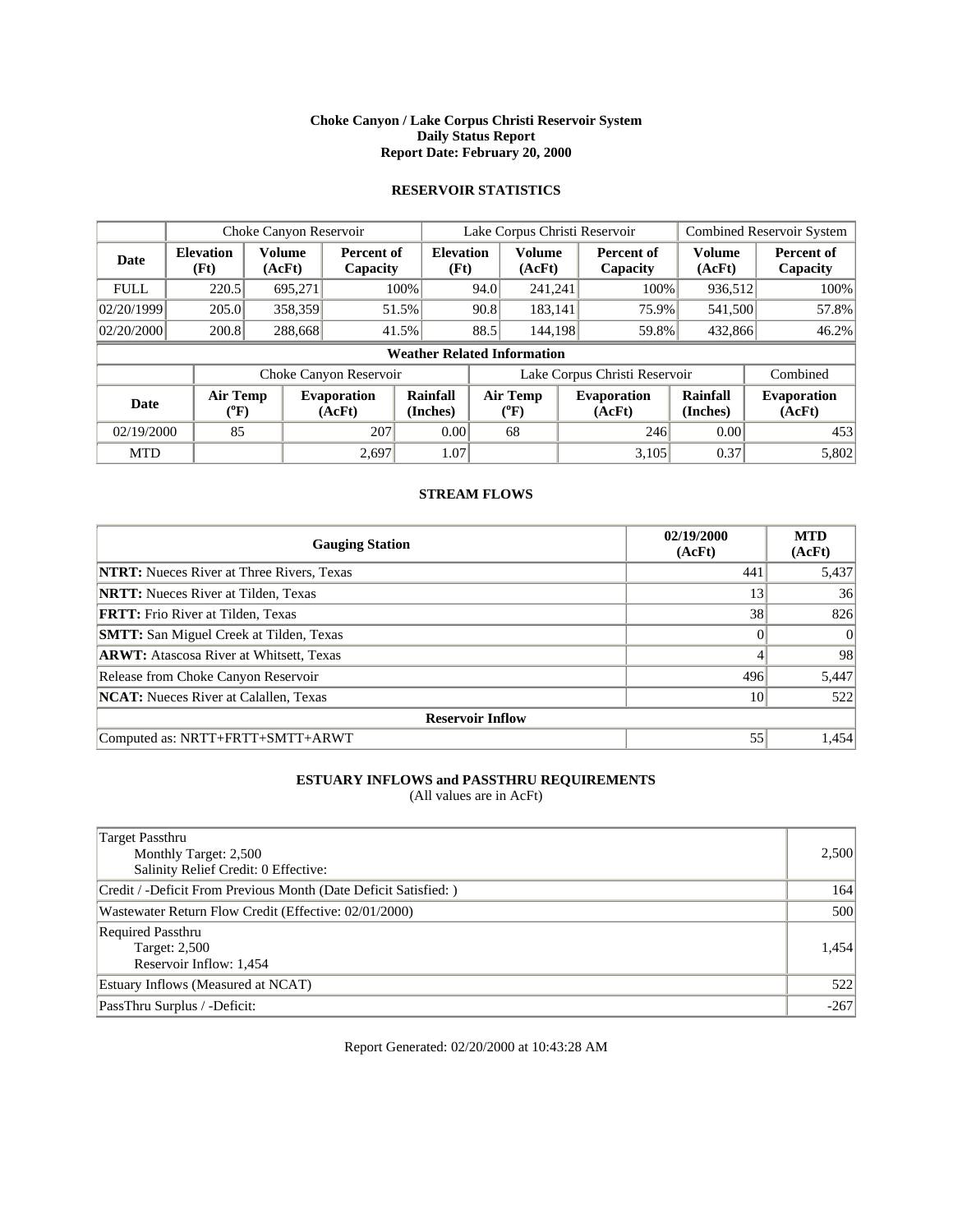### **Choke Canyon / Lake Corpus Christi Reservoir System Daily Status Report Report Date: February 21, 2000**

# **RESERVOIR STATISTICS**

|             | Choke Canyon Reservoir                |                         | Lake Corpus Christi Reservoir |                                    |      |                            |  | <b>Combined Reservoir System</b> |                             |                              |
|-------------|---------------------------------------|-------------------------|-------------------------------|------------------------------------|------|----------------------------|--|----------------------------------|-----------------------------|------------------------------|
| Date        | <b>Elevation</b><br>(Ft)              | <b>Volume</b><br>(AcFt) | Percent of<br>Capacity        | <b>Elevation</b><br>(Ft)           |      | <b>Volume</b><br>(AcFt)    |  | Percent of<br>Capacity           | Volume<br>(AcFt)            | Percent of<br>Capacity       |
| <b>FULL</b> | 220.5                                 | 695,271                 |                               | $100\%$                            | 94.0 | 241,241                    |  | 100%                             | 936,512                     | 100%                         |
| 02/21/1999  | 205.0                                 | 358,359                 |                               | 51.5%                              | 90.8 | 183,141                    |  | 75.9%                            | 541,500                     | 57.8%                        |
| 02/21/2000  | 200.7                                 | 288,050                 |                               | 41.4%                              | 88.4 | 143,885                    |  | 59.6%                            | 431,935                     | $46.1\%$                     |
|             |                                       |                         |                               | <b>Weather Related Information</b> |      |                            |  |                                  |                             |                              |
|             |                                       |                         | Choke Canyon Reservoir        |                                    |      |                            |  | Lake Corpus Christi Reservoir    |                             | Combined                     |
| <b>Date</b> | <b>Air Temp</b><br>$({}^0\mathrm{F})$ |                         | <b>Evaporation</b><br>(AcFt)  | Rainfall<br>(Inches)               |      | <b>Air Temp</b><br>$(^oF)$ |  | <b>Evaporation</b><br>(AcFt)     | <b>Rainfall</b><br>(Inches) | <b>Evaporation</b><br>(AcFt) |
| 02/20/2000  | 70                                    |                         | 135                           | 0.00                               |      | 69                         |  | 91                               | 0.00                        | 226                          |
| <b>MTD</b>  |                                       |                         | 2,832                         | 1.07                               |      |                            |  | 3,196                            | 0.37                        | 6,028                        |

### **STREAM FLOWS**

| <b>Gauging Station</b>                           | 02/20/2000<br>(AcFt) | <b>MTD</b><br>(AcFt) |  |  |  |  |  |
|--------------------------------------------------|----------------------|----------------------|--|--|--|--|--|
| <b>NTRT:</b> Nueces River at Three Rivers, Texas | 443                  | 5,880                |  |  |  |  |  |
| <b>NRTT:</b> Nueces River at Tilden, Texas       | 12                   | 48                   |  |  |  |  |  |
| <b>FRTT:</b> Frio River at Tilden, Texas         | 36                   | 861                  |  |  |  |  |  |
| <b>SMTT:</b> San Miguel Creek at Tilden, Texas   |                      | $\Omega$             |  |  |  |  |  |
| <b>ARWT:</b> Atascosa River at Whitsett, Texas   |                      | 101                  |  |  |  |  |  |
| Release from Choke Canyon Reservoir              | 496                  | 5,944                |  |  |  |  |  |
| <b>NCAT:</b> Nueces River at Calallen, Texas     | 85                   | 608                  |  |  |  |  |  |
| <b>Reservoir Inflow</b>                          |                      |                      |  |  |  |  |  |
| Computed as: NRTT+FRTT+SMTT+ARWT                 | 51                   | 1,505                |  |  |  |  |  |

# **ESTUARY INFLOWS and PASSTHRU REQUIREMENTS**

(All values are in AcFt)

| <b>Target Passthru</b><br>Monthly Target: 2,500<br>Salinity Relief Credit: 0 Effective: | 2,500  |
|-----------------------------------------------------------------------------------------|--------|
| Credit / -Deficit From Previous Month (Date Deficit Satisfied:)                         | 164    |
| Wastewater Return Flow Credit (Effective: 02/01/2000)                                   | 500    |
| Required Passthru<br>Target: 2,500<br>Reservoir Inflow: 1,505                           | 1,505  |
| Estuary Inflows (Measured at NCAT)                                                      | 608    |
| PassThru Surplus / -Deficit:                                                            | $-233$ |

Report Generated: 02/21/2000 at 9:34:40 AM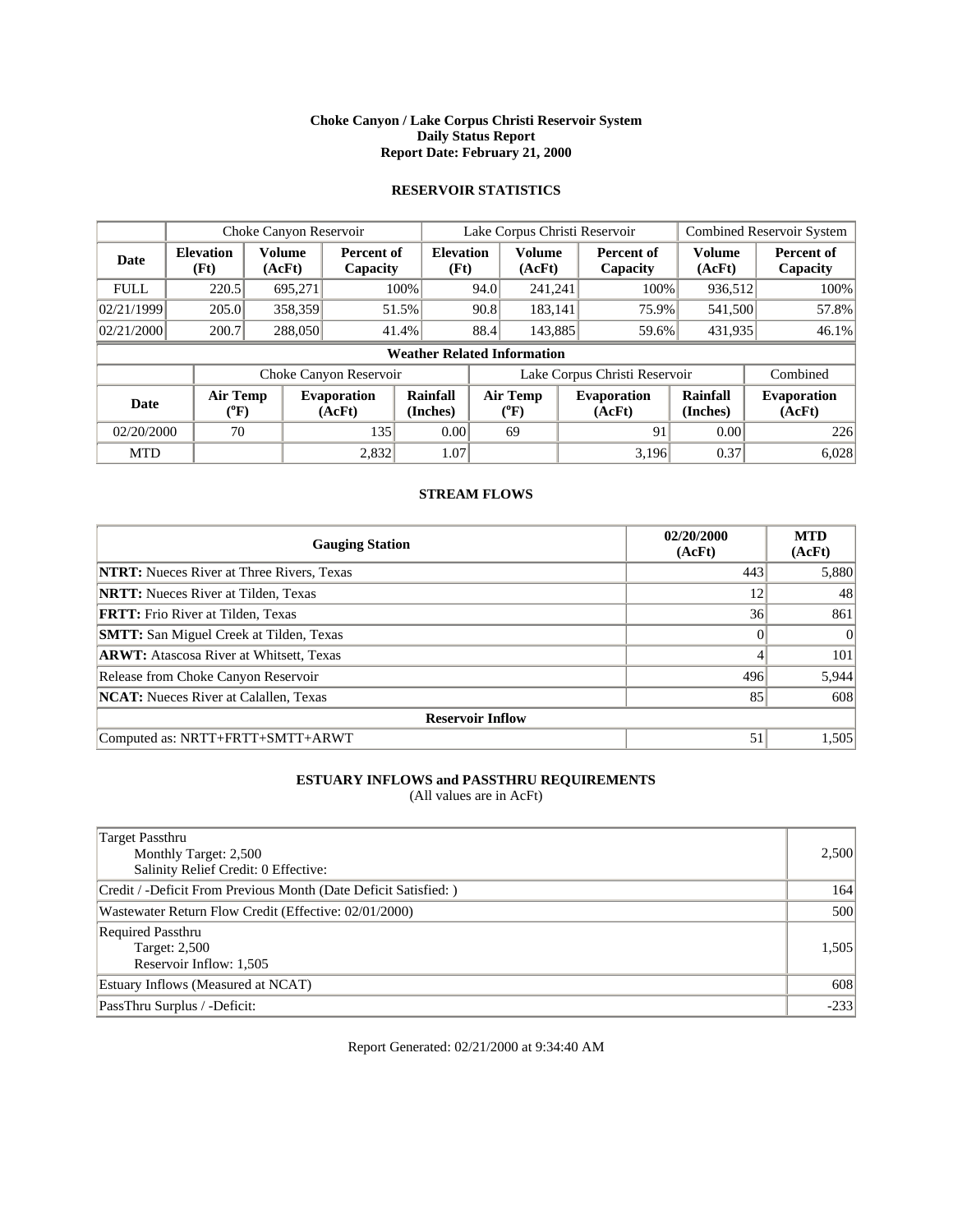### **Choke Canyon / Lake Corpus Christi Reservoir System Daily Status Report Report Date: February 22, 2000**

# **RESERVOIR STATISTICS**

|             | Choke Canyon Reservoir         |                  | Lake Corpus Christi Reservoir |                                    |      |                                       | Combined Reservoir System |                               |                         |                              |
|-------------|--------------------------------|------------------|-------------------------------|------------------------------------|------|---------------------------------------|---------------------------|-------------------------------|-------------------------|------------------------------|
| Date        | <b>Elevation</b><br>(Ft)       | Volume<br>(AcFt) | Percent of<br>Capacity        | <b>Elevation</b><br>(Ft)           |      | <b>Volume</b><br>(AcFt)               |                           | Percent of<br>Capacity        | <b>Volume</b><br>(AcFt) | Percent of<br>Capacity       |
| <b>FULL</b> | 220.5                          | 695,271          |                               | $100\%$                            | 94.0 | 241,241                               |                           | 100%                          | 936,512                 | 100%                         |
| 02/22/1999  | 205.0                          | 358,009          | 51.5%                         |                                    | 90.8 | 182.968                               |                           | 75.8%                         | 540,977                 | 57.8%                        |
| 02/22/2000  | 200.7                          | 287,278          | 41.3%                         |                                    | 88.4 | 143,885                               |                           | 59.6%                         | 431,163                 | 46.0%                        |
|             |                                |                  |                               | <b>Weather Related Information</b> |      |                                       |                           |                               |                         |                              |
|             |                                |                  | Choke Canyon Reservoir        |                                    |      |                                       |                           | Lake Corpus Christi Reservoir |                         | Combined                     |
| <b>Date</b> | Air Temp<br>$({}^0\mathrm{F})$ |                  | <b>Evaporation</b><br>(AcFt)  | Rainfall<br>(Inches)               |      | <b>Air Temp</b><br>$({}^0\mathrm{F})$ |                           | <b>Evaporation</b><br>(AcFt)  | Rainfall<br>(Inches)    | <b>Evaporation</b><br>(AcFt) |
| 02/21/2000  | 82                             |                  | 135                           | 0.00                               |      | 80                                    |                           | 164                           | 0.00                    | 299                          |
| <b>MTD</b>  |                                |                  | 2,967                         | 1.07                               |      |                                       |                           | 3,360                         | 0.37                    | 6,327                        |

### **STREAM FLOWS**

| <b>Gauging Station</b>                           | 02/21/2000<br>(AcFt) | <b>MTD</b><br>(AcFt) |  |  |  |  |
|--------------------------------------------------|----------------------|----------------------|--|--|--|--|
| <b>NTRT:</b> Nueces River at Three Rivers, Texas | 443                  | 6,322                |  |  |  |  |
| <b>NRTT:</b> Nueces River at Tilden, Texas       | 10 <sup>1</sup>      | 58                   |  |  |  |  |
| <b>FRTT:</b> Frio River at Tilden, Texas         | 36                   | 897                  |  |  |  |  |
| <b>SMTT:</b> San Miguel Creek at Tilden, Texas   |                      | $\vert$ 0            |  |  |  |  |
| <b>ARWT:</b> Atascosa River at Whitsett, Texas   |                      | 104                  |  |  |  |  |
| Release from Choke Canyon Reservoir              | 496                  | 6,440                |  |  |  |  |
| <b>NCAT:</b> Nueces River at Calallen, Texas     | 46                   | 653                  |  |  |  |  |
| <b>Reservoir Inflow</b>                          |                      |                      |  |  |  |  |
| Computed as: NRTT+FRTT+SMTT+ARWT                 | 49                   | 1,554                |  |  |  |  |

# **ESTUARY INFLOWS and PASSTHRU REQUIREMENTS**

(All values are in AcFt)

| Target Passthru<br>Monthly Target: 2,500<br>Salinity Relief Credit: 0 Effective: | 2,500  |
|----------------------------------------------------------------------------------|--------|
| Credit / -Deficit From Previous Month (Date Deficit Satisfied: )                 | 164    |
| Wastewater Return Flow Credit (Effective: 02/01/2000)                            | 500    |
| Required Passthru<br>Target: 2,500<br>Reservoir Inflow: 1,554                    | 1,554  |
| Estuary Inflows (Measured at NCAT)                                               | 653    |
| PassThru Surplus / -Deficit:                                                     | $-236$ |

Report Generated: 02/22/2000 at 9:49:04 AM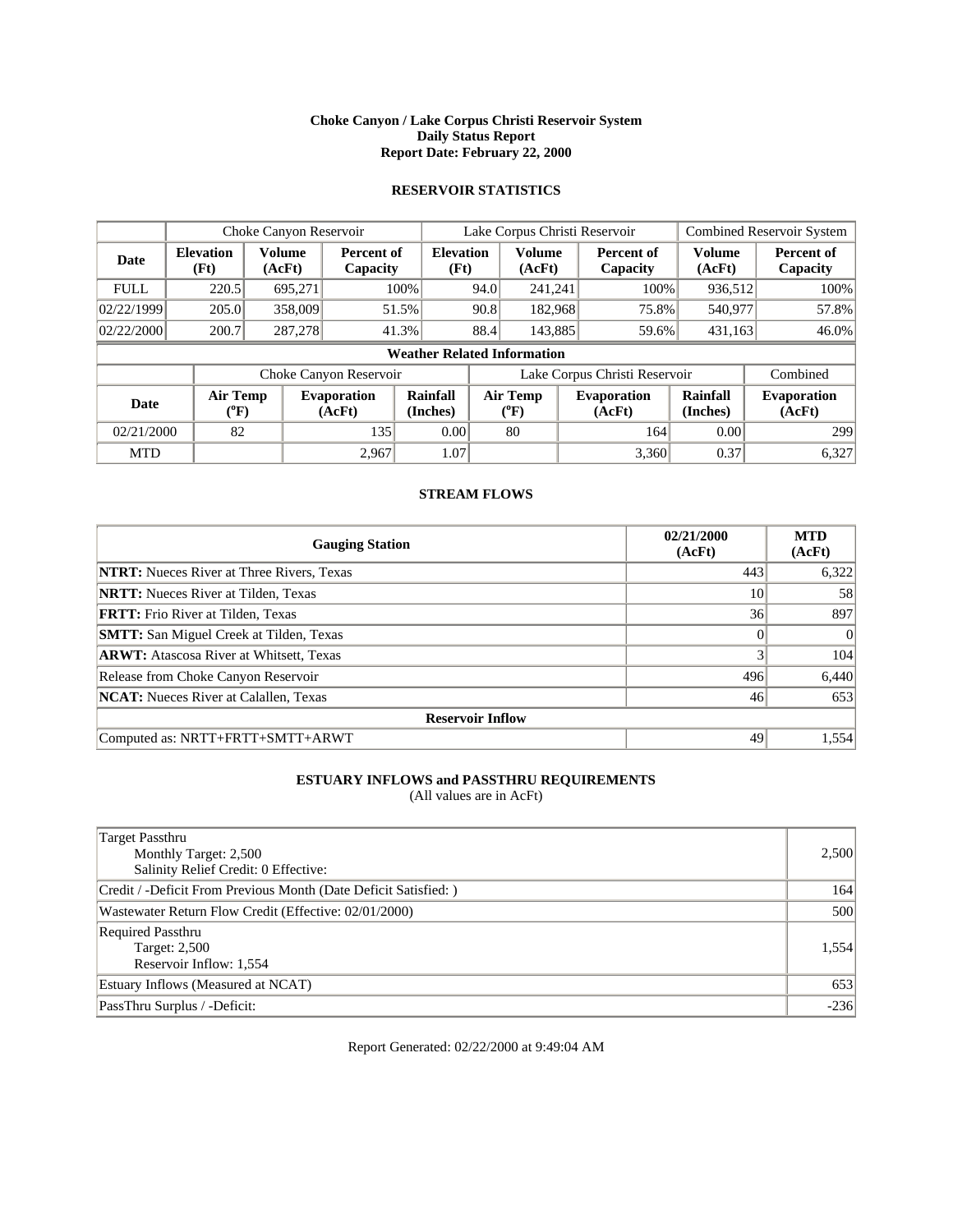### **Choke Canyon / Lake Corpus Christi Reservoir System Daily Status Report Report Date: February 23, 2000**

# **RESERVOIR STATISTICS**

|             | Choke Canyon Reservoir                |                         |                              |                                    | Lake Corpus Christi Reservoir |                            |  |                               | <b>Combined Reservoir System</b> |                              |
|-------------|---------------------------------------|-------------------------|------------------------------|------------------------------------|-------------------------------|----------------------------|--|-------------------------------|----------------------------------|------------------------------|
| Date        | <b>Elevation</b><br>(Ft)              | <b>Volume</b><br>(AcFt) | Percent of<br>Capacity       | <b>Elevation</b><br>(Ft)           |                               | <b>Volume</b><br>(AcFt)    |  | Percent of<br>Capacity        | <b>Volume</b><br>(AcFt)          | Percent of<br>Capacity       |
| <b>FULL</b> | 220.5                                 | 695.271                 | $100\%$                      |                                    | 94.0                          | 241,241                    |  | 100%                          | 936,512                          | 100%                         |
| 02/23/1999  | 205.0                                 | 357,833                 | 51.5%                        |                                    | 90.8                          | 182,795                    |  | 75.8%                         | 540,628                          | 57.7%                        |
| 02/23/2000  | 200.7                                 | 286,970                 | 41.3%                        |                                    | 88.5                          | 144,354                    |  | 59.8%                         | 431,324                          | $46.1\%$                     |
|             |                                       |                         |                              | <b>Weather Related Information</b> |                               |                            |  |                               |                                  |                              |
|             |                                       |                         | Choke Canyon Reservoir       |                                    |                               |                            |  | Lake Corpus Christi Reservoir |                                  | Combined                     |
| <b>Date</b> | <b>Air Temp</b><br>$({}^0\mathrm{F})$ |                         | <b>Evaporation</b><br>(AcFt) | Rainfall<br>(Inches)               |                               | <b>Air Temp</b><br>$(^oF)$ |  | <b>Evaporation</b><br>(AcFt)  | Rainfall<br>(Inches)             | <b>Evaporation</b><br>(AcFt) |
| 02/22/2000  | 82                                    |                         | 90 <sup>°</sup>              | 0.00                               |                               | 80                         |  | 219                           | 0.00                             | 309                          |
| <b>MTD</b>  |                                       |                         | 3,057                        | 1.07                               |                               |                            |  | 3,579                         | 0.37                             | 6,636                        |

### **STREAM FLOWS**

| <b>Gauging Station</b>                                  | 02/22/2000<br>(AcFt) | <b>MTD</b><br>(AcFt) |  |  |  |
|---------------------------------------------------------|----------------------|----------------------|--|--|--|
| <b>NTRT:</b> Nueces River at Three Rivers, Texas        | 363                  | 6,685                |  |  |  |
| <b>NRTT:</b> Nueces River at Tilden, Texas              |                      | 68                   |  |  |  |
| <b>FRTT:</b> Frio River at Tilden, Texas                | 36                   | 933                  |  |  |  |
| <b>SMTT:</b> San Miguel Creek at Tilden, Texas          |                      | $\Omega$             |  |  |  |
| <b>ARWT:</b> Atascosa River at Whitsett, Texas          |                      | 107                  |  |  |  |
| Release from Choke Canyon Reservoir                     | 226                  | 6,666                |  |  |  |
| <b>NCAT:</b> Nueces River at Calallen, Texas            | 15                   | 668                  |  |  |  |
| <b>Reservoir Inflow</b>                                 |                      |                      |  |  |  |
| Computed as: (NTRT+FRTT+SMTT)-Release From Choke Canyon | 173                  | 1,726                |  |  |  |

# **ESTUARY INFLOWS and PASSTHRU REQUIREMENTS**

(All values are in AcFt)

| <b>Target Passthru</b><br>Monthly Target: 2,500<br>Salinity Relief Credit: 0 Effective: | 2,500  |
|-----------------------------------------------------------------------------------------|--------|
| Credit / -Deficit From Previous Month (Date Deficit Satisfied:)                         | 164    |
| Wastewater Return Flow Credit (Effective: 02/01/2000)                                   | 500    |
| Required Passthru<br><b>Target: 2,500</b><br>Reservoir Inflow: 1,726                    | 1,726  |
| Estuary Inflows (Measured at NCAT)                                                      | 668    |
| PassThru Surplus / -Deficit:                                                            | $-394$ |

Report Generated: 02/23/2000 at 1:02:11 PM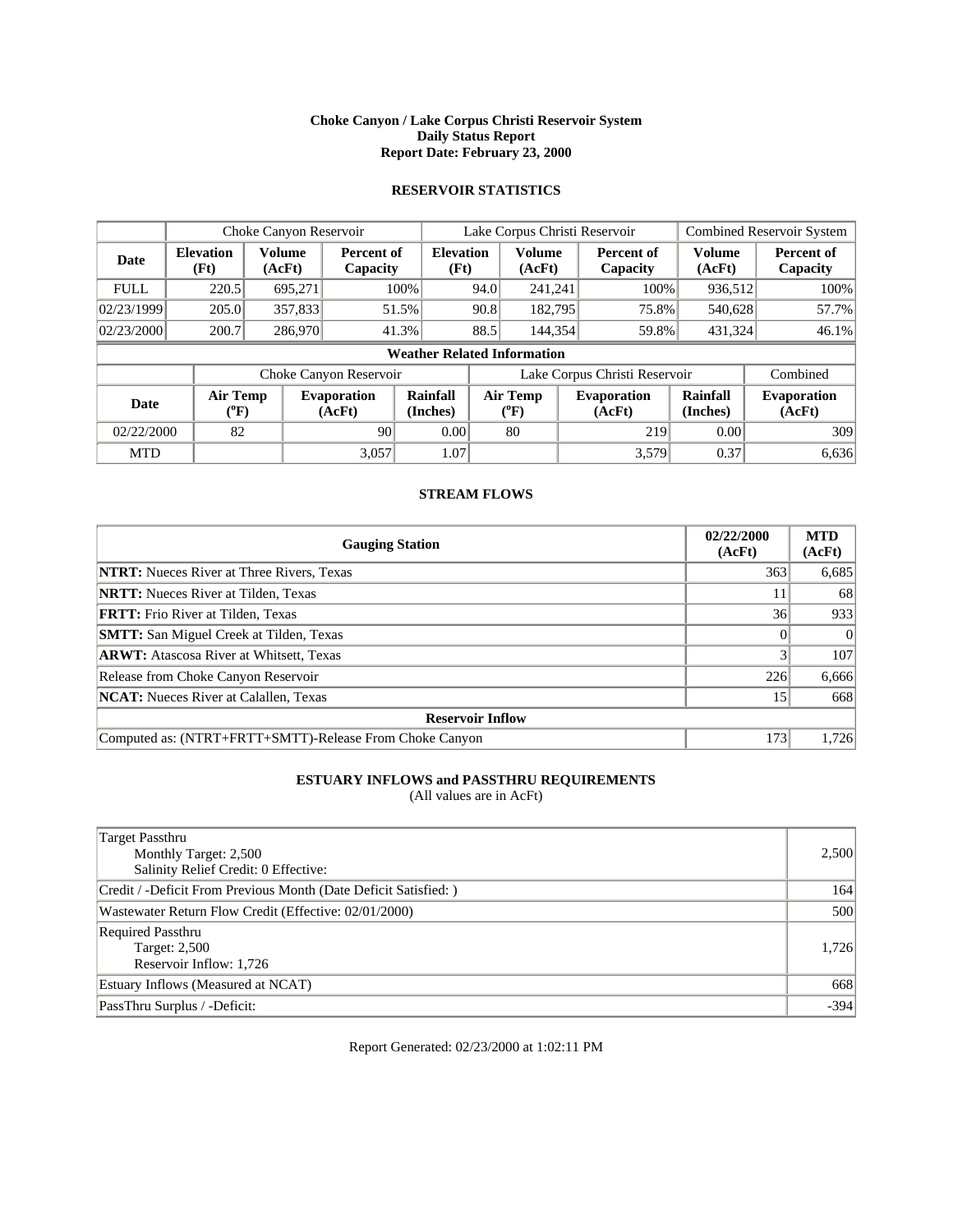### **Choke Canyon / Lake Corpus Christi Reservoir System Daily Status Report Report Date: February 24, 2000**

# **RESERVOIR STATISTICS**

|             | Choke Canyon Reservoir         |                  | Lake Corpus Christi Reservoir |                                    |      |                                       |  | Combined Reservoir System     |                         |                              |
|-------------|--------------------------------|------------------|-------------------------------|------------------------------------|------|---------------------------------------|--|-------------------------------|-------------------------|------------------------------|
| Date        | <b>Elevation</b><br>(Ft)       | Volume<br>(AcFt) | Percent of<br>Capacity        | <b>Elevation</b><br>(Ft)           |      | <b>Volume</b><br>(AcFt)               |  | Percent of<br>Capacity        | <b>Volume</b><br>(AcFt) | Percent of<br>Capacity       |
| <b>FULL</b> | 220.5                          | 695,271          |                               | $100\%$                            | 94.0 | 241,241                               |  | 100%                          | 936,512                 | 100%                         |
| 02/24/1999  | 204.9                          | 357,483          | 51.4%                         |                                    | 90.8 | 182,622                               |  | 75.7%                         | 540,105                 | 57.7%                        |
| 02/24/2000  | 200.7                          | 286,970          | 41.3%                         |                                    | 88.4 | 143,729                               |  | 59.6%                         | 430,699                 | 46.0%                        |
|             |                                |                  |                               | <b>Weather Related Information</b> |      |                                       |  |                               |                         |                              |
|             |                                |                  | Choke Canyon Reservoir        |                                    |      |                                       |  | Lake Corpus Christi Reservoir |                         | Combined                     |
| <b>Date</b> | Air Temp<br>$({}^0\mathrm{F})$ |                  | <b>Evaporation</b><br>(AcFt)  | Rainfall<br>(Inches)               |      | <b>Air Temp</b><br>$({}^0\mathrm{F})$ |  | <b>Evaporation</b><br>(AcFt)  | Rainfall<br>(Inches)    | <b>Evaporation</b><br>(AcFt) |
| 02/23/2000  | 83                             |                  | 189                           | 0.00                               |      | 80                                    |  | <b>118</b>                    | 0.00                    | 307                          |
| <b>MTD</b>  |                                |                  | 3,246                         | 1.07                               |      |                                       |  | 3,697                         | 0.37                    | 6,943                        |

### **STREAM FLOWS**

| <b>Gauging Station</b>                                  | 02/23/2000<br>(AcFt) | <b>MTD</b><br>(AcFt) |  |  |  |  |
|---------------------------------------------------------|----------------------|----------------------|--|--|--|--|
| <b>NTRT:</b> Nueces River at Three Rivers, Texas        | 105                  | 6,791                |  |  |  |  |
| <b>NRTT:</b> Nueces River at Tilden, Texas              |                      | 79                   |  |  |  |  |
| <b>FRTT:</b> Frio River at Tilden, Texas                | 36                   | 969                  |  |  |  |  |
| <b>SMTT:</b> San Miguel Creek at Tilden, Texas          |                      | $\vert$ 0            |  |  |  |  |
| <b>ARWT:</b> Atascosa River at Whitsett, Texas          |                      | 109                  |  |  |  |  |
| Release from Choke Canyon Reservoir                     | 66                   | 6,732                |  |  |  |  |
| <b>NCAT:</b> Nueces River at Calallen, Texas            |                      | 668                  |  |  |  |  |
| <b>Reservoir Inflow</b>                                 |                      |                      |  |  |  |  |
| Computed as: (NTRT+FRTT+SMTT)-Release From Choke Canyon | 75                   | 1,802                |  |  |  |  |

# **ESTUARY INFLOWS and PASSTHRU REQUIREMENTS**

(All values are in AcFt)

| Target Passthru<br>Monthly Target: 2,500<br>Salinity Relief Credit: 0 Effective: | 2,500  |
|----------------------------------------------------------------------------------|--------|
| Credit / -Deficit From Previous Month (Date Deficit Satisfied: )                 | 164    |
| Wastewater Return Flow Credit (Effective: 02/01/2000)                            | 500    |
| Required Passthru<br>Target: 2,500<br>Reservoir Inflow: 1,802                    | 1,802  |
| Estuary Inflows (Measured at NCAT)                                               | 668    |
| PassThru Surplus / -Deficit:                                                     | $-469$ |

Report Generated: 02/24/2000 at 8:57:58 AM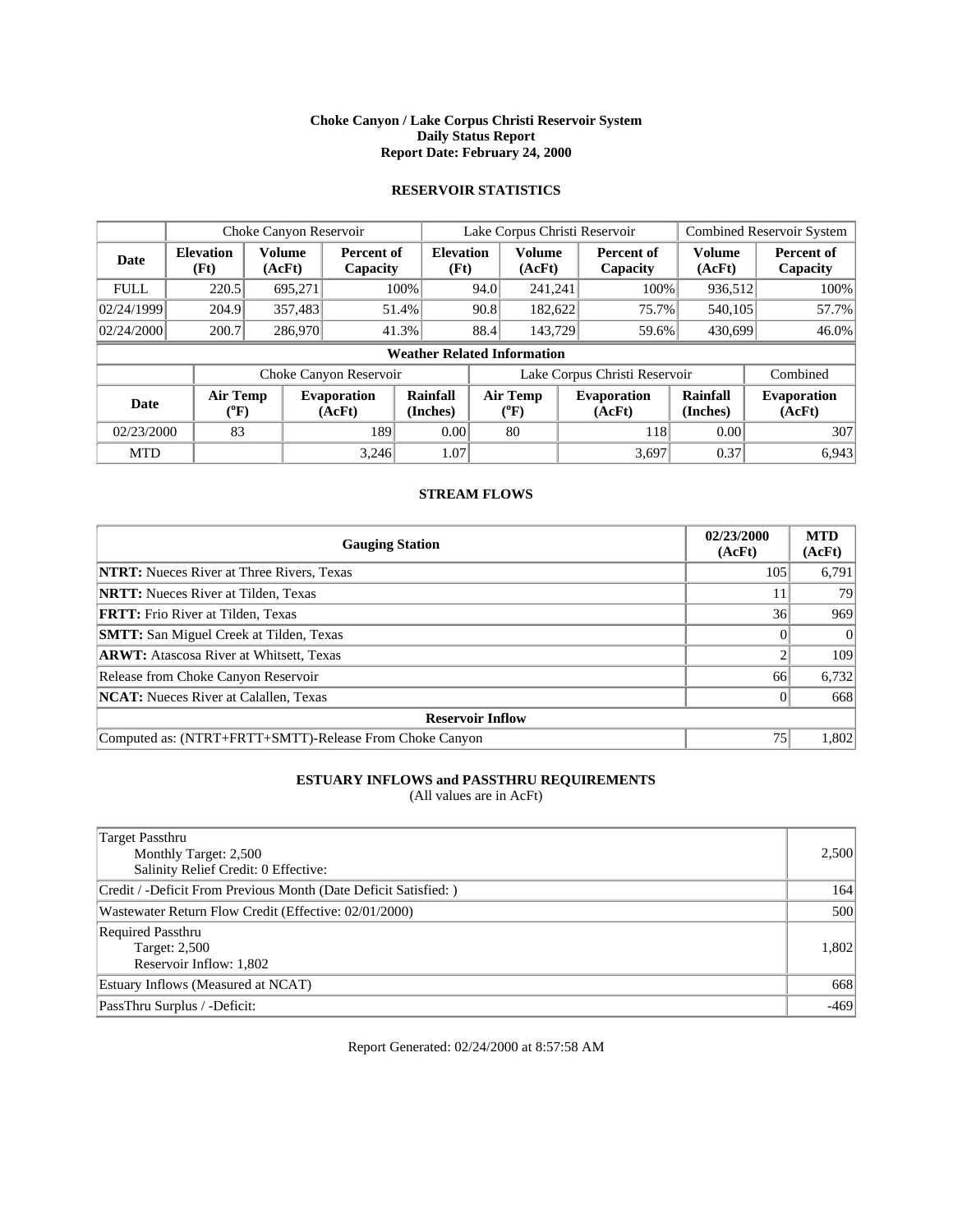### **Choke Canyon / Lake Corpus Christi Reservoir System Daily Status Report Report Date: February 25, 2000**

# **RESERVOIR STATISTICS**

|             | Choke Canyon Reservoir                |                         | Lake Corpus Christi Reservoir |                                    |      |                            | Combined Reservoir System |                               |                         |                              |
|-------------|---------------------------------------|-------------------------|-------------------------------|------------------------------------|------|----------------------------|---------------------------|-------------------------------|-------------------------|------------------------------|
| Date        | <b>Elevation</b><br>(Ft)              | <b>Volume</b><br>(AcFt) | Percent of<br>Capacity        | <b>Elevation</b><br>(Ft)           |      | <b>Volume</b><br>(AcFt)    |                           | Percent of<br>Capacity        | <b>Volume</b><br>(AcFt) | Percent of<br>Capacity       |
| <b>FULL</b> | 220.5                                 | 695.271                 |                               | 100%                               | 94.0 | 241,241                    |                           | 100%                          | 936,512                 | 100%                         |
| 02/25/1999  | 204.9                                 | 357,308                 | 51.4%                         |                                    | 90.8 | 182,450                    |                           | 75.6%                         | 539,758                 | 57.6%                        |
| 02/25/2000  | 200.6                                 | 286,662                 | 41.2%                         |                                    | 88.4 | 143,260                    |                           | 59.4%                         | 429,922                 | 45.9%                        |
|             |                                       |                         |                               | <b>Weather Related Information</b> |      |                            |                           |                               |                         |                              |
|             |                                       |                         | Choke Canyon Reservoir        |                                    |      |                            |                           | Lake Corpus Christi Reservoir |                         | Combined                     |
| <b>Date</b> | <b>Air Temp</b><br>$({}^0\mathrm{F})$ |                         | <b>Evaporation</b><br>(AcFt)  | Rainfall<br>(Inches)               |      | <b>Air Temp</b><br>$(^0F)$ |                           | <b>Evaporation</b><br>(AcFt)  | Rainfall<br>(Inches)    | <b>Evaporation</b><br>(AcFt) |
| 02/24/2000  | 78                                    |                         | 224                           | 0.00                               |      | 81                         |                           | 255                           | 0.00                    | 479                          |
| <b>MTD</b>  |                                       |                         | 3,470                         | 1.07                               |      |                            |                           | 3.952                         | 0.37                    | 7,422                        |

### **STREAM FLOWS**

| <b>Gauging Station</b>                                  | 02/24/2000<br>(AcFt) | <b>MTD</b><br>(AcFt) |  |  |  |  |
|---------------------------------------------------------|----------------------|----------------------|--|--|--|--|
| <b>NTRT:</b> Nueces River at Three Rivers, Texas        | 97                   | 6,888                |  |  |  |  |
| <b>NRTT:</b> Nueces River at Tilden, Texas              | 10                   | 89                   |  |  |  |  |
| <b>FRTT:</b> Frio River at Tilden, Texas                | 36                   | 1,004                |  |  |  |  |
| <b>SMTT:</b> San Miguel Creek at Tilden, Texas          |                      | $\Omega$             |  |  |  |  |
| <b>ARWT:</b> Atascosa River at Whitsett, Texas          |                      | 111                  |  |  |  |  |
| Release from Choke Canyon Reservoir                     | 66                   | 6,797                |  |  |  |  |
| <b>NCAT:</b> Nueces River at Calallen, Texas            |                      | 673                  |  |  |  |  |
| <b>Reservoir Inflow</b>                                 |                      |                      |  |  |  |  |
| Computed as: (NTRT+FRTT+SMTT)-Release From Choke Canyon | 67                   | 1,869                |  |  |  |  |

# **ESTUARY INFLOWS and PASSTHRU REQUIREMENTS**

(All values are in AcFt)

| <b>Target Passthru</b><br>Monthly Target: 2,500<br>Salinity Relief Credit: 0 Effective: | 2,500  |
|-----------------------------------------------------------------------------------------|--------|
| Credit / -Deficit From Previous Month (Date Deficit Satisfied:)                         | 164    |
| Wastewater Return Flow Credit (Effective: 02/01/2000)                                   | 500    |
| Required Passthru<br>Target: 2,500<br>Reservoir Inflow: 1,869                           | 1.869  |
| Estuary Inflows (Measured at NCAT)                                                      | 673    |
| PassThru Surplus / -Deficit:                                                            | $-532$ |

Report Generated: 02/25/2000 at 8:43:42 AM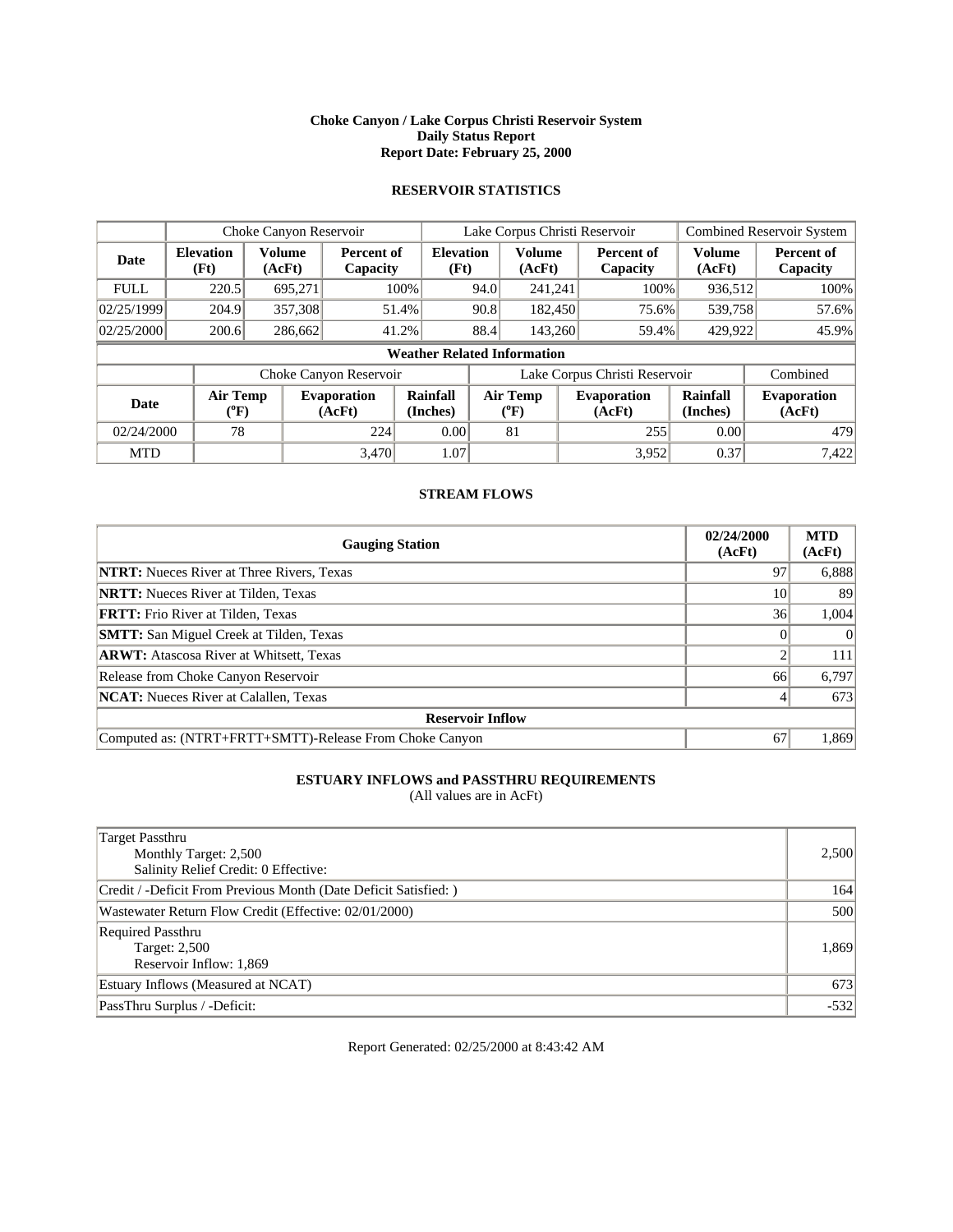### **Choke Canyon / Lake Corpus Christi Reservoir System Daily Status Report Report Date: February 26, 2000**

# **RESERVOIR STATISTICS**

|             | Choke Canyon Reservoir                |                         | Lake Corpus Christi Reservoir |                                    |      |                            | Combined Reservoir System |                               |                         |                              |
|-------------|---------------------------------------|-------------------------|-------------------------------|------------------------------------|------|----------------------------|---------------------------|-------------------------------|-------------------------|------------------------------|
| Date        | <b>Elevation</b><br>(Ft)              | <b>Volume</b><br>(AcFt) | Percent of<br>Capacity        | <b>Elevation</b><br>(Ft)           |      | <b>Volume</b><br>(AcFt)    |                           | Percent of<br>Capacity        | <b>Volume</b><br>(AcFt) | Percent of<br>Capacity       |
| <b>FULL</b> | 220.5                                 | 695.271                 |                               | 100%                               | 94.0 | 241,241                    |                           | 100%                          | 936,512                 | 100%                         |
| 02/26/1999  | 204.9                                 | 356,958                 | 51.3%                         |                                    | 90.8 | 182,277                    |                           | 75.6%                         | 539,235                 | 57.6%                        |
| 02/26/2000  | 200.7                                 | 287,124                 | 41.3%                         |                                    | 88.4 | 143,416                    |                           | 59.4%                         | 430,540                 | 46.0%                        |
|             |                                       |                         |                               | <b>Weather Related Information</b> |      |                            |                           |                               |                         |                              |
|             |                                       |                         | Choke Canyon Reservoir        |                                    |      |                            |                           | Lake Corpus Christi Reservoir |                         | Combined                     |
| <b>Date</b> | <b>Air Temp</b><br>$({}^0\mathrm{F})$ |                         | <b>Evaporation</b><br>(AcFt)  | Rainfall<br>(Inches)               |      | <b>Air Temp</b><br>$(^0F)$ |                           | <b>Evaporation</b><br>(AcFt)  | Rainfall<br>(Inches)    | <b>Evaporation</b><br>(AcFt) |
| 02/25/2000  | 91                                    |                         | 216                           | 0.00                               |      | 88                         |                           | 309                           | 0.00                    | 525                          |
| <b>MTD</b>  |                                       |                         | 3,686                         | 1.07                               |      |                            |                           | 4,261                         | 0.37                    | 7,947                        |

### **STREAM FLOWS**

| <b>Gauging Station</b>                                  | 02/25/2000<br>(AcFt) | <b>MTD</b><br>(AcFt) |  |  |  |  |
|---------------------------------------------------------|----------------------|----------------------|--|--|--|--|
| <b>NTRT:</b> Nueces River at Three Rivers, Texas        | 101                  | 6,989                |  |  |  |  |
| <b>NRTT:</b> Nueces River at Tilden, Texas              |                      | 98                   |  |  |  |  |
| <b>FRTT:</b> Frio River at Tilden, Texas                | 34                   | 1,038                |  |  |  |  |
| <b>SMTT:</b> San Miguel Creek at Tilden, Texas          |                      | $\Omega$             |  |  |  |  |
| <b>ARWT:</b> Atascosa River at Whitsett, Texas          |                      | 114                  |  |  |  |  |
| Release from Choke Canyon Reservoir                     | 66                   | 6,863                |  |  |  |  |
| <b>NCAT:</b> Nueces River at Calallen, Texas            | 81                   | 754                  |  |  |  |  |
| <b>Reservoir Inflow</b>                                 |                      |                      |  |  |  |  |
| Computed as: (NTRT+FRTT+SMTT)-Release From Choke Canyon | 69                   | 1,939                |  |  |  |  |

# **ESTUARY INFLOWS and PASSTHRU REQUIREMENTS**

(All values are in AcFt)

| <b>Target Passthru</b><br>Monthly Target: 2,500<br>Salinity Relief Credit: 0 Effective: | 2,500  |
|-----------------------------------------------------------------------------------------|--------|
| Credit / -Deficit From Previous Month (Date Deficit Satisfied:)                         | 164    |
| Wastewater Return Flow Credit (Effective: 02/01/2000)                                   | 500    |
| Required Passthru<br><b>Target: 2,500</b><br>Reservoir Inflow: 1,939                    | 1,939  |
| Estuary Inflows (Measured at NCAT)                                                      | 754    |
| PassThru Surplus / -Deficit:                                                            | $-521$ |

Report Generated: 02/26/2000 at 8:57:58 AM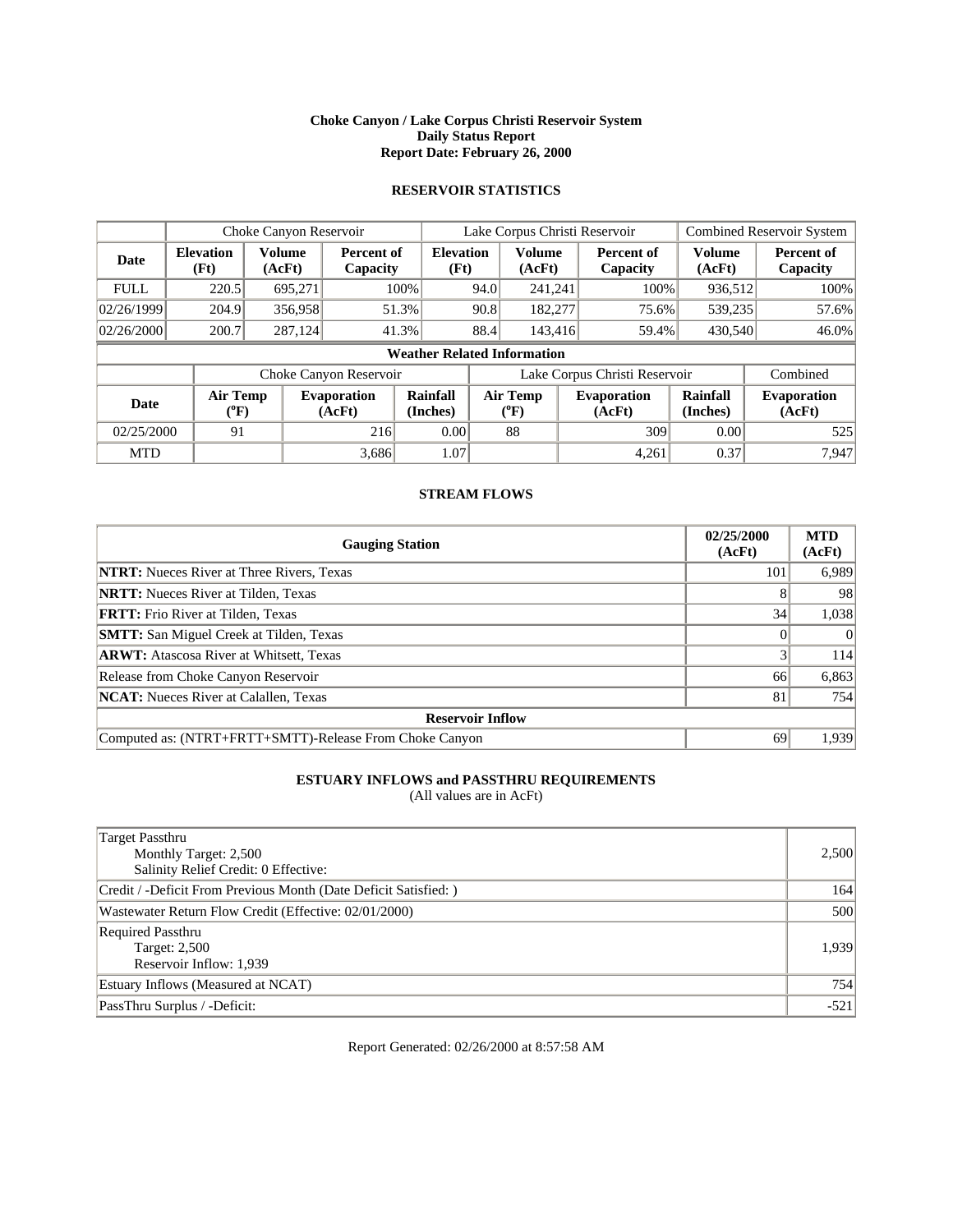### **Choke Canyon / Lake Corpus Christi Reservoir System Daily Status Report Report Date: February 27, 2000**

# **RESERVOIR STATISTICS**

|             | Choke Canyon Reservoir         |                  | Lake Corpus Christi Reservoir |                                    |      |                                       |  | Combined Reservoir System     |                         |                              |
|-------------|--------------------------------|------------------|-------------------------------|------------------------------------|------|---------------------------------------|--|-------------------------------|-------------------------|------------------------------|
| Date        | <b>Elevation</b><br>(Ft)       | Volume<br>(AcFt) | Percent of<br>Capacity        | <b>Elevation</b><br>(Ft)           |      | <b>Volume</b><br>(AcFt)               |  | Percent of<br>Capacity        | <b>Volume</b><br>(AcFt) | Percent of<br>Capacity       |
| <b>FULL</b> | 220.5                          | 695,271          |                               | $100\%$                            | 94.0 | 241,241                               |  | 100%                          | 936,512                 | 100%                         |
| 02/27/1999  | 204.9                          | 356,958          | 51.3%                         |                                    | 90.8 | 182.104                               |  | 75.5%                         | 539,062                 | 57.6%                        |
| 02/27/2000  | 200.6                          | 286,354          | 41.2%                         |                                    | 88.4 | 142,948                               |  | 59.3%                         | 429,302                 | 45.8%                        |
|             |                                |                  |                               | <b>Weather Related Information</b> |      |                                       |  |                               |                         |                              |
|             |                                |                  | Choke Canyon Reservoir        |                                    |      |                                       |  | Lake Corpus Christi Reservoir |                         | Combined                     |
| <b>Date</b> | Air Temp<br>$({}^0\mathrm{F})$ |                  | <b>Evaporation</b><br>(AcFt)  | Rainfall<br>(Inches)               |      | <b>Air Temp</b><br>$({}^0\mathrm{F})$ |  | <b>Evaporation</b><br>(AcFt)  | Rainfall<br>(Inches)    | <b>Evaporation</b><br>(AcFt) |
| 02/26/2000  | 79                             |                  | 305                           | 0.00                               |      | 76                                    |  | 300                           | 0.04                    | 605                          |
| <b>MTD</b>  |                                |                  | 3,991                         | 1.07                               |      |                                       |  | 4,561                         | 0.41                    | 8,552                        |

### **STREAM FLOWS**

| <b>Gauging Station</b>                                  | 02/26/2000<br>(AcFt) | <b>MTD</b><br>(AcFt) |  |  |  |  |
|---------------------------------------------------------|----------------------|----------------------|--|--|--|--|
| <b>NTRT:</b> Nueces River at Three Rivers, Texas        | 99                   | 7,088                |  |  |  |  |
| <b>NRTT:</b> Nueces River at Tilden, Texas              |                      | 105                  |  |  |  |  |
| <b>FRTT:</b> Frio River at Tilden, Texas                | 30                   | 1,068                |  |  |  |  |
| <b>SMTT:</b> San Miguel Creek at Tilden, Texas          | $\Omega$             | $\Omega$             |  |  |  |  |
| <b>ARWT:</b> Atascosa River at Whitsett, Texas          |                      | 116                  |  |  |  |  |
| Release from Choke Canyon Reservoir                     | 66                   | 6,928                |  |  |  |  |
| <b>NCAT:</b> Nueces River at Calallen, Texas            | 185                  | 939                  |  |  |  |  |
| <b>Reservoir Inflow</b>                                 |                      |                      |  |  |  |  |
| Computed as: (NTRT+FRTT+SMTT)-Release From Choke Canyon | 64                   | 2,002                |  |  |  |  |

# **ESTUARY INFLOWS and PASSTHRU REQUIREMENTS**

(All values are in AcFt)

| <b>Target Passthru</b><br>Monthly Target: 2,500<br>Salinity Relief Credit: 0 Effective: | 2,500  |
|-----------------------------------------------------------------------------------------|--------|
| Credit / -Deficit From Previous Month (Date Deficit Satisfied:)                         | 164    |
| Wastewater Return Flow Credit (Effective: 02/01/2000)                                   | 500    |
| Required Passthru<br>Target: 2,500<br>Reservoir Inflow: 2,002                           | 2,002  |
| Estuary Inflows (Measured at NCAT)                                                      | 939    |
| PassThru Surplus / -Deficit:                                                            | $-399$ |

Report Generated: 02/27/2000 at 8:39:11 AM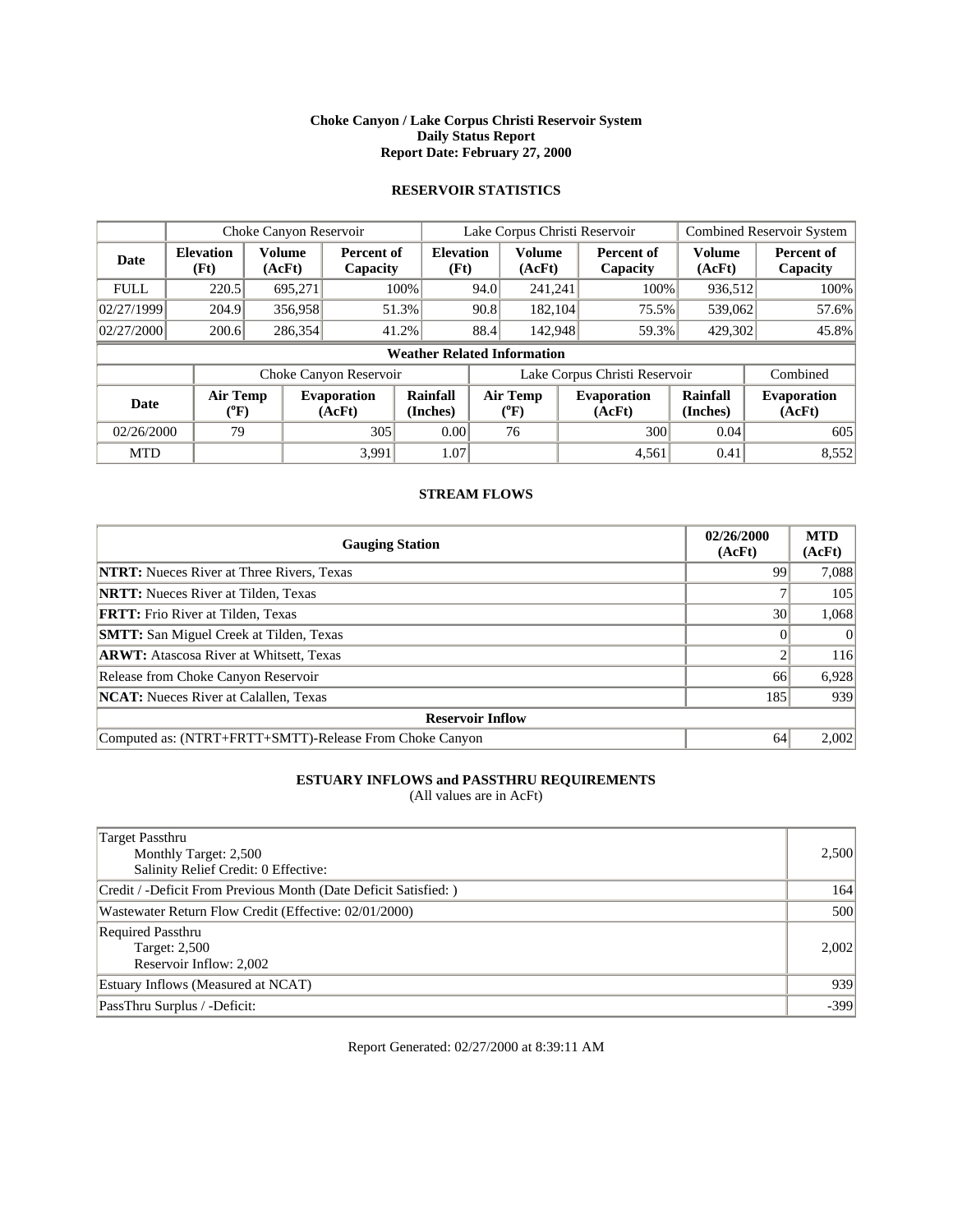### **Choke Canyon / Lake Corpus Christi Reservoir System Daily Status Report Report Date: February 28, 2000**

# **RESERVOIR STATISTICS**

|             | Choke Canyon Reservoir                |                         | Lake Corpus Christi Reservoir |                                    |      |                            | Combined Reservoir System |                               |                         |                              |
|-------------|---------------------------------------|-------------------------|-------------------------------|------------------------------------|------|----------------------------|---------------------------|-------------------------------|-------------------------|------------------------------|
| Date        | <b>Elevation</b><br>(Ft)              | <b>Volume</b><br>(AcFt) | Percent of<br>Capacity        | <b>Elevation</b><br>(Ft)           |      | <b>Volume</b><br>(AcFt)    |                           | Percent of<br>Capacity        | <b>Volume</b><br>(AcFt) | Percent of<br>Capacity       |
| <b>FULL</b> | 220.5                                 | 695.271                 |                               | 100%                               | 94.0 | 241,241                    |                           | 100%                          | 936,512                 | 100%                         |
| 02/28/1999  | 204.9                                 | 356,958                 |                               | 51.3%                              | 90.8 | 181,932                    |                           | 75.4%                         | 538,890                 | 57.5%                        |
| 02/28/2000  | 200.6                                 | 285,738                 |                               | 41.1%                              | 88.4 | 142,481                    |                           | 59.1%                         | 428,219                 | 45.7%                        |
|             |                                       |                         |                               | <b>Weather Related Information</b> |      |                            |                           |                               |                         |                              |
|             |                                       |                         | Choke Canyon Reservoir        |                                    |      |                            |                           | Lake Corpus Christi Reservoir |                         | Combined                     |
| <b>Date</b> | <b>Air Temp</b><br>$({}^0\mathrm{F})$ |                         | <b>Evaporation</b><br>(AcFt)  | Rainfall<br>(Inches)               |      | <b>Air Temp</b><br>$(^0F)$ |                           | <b>Evaporation</b><br>(AcFt)  | Rainfall<br>(Inches)    | <b>Evaporation</b><br>(AcFt) |
| 02/27/2000  | 78                                    |                         | 224                           | 0.00                               |      | 76                         |                           | 336                           | 0.00                    | 560                          |
| <b>MTD</b>  |                                       |                         | 4,215                         | 1.07                               |      |                            |                           | 4,897                         | 0.41                    | 9,112                        |

### **STREAM FLOWS**

| <b>Gauging Station</b>                                  | 02/27/2000<br>(AcFt) | <b>MTD</b><br>(AcFt) |  |  |  |  |
|---------------------------------------------------------|----------------------|----------------------|--|--|--|--|
| <b>NTRT:</b> Nueces River at Three Rivers, Texas        | 93                   | 7,182                |  |  |  |  |
| <b>NRTT:</b> Nueces River at Tilden, Texas              |                      | 112                  |  |  |  |  |
| <b>FRTT:</b> Frio River at Tilden, Texas                | 30                   | 1,098                |  |  |  |  |
| <b>SMTT:</b> San Miguel Creek at Tilden, Texas          |                      | $\Omega$             |  |  |  |  |
| <b>ARWT:</b> Atascosa River at Whitsett, Texas          |                      | 119                  |  |  |  |  |
| Release from Choke Canyon Reservoir                     | 66                   | 6,994                |  |  |  |  |
| <b>NCAT:</b> Nueces River at Calallen, Texas            | 256                  | 1,195                |  |  |  |  |
| <b>Reservoir Inflow</b>                                 |                      |                      |  |  |  |  |
| Computed as: (NTRT+FRTT+SMTT)-Release From Choke Canyon | 58                   | 2,060                |  |  |  |  |

# **ESTUARY INFLOWS and PASSTHRU REQUIREMENTS**

(All values are in AcFt)

| <b>Target Passthru</b><br>Monthly Target: 2,500<br>Salinity Relief Credit: 0 Effective: | 2,500  |
|-----------------------------------------------------------------------------------------|--------|
| Credit / -Deficit From Previous Month (Date Deficit Satisfied:)                         | 164    |
| Wastewater Return Flow Credit (Effective: 02/01/2000)                                   | 500    |
| Required Passthru<br>Target: 2,500<br>Reservoir Inflow: 2,060                           | 2,060  |
| Estuary Inflows (Measured at NCAT)                                                      | 1,195  |
| PassThru Surplus / -Deficit:                                                            | $-201$ |

Report Generated: 02/28/2000 at 8:44:44 AM